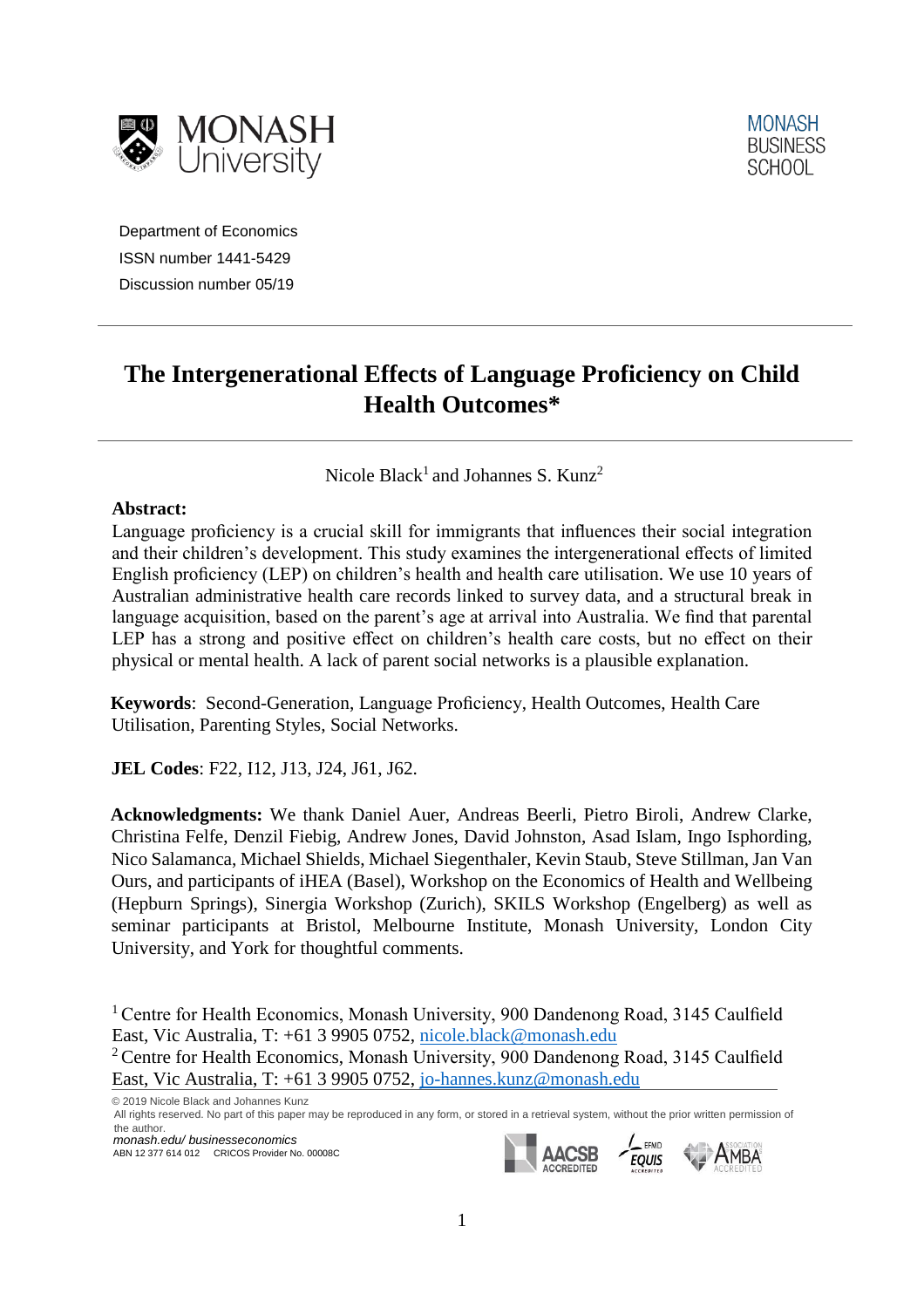## 1 Introduction

Childhood health has long-lasting impacts on an individual's health and economic prosperity. In fact, there is mounting evidence that better health in childhood is linked to better educational achievement, labour market outcomes, and health in adulthood (e.g., [Currie et al.,](#page-25-0) [2010;](#page-25-0) [Case, Fertig and Paxson,](#page-25-1) [2005\)](#page-25-1). What is worrying is that there is a socioeconomic gradient in childhood health – that is, children who grow up in poorer or lower educated families are less likely to be healthy (e.g., [Case, Lubotsky and](#page-25-2) [Paxson,](#page-25-2) [2002;](#page-25-2) [Currie and Stabile,](#page-25-3) [2003\)](#page-25-3). Despite the strong correlation between parental education and child health, recent studies indicate that additional years of parental education may have little causal impact on children's health (e.g., [Lindeboom, Llena-Nozal and van Der Klaauw,](#page-27-0) [2009\)](#page-27-0). It is argued that certain specific skills (such as the ability to process information) may matter more for promoting good health, than the simple quantity of schooling (e.g., [Cutler and Lleras-Muney,](#page-26-0) [2010\)](#page-26-0). This calls for a greater understanding of what specific skills of parents influence their child's health and how that occurs. In this study, we contribute to this understanding by focussing on the influence of parental language skills among immigrant families.

Investigation into the intergenerational effect of language skills among immigrants is of particular importance for at least three reasons. First, the number of international immigrants continues to grow rapidly, reaching 258 million globally in 2017, and a majority of immigrants settle in high-income countries [\(UN,](#page-27-1) [2017\)](#page-27-1). Given the increasing number of children born to immigrant parents, and the importance of their early years for their future socioeconomic trajectories, it is important to understand how intergenerational skills affect immigrant communities. Second, language proficiency is arguably the most relevant skill for immigrants to be able to process information. Despite improvements in their situations, many immigrants remain some of the most vulnerable members of society. Therefore, parents' limited language skills can compound already existing disadvantages that children of immigrants face. Third, if children of low-skilled immigrants use more health care services, or have greater barriers to accessing needed health care, then there may be implications for both the financing and the equitable utilisation of public health care services.

A growing literature shows that there are important intergenerational effects of language skills. For example, parental language skills are positively related to children's English speaking proficiency, educational attainment, and labour market outcomes (among many others, [Bleakley and Chin,](#page-25-4) [2008;](#page-25-4) [Guven](#page-26-1) [and Islam,](#page-26-1) [2015;](#page-26-1) [Casey and Dustmann,](#page-25-5) [2008;](#page-25-5) [Kunz,](#page-26-2) [2016;](#page-26-2) [Groger and Trejo,](#page-26-3) [2002\)](#page-26-3). However, there is limited understanding of how language skills may be part of the intergenerational effects on children's health outcomes, or health care utilisation. Because mental and physical health are key inputs into a child's human capital development, any (language) barriers to health care and good health could have life-long implications for the prosperity and wellbeing of children.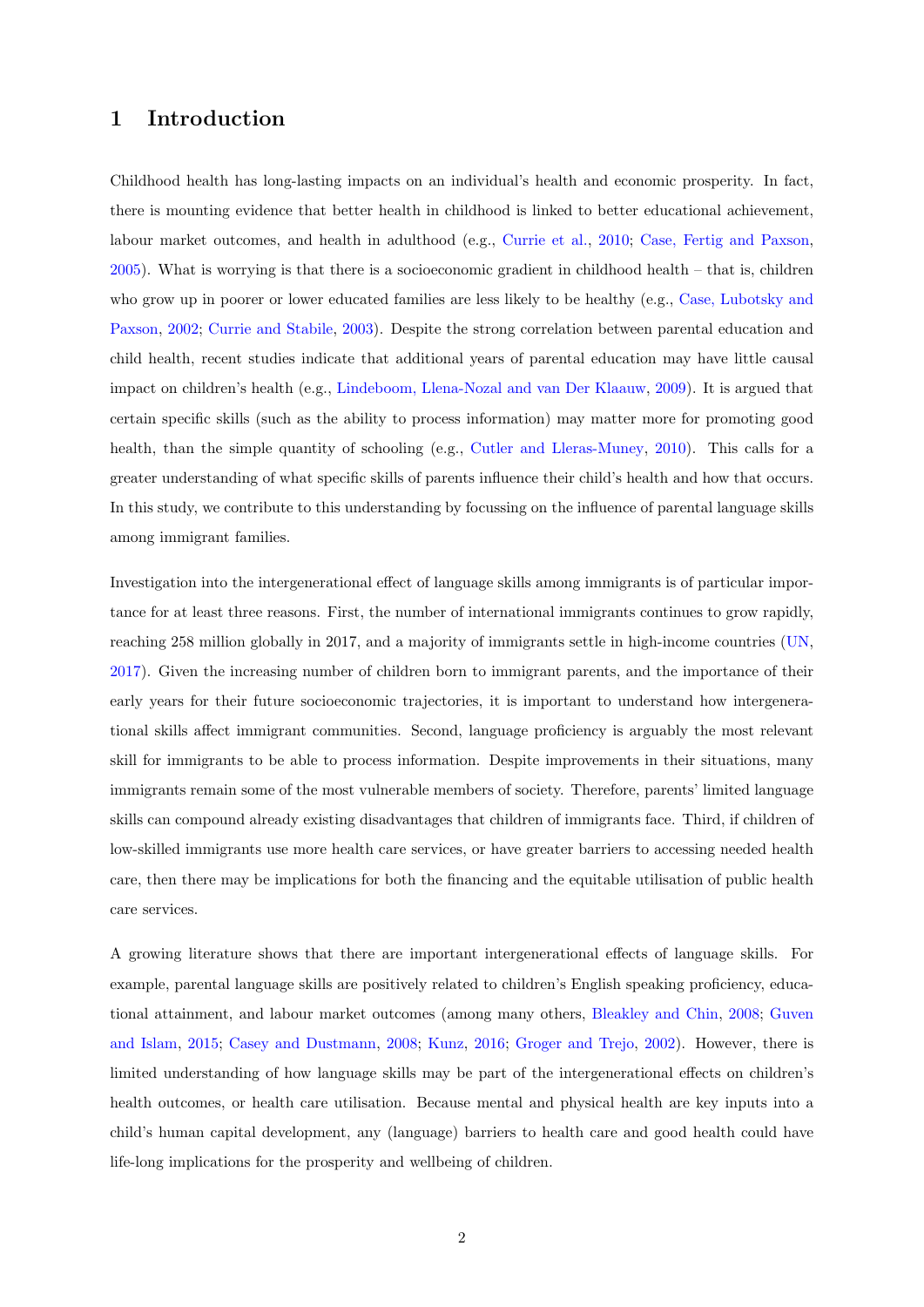In this paper, we provide evidence on the effects of limited English proficiency (hereafter LEP) among immigrant parents on the child's utilisation of health services and health status. We rely on a structural break in language acquisition that occurs when immigrants arrive in the host country after early adolescence as a plausibly exogenous source of variation in language proficiency [\(Bleakley and Chin,](#page-25-6) [2004\)](#page-25-6). By using data from Australia, which has universal public health insurance, we mitigate important selection issues arising from insurance coverage [\(Dillender,](#page-26-4) [2017\)](#page-26-4). Australia has a large share of international immigrants: 28% of the population were born overseas and a further 21% had at least one parent born overseas [\(ABS,](#page-25-7) [2016\)](#page-25-7). There are over 300 languages spoken in Australian homes, and about one in five Australians speak a language other than English at home [\(ABS,](#page-25-7) [2016\)](#page-25-7). This makes Australia a natural setting for studying the health effects of English language skills among immigrants.

We compile a dataset that has three key advantages for examining this issue. First, our data come from the nationally representative Longitudinal Study of Australian Children (LSAC), which includes detailed measures of the child's health status along with an extensive set of parent's characteristics and parenting behaviours. Second, this dataset is linked to 10 years of administrative records of all primary health care services and pharmaceuticals provided under Medicare, Australia's public health insurance scheme. All of the children in our study are covered by Medicare (and have been since birth). We concentrate on children's health care utilisation (measured in AUD) as our primary outcome measure because it is complete, objective and measured uniformly across all children in Australia. It has the advantage of allowing the impact of language skills to be quantified in dollar terms, and therefore contributes uniquely to the understanding of the cost implications (to the government) of limited language skills. Third, we use a measure of parent's language proficiency that is assessed by the interviewer, an arguably more objective measure than the commonly used self-reported measure of language proficiency.

One key challenge in determining the causal impact of parent's limited language proficiency on children's health outcomes is that there are likely to be compositional differences between parents with and without LEP (such as ability, motivation to learn, and assimilation into the host country). These may be correlated with both their language skills and health investments and behaviours. We use a number of complementary approaches to address this concern. Most importantly is ethnicity and the age at arrival which, as we show, are the main variables governing selection. Additionally, we report several key facts suggesting a causal interpretation. These include: estimates from ordinary least squares (OLS) regressions with carefully selected control variables; testing for the remaining balance in other observed parental characteristics by language proficiency [\(Pei, Pischke and Schwandt,](#page-27-2) [2018\)](#page-27-2); bound analyses to gauge the extent of selection on unobserved (omitted) characteristics [\(Altonji, Elder and Taber,](#page-25-8) [2008,](#page-25-8) [2005](#page-25-9)b,[a](#page-25-10); [Oster,](#page-27-3) [2017\)](#page-27-3); and, an instrumental variables (IV) estimator. To construct an instrument for whether a parent has LEP, we leverage the interaction of two (arguably exogenous) sources of variation: heterogeneity in parent's country of origin; and, age at arrival into Australia. This approach, first developed by [Bleakley and Chin](#page-25-6) [\(2004\)](#page-25-6), is based on the 'critical period hypothesis' of language acquisition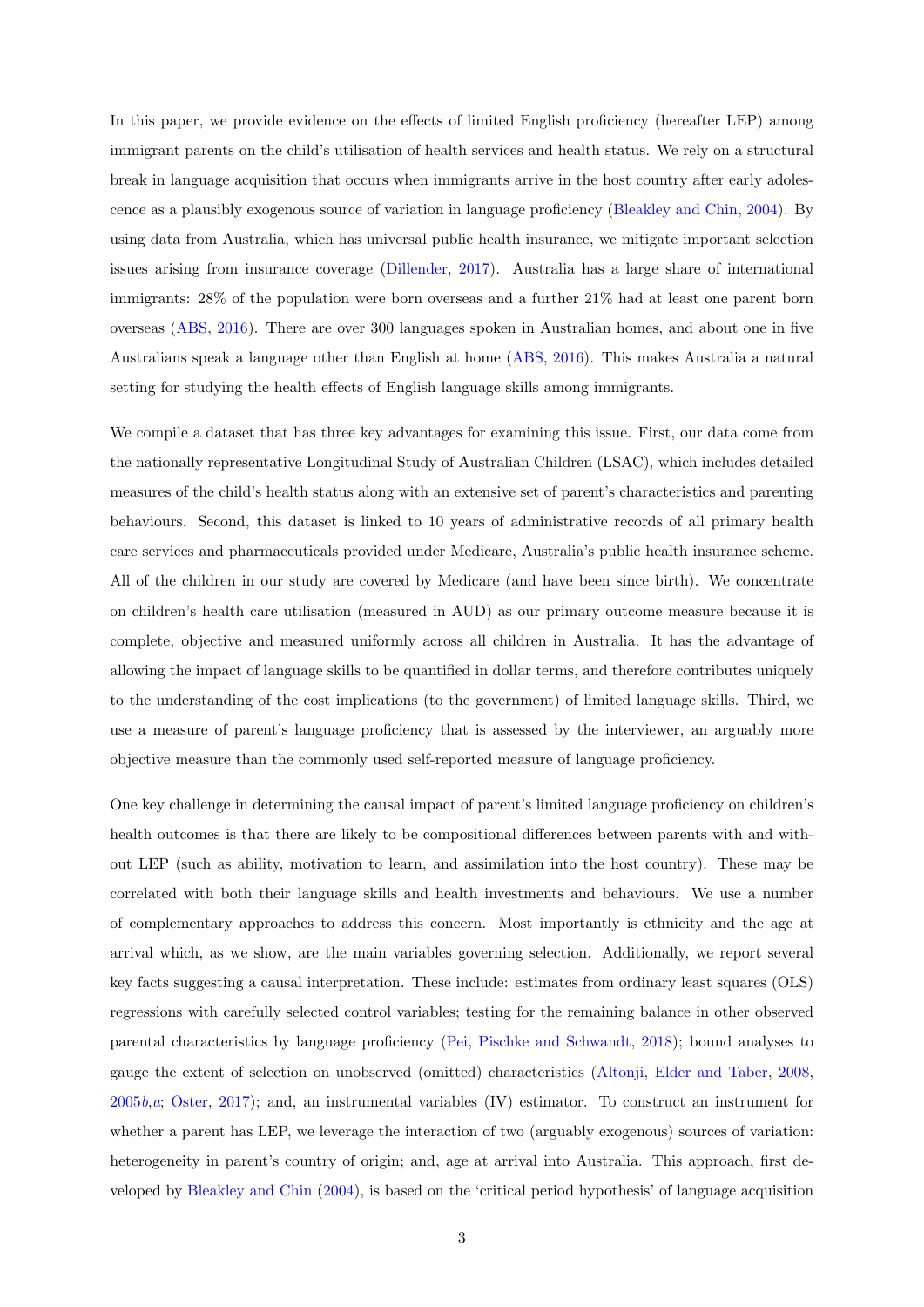[\(Lenneberg,](#page-27-4) [1967\)](#page-27-4), which suggests that a person can learn a language much more easily if they are exposed to it within the 'critical period' (i.e. their childhood). We use immigrants from English-speaking countries to difference-out non-language effects of age at arrival (which resembles a difference-in-differences approach). Therefore, identification is based on LEP differences between arriving before and after the 'critical period', and between immigrants from English and non-English speaking countries. We further complement our analysis with rigorous robustness testing.

Our raw data indicate that a parent's LEP is associated with significantly higher child health care costs (by around 33%) over a 10-year period (2004-2013). After taking account of the selection by country of birth and age at arrival, results from all our analyses consistently demonstrate a strong and robust positive correlation persists between LEP and health care costs, even after controlling for selection on observed and unobserved characteristics. Our OLS and IV indicate that parental LEP increases children's health care costs by about 25-90% over a 10-year period, which equates to roughly \$60-228 per year (in 2015 AUD) per child. Despite the sizeable effect on health care utilisation, we find no evidence that parental LEP has any significant impact on the physical or mental health of children. This is a positive finding that speaks to the effectiveness of Australia's publicly funded universal health care system in ensuring that, at least for children, health is not dependent on parental language skills. Of concern, however, is that the higher Medicare costs arising from limited language skills appear to indicate an overconsumption of health services and an inefficient use of health system resources. Both medical services and subsidised prescription drugs contribute to the higher cost, but medical services are the largest contributors.

We then investigate the possibility that these higher costs are due to over-servicing by physicians. We do this by examining the effect of language proficiency on services that can only be prescribed by the physician (e.g. pathology and diagnostic tests). We uncover no evidence of over-servicing by the physician. Rather, higher medical service use is driven exclusively by more GP visits. Investigating possible demand-side mechanisms (including socioeconomic status, parental uncertainty, parenting styles, and communication with GPs), we find reliance on the GP for parenting information may be a likely explanation, particularly if there is a GP in the local area who speaks the same language as the parent. This suggests, programs that support immigrants and their young families, for example, through parent networking groups, or the provision of parenting information in various languages, may produce economically meaningful returns. Our results also indicate that medical cost savings are one overlooked benefit of English language training; this may improve the economic argument for providing free or subsidised language classes.

#### Background

Parental language skills may determine child health outcomes in much the same way that education affects the production of health [\(Grossman,](#page-26-5) [1972;](#page-26-5) [Cutler and Lleras-Muney,](#page-26-6) [2006\)](#page-26-6). Language skills can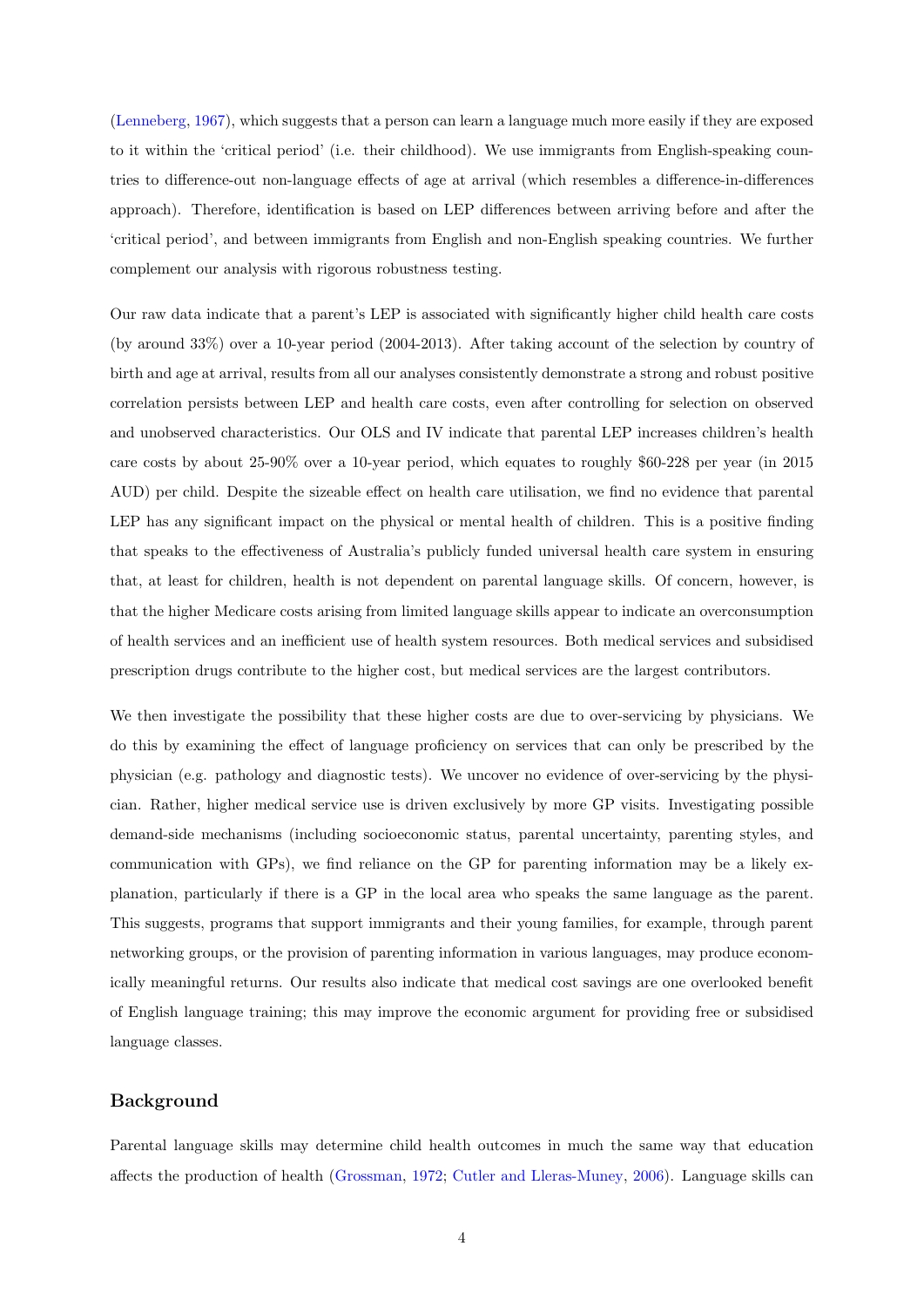affect the efficiency of health production directly, for example through improved understanding of health information, ability to follow medical instructions, and understanding nutrition and medicine labels: in other words, by affecting "health literacy". Language skills, also may influence the production of health indirectly by affecting the financial resources that are available to afford healthy lifestyles, e.g. through employment, wages and occupation, and by affecting one's social networks and peers, which can influence health behaviours. Overall, we would expect parental LEP to be associated with poorer child health and a greater need for health care. Indeed, there is some evidence to suggest that LEP causally reduces selfassessed health among adult immigrants (e.g., [Aoki and Santiago,](#page-25-11) [2018;](#page-25-11) [Guven and Islam,](#page-26-1) [2015;](#page-26-1) [Clarke](#page-25-12) [and Isphording,](#page-25-12) [2017\)](#page-25-12). However, our understanding of the intergenerational effects of language skills on child health is very limited.<sup>[1](#page-4-0)</sup>

In terms of health care utilisation, the impact of language skills is a priori less clear: it involves both demand- and supply-side considerations. If limited language skills increase barriers to accessing health care services, then inequities in health care utilisation (i.e. underutilisation for a given health need) may arise. One obvious barrier is a lack of health insurance. [Dillender](#page-26-4) [\(2017\)](#page-26-4) showed that in the U.S., LEP reduced access to employer-sponsored insurance, as well as to Medicaid coverage (despite eligibility) for adults and children. Several studies have shown that, consistent with having less health insurance, LEP is associated with reduced access to needed health services in the U.S. (e.g. [Weinick and Krauss,](#page-27-5) [2000;](#page-27-5) [Jacobs et al.,](#page-26-7) [2006\)](#page-26-7). However, even under a universal health insurance system, language barriers can make it difficult to navigate the system and to access its services. The extent of such barriers depends on the social support networks available to the parent [\(Aizer and Currie,](#page-25-13) [2004\)](#page-25-13) and on the quality of translator services available within the health system. Bias or discrimination on the part of the physician also may lead to less equitable health care use [\(Nelson,](#page-27-6) [2002\)](#page-27-6).

On the other hand, there are several reasons why LEP might lead to greater use of health care services for a given health need. A lack of health information or knowledge may increase a parent's uncertainty about when to seek medical care, resulting in a less critical selection of medical services to consume [\(Eichler,](#page-26-8) Wieser and Brügger, [2009\)](#page-26-8). Similarly, poor communication and uncertainty around patient diagnosis may necessitate longer hospital stays and more diagnostic tests, even after controlling for the severity of illness [\(Hampers et al.,](#page-26-9) [1999;](#page-26-9) [John-Baptiste et al.,](#page-26-10) [2004\)](#page-26-10). Finally, it is possible that parents turn to doctors as trusted members of the community for general information or advice, especially if doctor visits are free at the point of service and the parent has a limited social network.

<span id="page-4-0"></span><sup>&</sup>lt;sup>1</sup>One study by [Aoki and Santiago](#page-25-11) [\(2018\)](#page-25-11) examined the effect of language skills on children's birthweight (a marker of child health) and found no significant effect.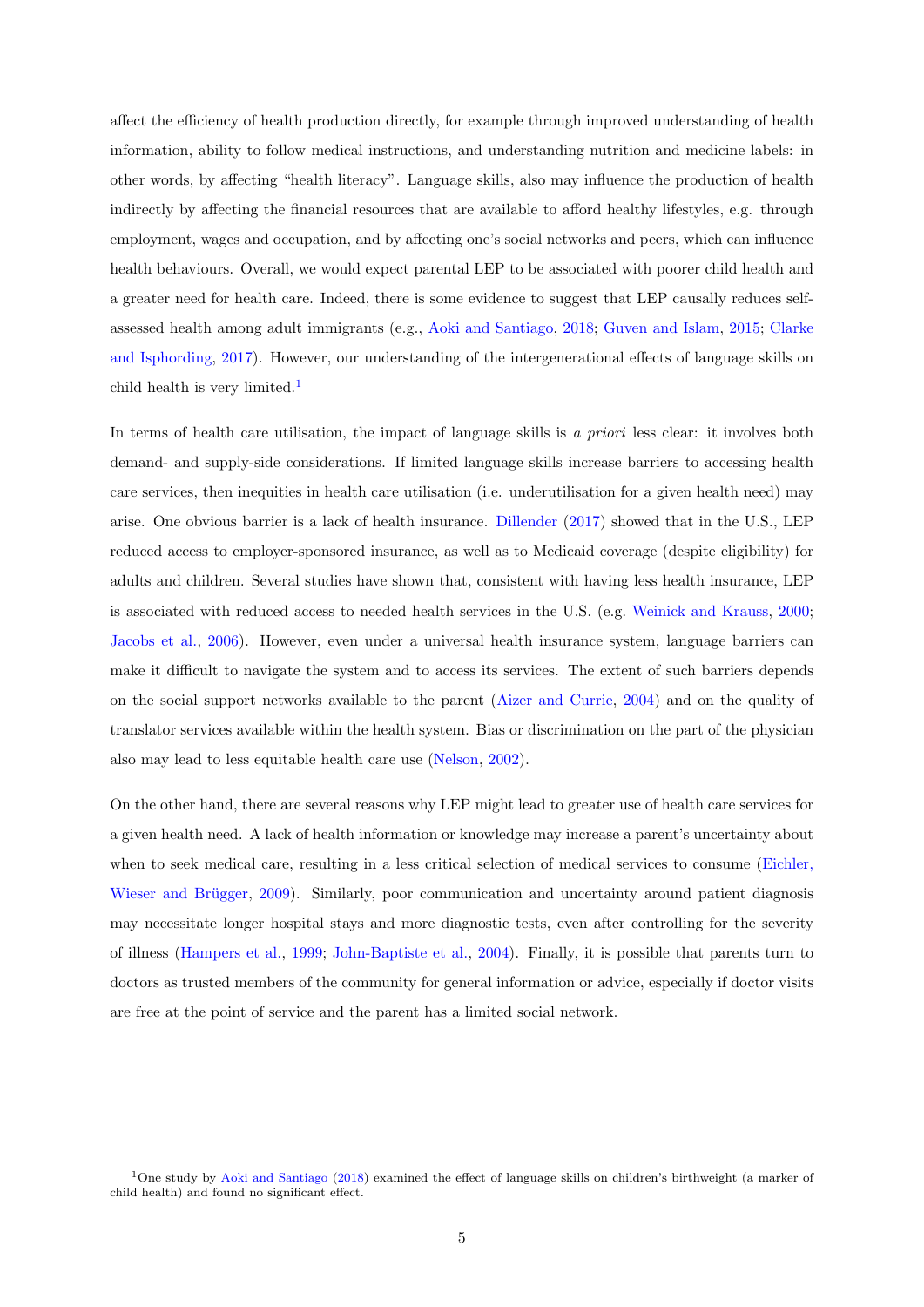## 2 Data

For our analysis we combine two main datasets: the Longitudinal Study of Australian Children (LSAC) survey and Medicare administrative records. We describe these two data sources below. We also use data from other sources in some analyses, including a measure of linguistic distance (from the Automated Similarity Judgment Program database) and Australian census information on the number of medical practitioners in the child's local area (see Appendix [C](#page-41-0) for more detail).

#### 2.1 The Longitudinal Study of Australian Children

Child and parent information come from the LSAC, an ongoing representative panel survey, that began in 2004. LSAC includes two cohorts: Cohort B (infants aged 0-1 in wave 1) and Cohort K (children aged  $4-5$  in wave  $1$ ).<sup>[2](#page-5-0)</sup> Essentially, children within randomly selected postcodes (stratified by geographical area) in the required age cohort were selected randomly from a Medicare enrolment database. Only one child per family was eligible for inclusion in the sample. Data on the health, behaviours and wellbeing of the child and on their parents' social and economic background (such as education, country of birth, first language spoken, year of immigration, parenting practices and sources of support) were collected through a face-to face interview with the child's primary parent.

The interviewer recorded observations about the English proficiency of the primary parent.<sup>[3](#page-5-1)</sup> Interviewers were asked: "How well do you consider [respondent] speaks English?", and could answer: Very well; Well; Not well; and Not at all. A parent is coded as having limited English proficiency (LEP) if their spoken English is rated 'Not well' or 'Not at all'. In our sample, 10% primary parents have LEP.

This study focuses on data from the first wave interview (2004) of 2,348 children from both cohorts whose primary parent is an immigrant. We link this data to Medicare records over a 10-year period (2004 to 2013), during which time the children in Cohort B were aged 0-10 and those in Cohort K were aged 4-14. We exclude 167 children who were born overseas and a further 6 children whose primary parent is not a biological mother or father. Our main estimation sample consists of 1,942 children born in Australia to an immigrant primary parent.[4](#page-5-2)

### 2.2 Administrative Medicare Records

Medicare provides free or subsidised health care to all Australian citizens and permanent residents. The LSAC survey provides linked individual Medicare records from 2004 onwards. These records include

<span id="page-5-1"></span><span id="page-5-0"></span><sup>2</sup>For a detailed description of the study design, see [Soloff, Lawrence and Johnstone](#page-27-7) [\(2005\)](#page-27-7).

<sup>3</sup> In 97.4% of cases, this is the mother. We focus on the language skills of the primary parent because this is where we expect to see the largest intergenerational effect on health outcomes; the primary parent is more likely to make decisions around the child's health investments and health care utilisation. The English proficiency of the second parent is rated by the primary parent (not the interviewer), and we use this information in supplementary models.

<span id="page-5-2"></span><sup>&</sup>lt;sup>4</sup>We exclude 3 children whose parents did not indicate their country of origin and 31 who did not provide age at arrival (both used to construct the instrumental variable). We also exclude 1 child with outlier health care costs (>\$40,000). In robustness analyses, we show that the exclusion of these children has no impact on our results (see Appendix Table [B1\)](#page-36-0).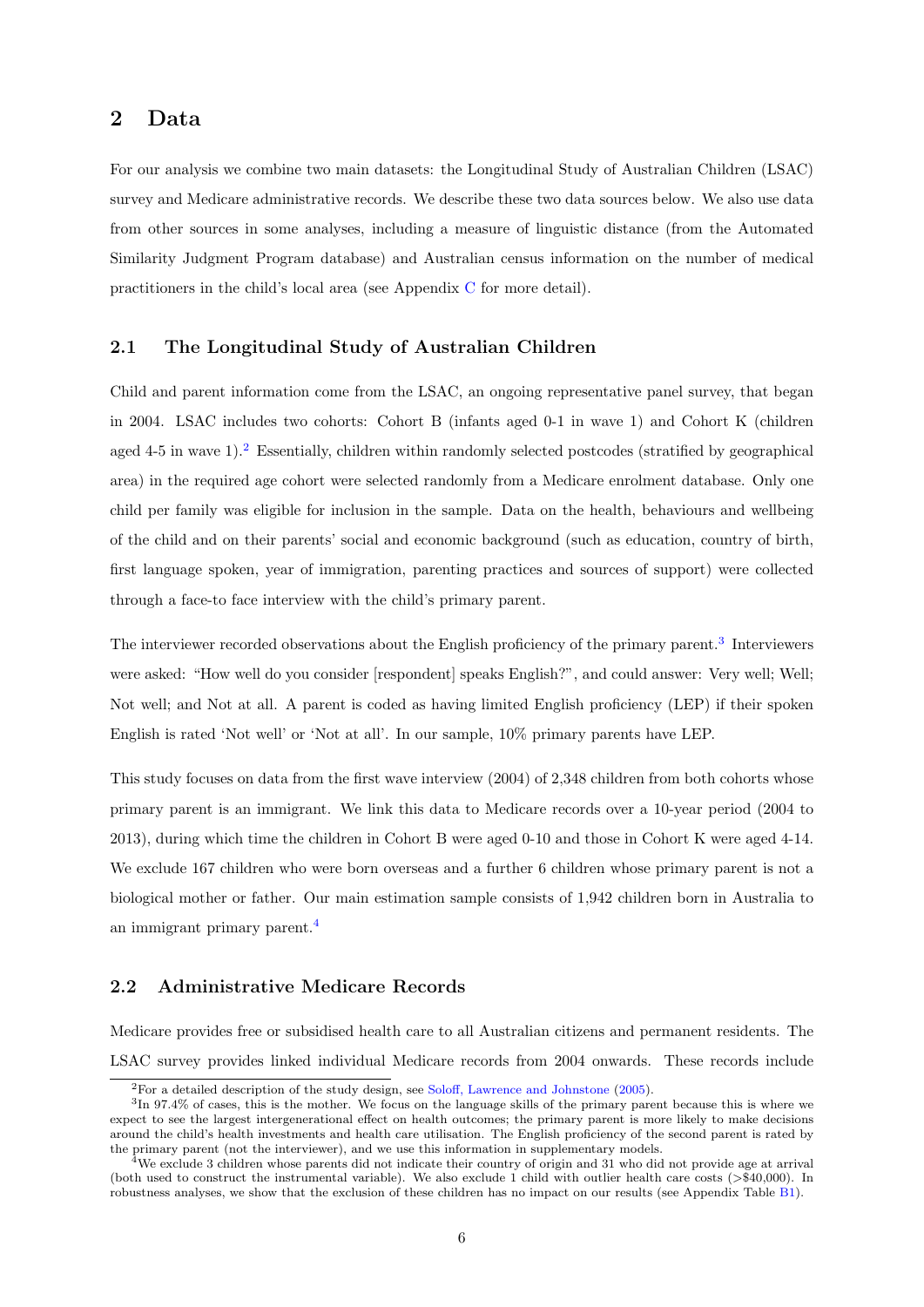<span id="page-6-3"></span>

Figure 1: DENSITY PLOT OF CHILDREN'S LOG TOTAL MEDICARE COSTS by parent's language proficiency

Note: The Figure plots children's log costs (adjusted to 2015 AUD) differentiated by the parents language ability. The mean among children of parents with LEP is 7.82 (SD 0.83, N=199) and 7.49 (SD 0.9, N=1,743) of those that are EP. Source: LSAC 2004-2016, own calculations.

all medical services funded under the Medicare Benefits Schedule (MBS) and pharmaceutical subsidies funded under the Pharmaceutical Benefits Scheme (PBS). Importantly, we have the cost incurred by Medicare for each MBS service and PBS subsidy (known as the "benefit" paid). This allows us to measure health care utilisation in terms of costs to the public health system.[5](#page-6-0) Moreover, the benefit amount is the same for the same service provided anywhere in Australia. Health practitioners can choose to charge exactly the benefit amount (known as bulk billing) and have patients pay nothing at the point of service. When physicians instead choose to charge a fee above the benefit amount, patients will pay the difference. We cannot observe this co-payment amount, but for most services it is a very small amount relative to the Medicare-funded component.[6](#page-6-1)

Our main measure of interest is the total Medicare cost, calculated by adding MBS and PBS costs for each child over the 10-year period from 2004-2013 (inclusive).[7](#page-6-2) More specifically, we use

$$
y_i = \log \left( \sum_{t=1}^{10} costs_{it} \right).
$$

<span id="page-6-0"></span><sup>5</sup>Services covered under the MBS include (but are not limited to) consultations by general practitioners (GPs) and specialists, diagnostic and imaging, pathology, dental services and some allied health services (including psychologists and speech pathologists). The MBS also covers hospital service records that are provided in private hospitals. However, because public hospital costs are not included in MBS records, we exclude all hospital services from this study. Public hospital records are held separately by states and territories. To provide some understanding of the relationship between parental LEP and hospital service use, we use parent reported information on hospital visits (see Section [5.2\)](#page-17-0).

<span id="page-6-1"></span> $6$ Across all MBS services nationwide, about 80% are bulk billed [\(Medicare,](#page-27-8) [2017\)](#page-27-8). The bulk-billing rate is even higher for children due to additional payment incentives (given to doctors) for GP, pathology and diagnostic services provided to children under 16. Bulk billing incentive payments are also financed through the MBS and are included in our total MBS costs. The co-payment amount is considerably lower for families with a health care card (HCC), a government concession card held by low-income families. In robustness models, we control for HCC status and examine heterogeneity of our main results by HCC status.

<span id="page-6-2"></span><sup>7</sup>The PBS provides a subsidy for eligible prescription drugs for most medical conditions (excluding over-the-counter medicines and in-hospital prescription drugs). The PBS subsidy paid by Medicare equals the difference between a fixed patient co-payment and the listed drug price (which are both indexed annually and applied nationwide).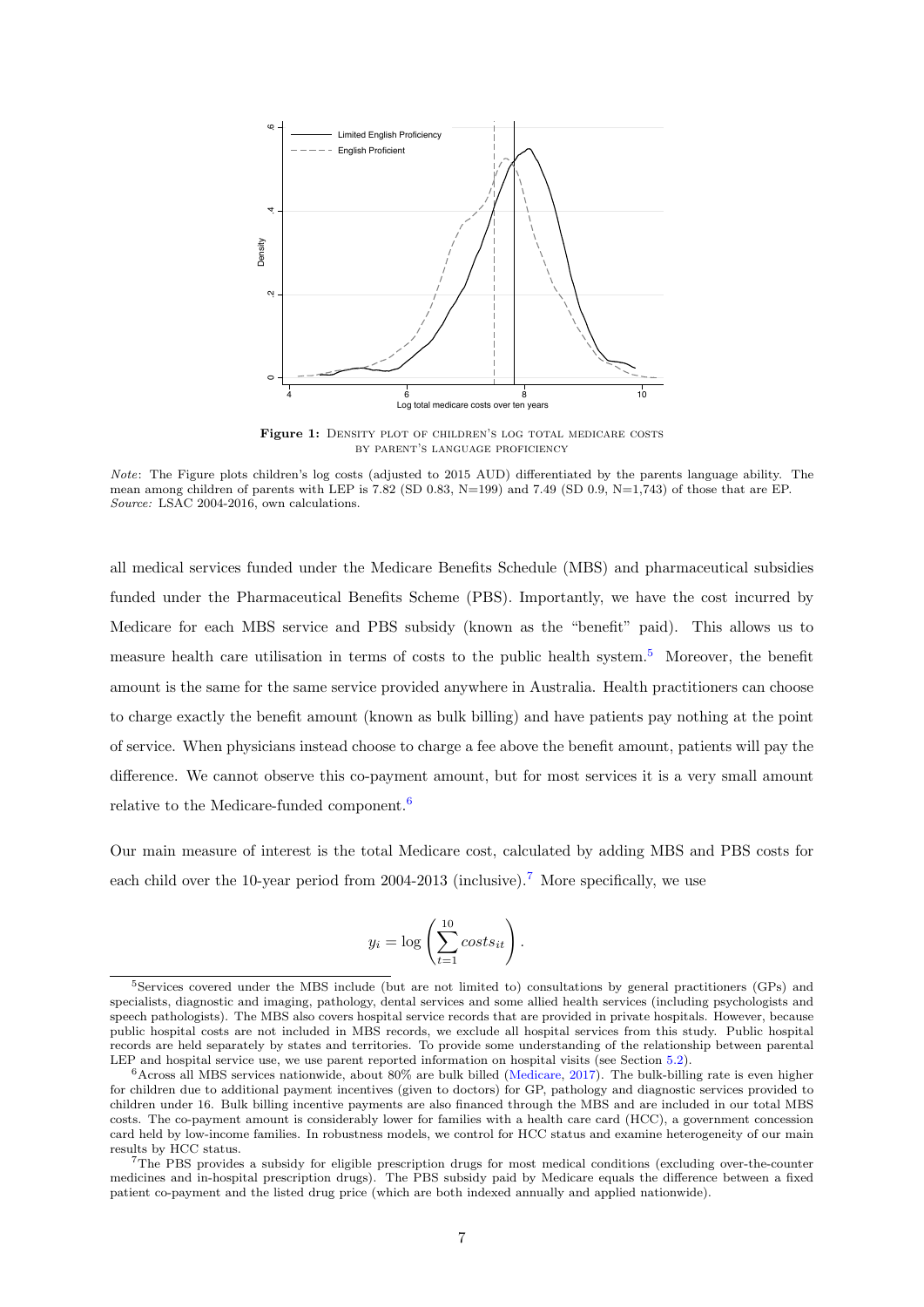All costs are adjusted to 2015 AUD.<sup>[8](#page-7-0)</sup> Figure [1](#page-6-3) shows the density of this measure of the child's health care between 2004 and 2013 by whether or not the primary parent has LEP. It shows that the distribution of costs is shifted to the right (higher costs) when language proficiency is limited. Over this 10-year period, the mean cost when parents have LEP is \$3,382; that is about \$845 (33%) higher than when parents speak English well or very well (see Appendix Table [A1\)](#page-29-0).

## 3 Empirical Strategy

#### 3.1 Model of child's health care utilisation

The aim of this study is to examine the robustness of this association and the credibility of a causal interpretation. To address this question, we estimate models of the from

<span id="page-7-1"></span>
$$
y_{i_{ao}} = \alpha + \tau \mathcal{L} \mathcal{E} \mathcal{P}_{i_{ao}} + x_i' \beta + \delta_{i_a} + \delta_{i_o} + \varepsilon_{i_{ao}},\tag{1}
$$

where for simplicity we denote the parent-child pair  $i$ , which depends on the parent's country of origin  $o$ , and her age at arrival  $a$ .  $y_i$  represents the various outcomes we consider (mainly health care costs of the children),  $\alpha$  denotes the intercept,  $\tau$  our coefficient of interest,  $x_i$  a varying set of covariates and  $\beta$ its corresponding coefficient vector. Our set of basic controls  $(x_i)$  include child characteristics: age in months, sex and cohort; and, parental characteristics: age in years, sex, decade of arrival into the host country (included flexibly as dummy variables);  $\varepsilon_{i_{ao}}$  is an error term.

One key control variable is the parent's age at arrival into the host country. While language proficiency is influenced by earlier ages at arrival into the host country (see, for example, [Lemmermann and Riphahn,](#page-27-9) [2018;](#page-27-9) [Van den Berg et al.,](#page-27-10) [2014;](#page-27-10) [Van Ours and Veenman,](#page-27-11) [2006\)](#page-27-11), it is also true that other non-language determinants of health investments (such as cultural assimilation and health system knowledge) are influenced by earlier arrival ages. By controlling for age at arrival, we control for these important nonlanguage effects on the child's health. Cultural background is another key characteristic of parents that may be related to both their LEP and their parenting or health practices. To account for this, we include the parent's country of birth (COB). This allows us to control for differences in country-specific factors, such as the health or educational system, cultural or genetic distances, prosperity, official languages, political freedom and culture of the country of origin. More specifically, we include both age at arrival and COB to allow for arbitrary non-language influences, through a fully-flexible specification including the full-set of fixed effects  $\delta_{i_a}$  and  $\delta_{i_b}$ . As we will see below, after accounting for these and exploiting numerous identification strategies, we find little remaining evidence for selection on observables or unobservables.

<span id="page-7-0"></span><sup>8</sup>Parental consent to link Medicare records to LSAC children was obtained for 97% of all children in Wave 1. Linkage was successful for 93% of children. All but one child incurred positive Medicare costs over the 10-year period. A majority (85%) of Medicare expenses are through the MBS in our data. In the Appendix Table [B1](#page-36-0) we show that Medicare linkage does not differ by parental LEP.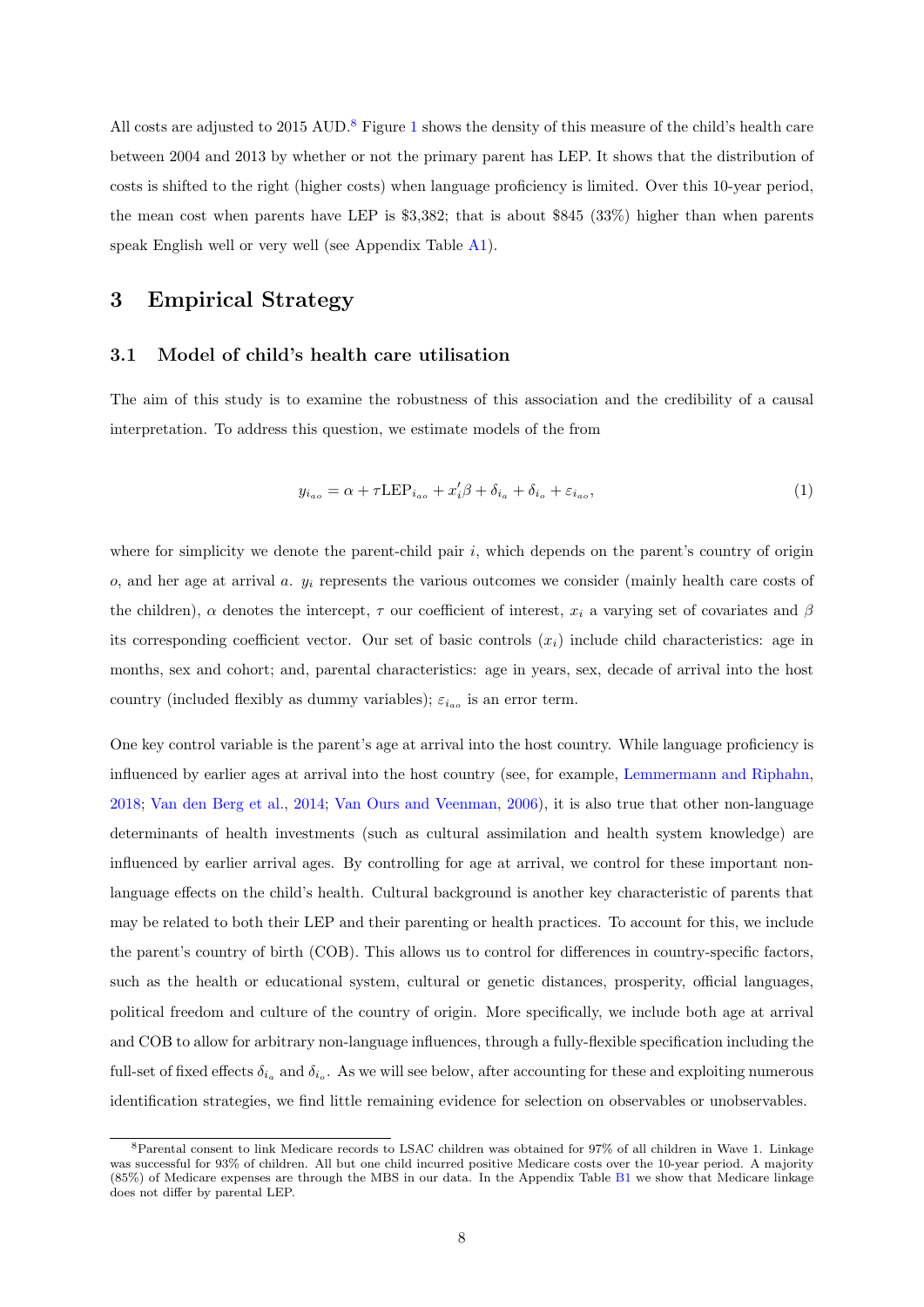Our preferred specification includes the basic controls, age at arrival, and COB fixed effects. In our model, the coefficient on LEP reveals the causal effect of limited language skills on children's health care utilisation, under the important assumption that language skills are not correlated with the error term. One important potential threat to this assumption is that there may be other factors (such as parent's educational level, income, ability or motivation to learn) that are correlated with both parental LEP and children's health care utilisation, and their omission may lead to omitted variable bias. Our basic set of control variables only includes arguably exogenous variables. In the following sections, we describe our approach for determining the likely extent of omitted variable bias from observed (yet endogenous) and unobserved characteristics.



#### <span id="page-8-0"></span>3.2 Selection on observed characteristics

Figure 2: COMPOSITIONAL DIFFERENCES BETWEEN LEP AND EP PARENTS (GRAY), AND ASSOCIATIONS OF PARENT'S COSTS and characteristics (black), raw left and conditional right

Note: The Figure plots, descriptive regression coefficients (and 95% confidence intervals based on robust standard errors) between the log of children's health care costs and parents characteristics (black) and parents' English proficiency and characteristics (grey). Left graph raw differences between populations, right conditional on basic covariates (age, gender of both parent and child, LSAC-cohort) and decade, age at arrival, and country of birth fixed effects, regression coefficients are presented in Tables [A2](#page-30-0) (raw). Second parent's characteristics are based on a smaller subset of two-person households  $(N=1.772)$ .

Source: LSAC (2004-2016), own calculations.

Parental characteristics, such as educational attainment or income (which can be affected by LEP and thus endogenous), may affect both opportunities for parents to learn English and children's health care use. The key question is, are there remaining compositional differences between parents who have LEP and those that do not, after accounting for our main set of control variables? Note, for an omitted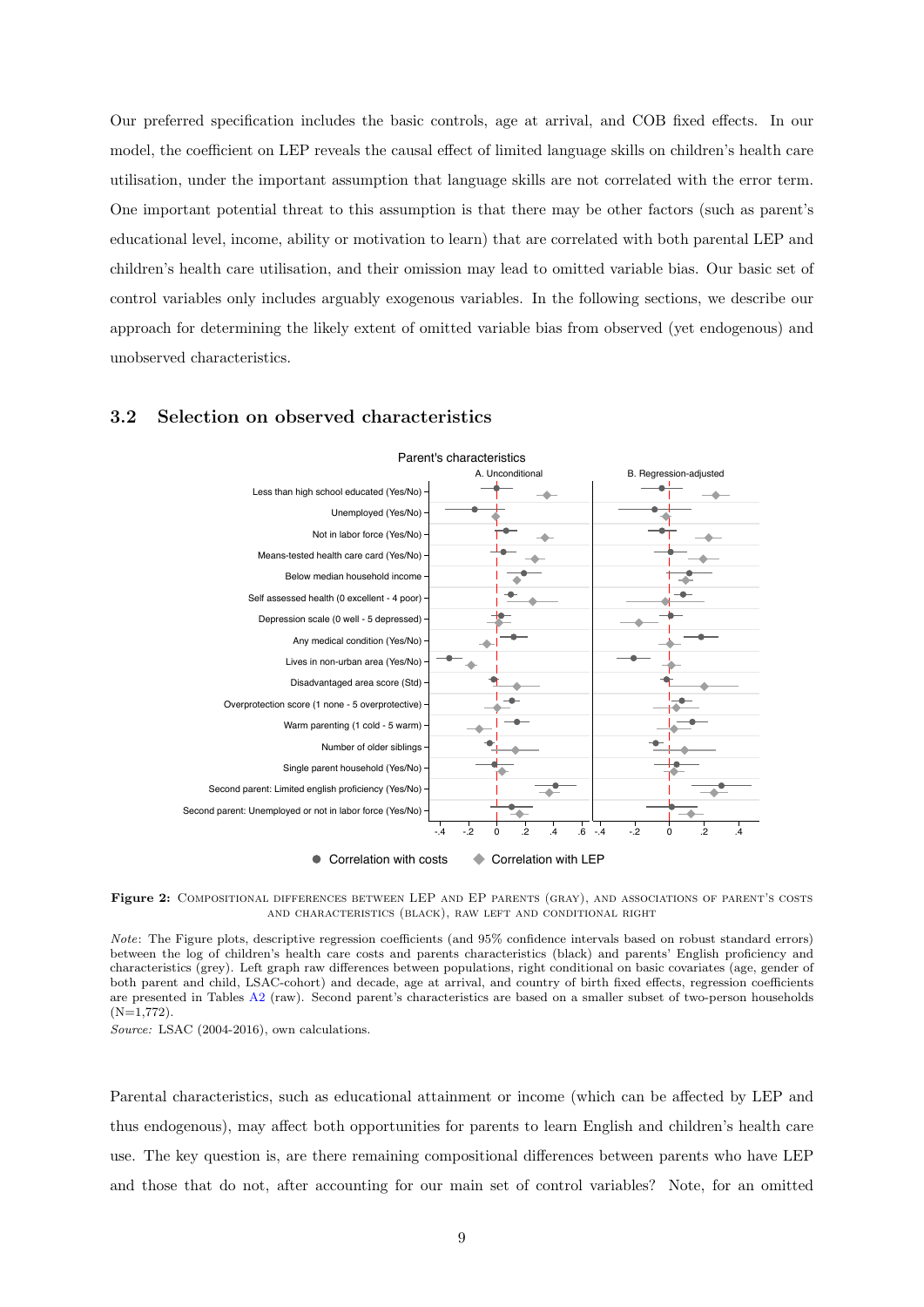variable bias to inflate the LEP effect in eq. $(1)$ , it must be true in the auxiliary model:

<span id="page-9-0"></span>
$$
LEP_{i_{ao}} = \gamma_0 + x_i' \gamma + \gamma_{i_a} + \gamma_{i_b} + u_{i_{ao}},
$$
\n
$$
(2)
$$

that parent's characteristics are (significantly) correlated with our variable of interest in the same direction as with the outcome, i.e. either

$$
\gamma_{omitted} > 0 \quad \& \quad \beta_{omitted} > 0 \qquad \text{or} \qquad \gamma_{omitted} < 0 \quad \& \quad \beta_{omitted} < 0.
$$

We take advantage of the rich structure of the LSAC survey, which allows us to assess compositional differences in detail. In the graph on the left of Figure [2,](#page-8-0) we plot the unconditional raw correlations (the coefficient estimates and standard errors can be found in Appendix Table [A2\)](#page-30-0). In this visualisation of our balance testing procedure, it must be true that both dots and diamonds are on the same side, and statistically significant. The black dots show the raw differences in health care costs. The grey diamonds depict the raw correlation with LEP (i.e., eq.[\(2\)](#page-9-0)). Correlations across the different variables are in the expected directions. For example, parents with less than high school education are positively associated with LEP, and parents with medical conditions have children with greater health care needs.

It is reassuring that very few variables indicate a potential for an omitted variable bias. Only four characteristics (below median household income, worse self-assessed health, living in urban areas, and the second parent having LEP) are significantly associated with both more health care utilisation and LEP. In the graph on the right of Figure [2,](#page-8-0) we adjust for our basic controls, most importantly age at arrival and COB fixed effects. Now, all differences are statistically insignificant and mostly in opposing directions. The only exception is the second parent having LEP. We do not treat this as selection in the traditional sense because the primary parent's language skills can be considered an indicator of the language proficiency of the household or of joint parental language proficiency. In robustness models we check the influence of the second parent's LEP (see Appendix [B\)](#page-34-0). Although insignificant, low household income may indicate a mild compositional difference, and we return to this in our analysis of possible mechanisms (see section [5.4\)](#page-20-0).

Based on these tests, the LEP and non-LEP populations seem remarkably balanced. This suggests that our main OLS estimates are unlikely to suffer (substanitally) from omitted variable bias. We complement this evidence with a test of coefficient-stability (after including all additional covariates in the model) and provide estimates from bounding analyses, based on [Altonji, Elder and Taber](#page-25-10) [\(2005](#page-25-10) $a, b$  $a, b$ , [2008\)](#page-25-8) and [Oster](#page-27-3) [\(2017\)](#page-27-3). We further provide extensive robustness analyses of our main OLS results.

#### 3.3 Instrumental variables approach

Although reassuring, there is no guarantee that the lack of selection on observables (conditional on our set of controls) implies that there is no selection on unobservables. Moreover, the language proficiency of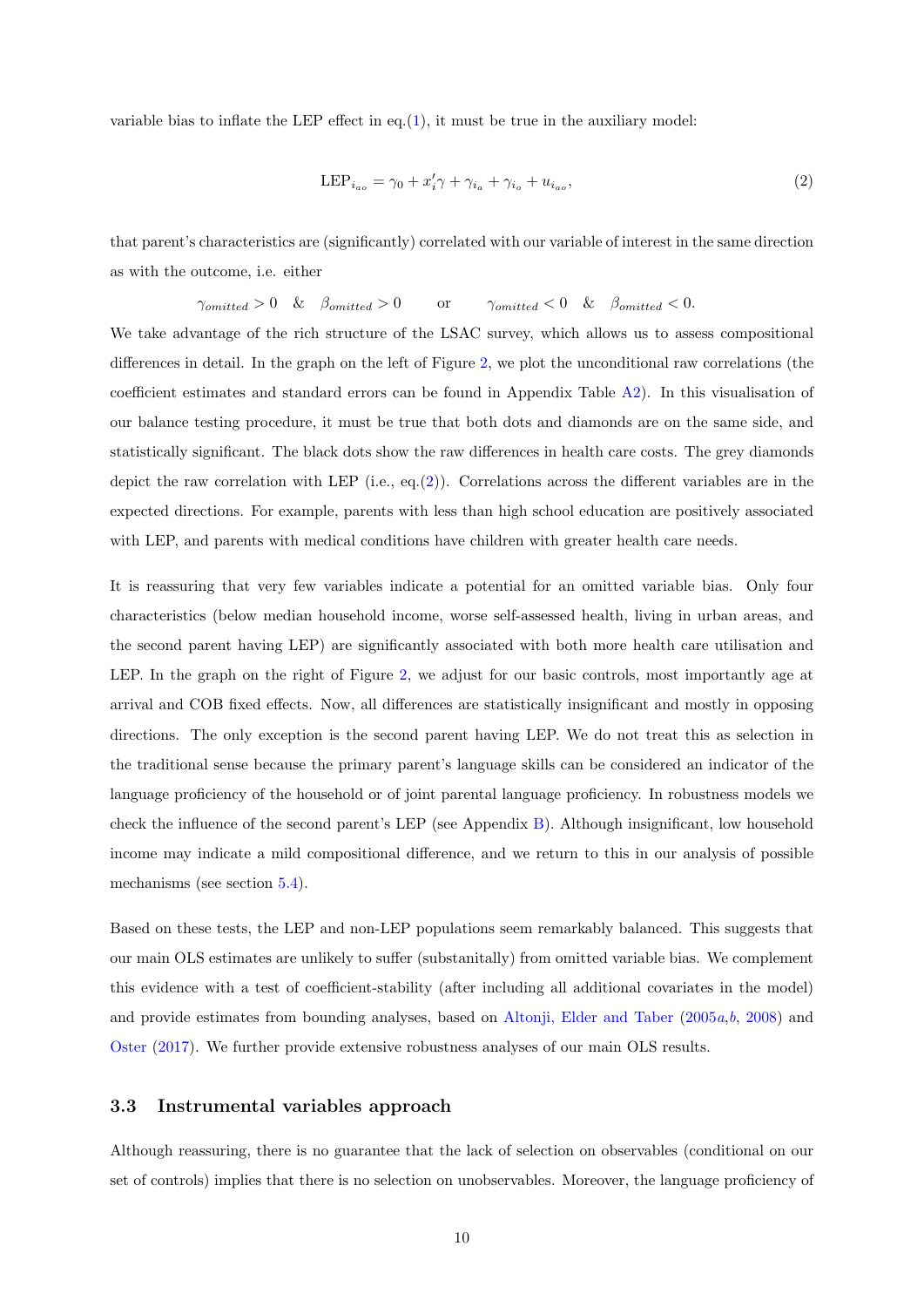<span id="page-10-0"></span>

Figure 3: COMPARISON OF LEP BY AGE AT ARRIVAL OF PARENT and linguistic distance to English

Source: LSAC (2004-2016), ASJP v18, own calculations.

the parent may not be measured accurately, given that the rating is given by the interviewer. Arguably, interviewer-reported language proficiency is more objective than self-reported language proficiency, however it is still possible for it to be measured imprecisely.

To address these remaining omitted variable and measurement error concerns, we employ an IV approach, using the age at arrival into Australia to construct an instrument for parental language skills. Our approach is based on the 'critical period hypothesis' of language acquisition [\(Bleakley and Chin,](#page-25-6) [2004;](#page-25-6) [Lenneberg,](#page-27-4) [1967\)](#page-27-4) which proposes that it is less costly for a person to learn a language if they are exposed to it within the 'critical period' (i.e. childhood). This implies that among parents who were born in non-English-speaking countries, those who arrived in Australia during the 'critical period' are more likely to have better English language skills than those who arrived after this period, ceteris paribus.

Importantly, parents who arrive earlier may differ from later-arrivers in non-language ways as well. For example, they may be better assimilated into the Australian culture and more familiar with Australian institutions. This may influence their health investments and health care seeking behaviour, thereby violating the exogeneity assumption of the instrument. To address this issue, we use immigrants from English-speaking countries to control for any non-language effects of age at arrival. The age of arrival into Australia would not affect the language skills of parents who were born in English-speaking countries, because they were exposed to English prior to immigration. This essentially embodies a difference-indifference approach.

Note: The Figure plots first stage regression analogues. Linear probability model estimates of Limited English Proficiency on age at arrival (3-year grouped) indicators separately by country of births main language distance to English if larger than 0.8 (in the regressions we use the non-discretised measure) and if parents first language is not English (conditional on baseline controls: gender, age, LSAC-cohort), more information about variable construction and robustness to the linguistic distance measure can be found in the Appendix Figure [B1.](#page-38-0)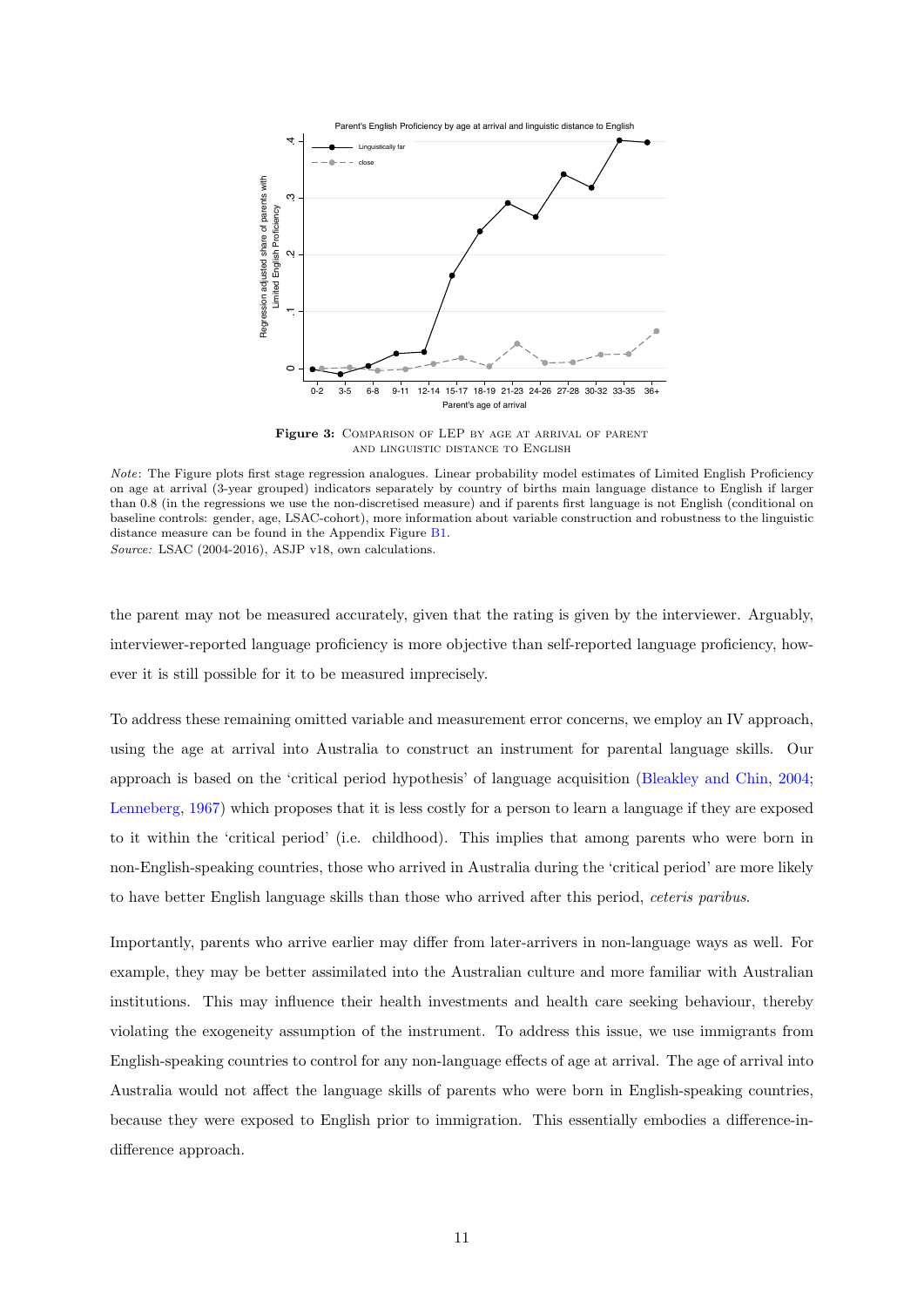To illustrate, suppose there were four immigrants to Australia: two from Papua New Guinea (PNG, English speaking country), one who came at age 6 and the other at age 16, and two from Vietnam (non-English speaking country) with parallel ages of arrival. Any difference in the health care use of the PNG immigrants' children could be attributed to age at arrival effects. For the Vietnamese immigrants, they would experience all of these effects in addition to having much less exposure to English prior to immigrating. Therefore, any difference between the Vietnamese immigrants (the 'treated') beyond the differences between the PNG immigrants (the 'control)' arguably can be attributed to language effects. These effects are the reduced English language skills that arise from the additional cost of acquiring a second language when arriving into Australia at a later age (for further discussion, see [Bleakley and Chin,](#page-25-6) [2004,](#page-25-6) p481).

It is possible that within a non-English-speaking country, there is heterogeneity in how similar the native language is to English (for example, Dutch is more similar to English than Vietnamese), and that this similarity or closeness to English plays a key role in the ease of adopting English as a second language. [Clarke and Isphording](#page-25-12) [\(2017\)](#page-25-12) make use of the variation in distances of languages to English, rather than using the discrete change from non-English to English COB. The idea is that the further away an individual's native language environment is to English, the more costly it is to acquire English language skills (for details see Appendix [C\)](#page-41-0).

Figure [3](#page-10-0) illustrates the strong relationship in our data between the parent's age at arrival in Australia and their language skills. In particular, if parents immigrated from linguistically far countries (solid black line), then there is a sharp rise in the probability of them having LEP if they arrived after around age 12. In contrast, parents who immigrated from linguistically close countries (dashed grey line) have a low probability of having limited language skills regardless of their age at arrival. This suggests that for immigrants from linguistically far countries, there is a 'critical period' of language acquisition which ends at age 12. This pattern is consistent with previous studies from the U.S. (e.g. [Bleakley and Chin,](#page-25-6) [2004\)](#page-25-6) and Australia (e.g. [Guven and Islam,](#page-26-1) [2015\)](#page-26-1). To reflect this relationship, we use a piecewise linear measure of age at arrival; it allows for a decline in language learning ability that starts at age 12 and grows linearly thereafter: max $\{0, AA_{i_a} - 11\}$ , where  $AA_{i_a}$  denotes the age at arrival of the parent. Our instrumental variable is then the interaction between this variable and the linguistic distance: max $\{0, AA_{i_a}-11\} \times LD_{i_a}$ based on the parent's country of birth. This allows the difference in language proficiency between the parents from linguistically "far" countries and linguistically "close" countries to start growing at age 12. We augment eq.  $(2)$  using this IV – the first-stage regression using the discontinuous or piecewise-linear specification of the critical period, is:

$$
LEP_{i_{ao}} = \gamma_0 + \gamma_z \max\{0, AA_{i_a} - 11\} \times LD_{i_o} + x_i' \gamma + \gamma_{i_a} + \gamma_{i_o} + u_{i_{ao}}.\tag{3}
$$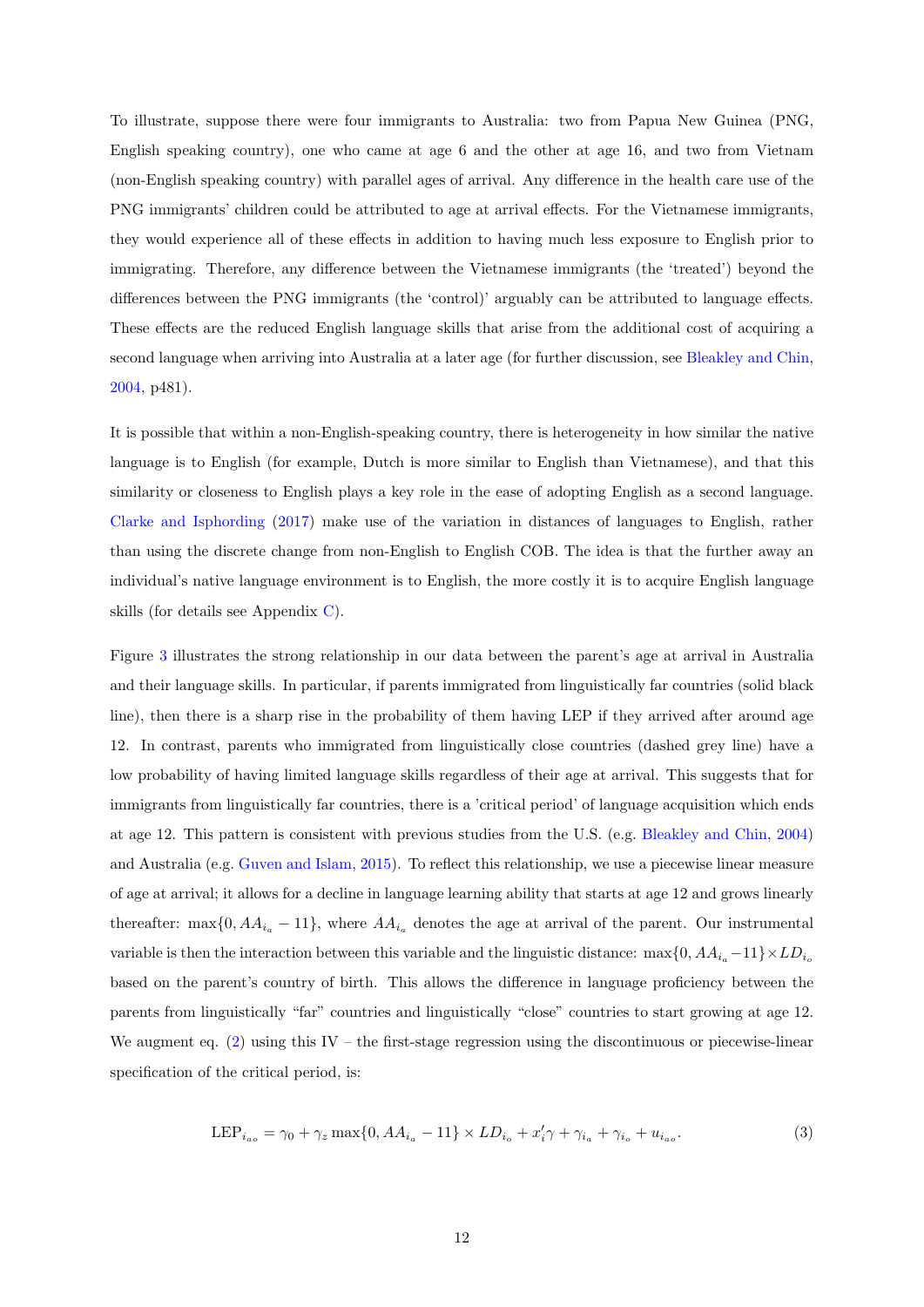Other studies have suggested that the critical period of language acquisition ends at around age 9 (e.g. [Dillender](#page-26-4) [2017](#page-26-4) and [Aoki and Santiago](#page-25-11) [2018\)](#page-25-11). In robustness models we use age 9 as the cut-off of the critical period. We discuss several further robustness tests concerning this IV approach below, in Section [4.4](#page-16-0) and Appendix [B.](#page-34-0)

## 4 Results

# <span id="page-12-0"></span>4.1 The relationship between parental language skills and children's health care utilisation

Table 1: ASSOCIATION OF IMMIGRANT PARENT'S LANGUAGE SKILLS AND children's health care utilisation, OLS regressions

| Dependent variable: Log total Medicare costs (in 2015 AUD) |         |         |                       |         |                   |              |         |            |
|------------------------------------------------------------|---------|---------|-----------------------|---------|-------------------|--------------|---------|------------|
|                                                            |         |         | Coefficient stability |         |                   |              |         | AET-Bounds |
|                                                            | (1)     | (2)     | $\left( 3\right)$     | (4)     | $\left( 5\right)$ | (6)          | (7)     | (8)        |
| <b>LEP</b>                                                 | 0.338   | 0.347   | 0.329                 | 0.253   | 0.229             | 0.219        | 0.215   | 0.176      |
|                                                            | (0.063) | (0.065) | (0.066)               | (0.077) | (0.076)           | (0.082)      | (0.081) | (0.081)    |
| Selection on observables                                   |         |         |                       |         |                   |              | $50\%$  | 100%       |
| $\overline{N}$                                             | 1,942   | 1,942   | 1,942                 | 1,942   | 1,942             | 1,942        | 1,942   | 1,942      |
| $\mathbf{R}^2$                                             | 0.013   | 0.068   | 0.088                 | 0.205   | 0.177             | 0.210        |         |            |
| adj $\mathbb{R}^2$                                         | 0.013   | 0.064   | 0.063                 | 0.097   | 0.103             | 0.099        |         |            |
| Basic covariates                                           |         |         | ✓                     |         | √                 | $\checkmark$ |         |            |
| Age at arrival FE                                          |         |         | ✓                     |         | √                 |              |         |            |
| $Cob$ FE                                                   |         |         |                       | √       |                   | √            |         |            |
| Language FE                                                |         |         |                       |         | √                 |              |         |            |
| Other covariates                                           |         |         |                       |         |                   |              |         |            |

Notes: Table presents OLS coefficients and robust standard errors in brackets. Columns (1) - (6), present coefficient stability analysis: (1) raw difference; (2) including basic covariates (parent's sex, age and age and sex of the child, as before) and decade of arrival fixed effects; (3) adds age at arrival fixed effects; (4) adds county of birth fixed effects; (5) adds instead first language spoken fixed effects; (6) includes all (potentially endogenous) covariates from Figure [2](#page-8-0) and state fixed effects as well as 1-digit occupation fixed effects. Columns (7) and (8) provide Altonji-Elder-Taber-style bounds, as we have a continuous outcome variable and a binary endogenous regressor we use an inverse mills ratio setup, to construct the bounds. The first stage is estimated using the bias reduced probit estimator discussed in [Kunz, Staub and Winkelmann](#page-26-11) [\(2017\)](#page-26-11), due to the presence of perfect prediction, column (6) sets the correlation to half the implied selection on observables for model (4) and Column (8) presents the implied estimate under the assumption that selection on observables is equal to the selection on unobservables. Selection on observables is estimated to be 0.051. Further the linearised Oster bounds are even larger (50% - 0.235, 100% - 0.211: make it equal to 0 is roughly 0.17, ie. three times as large). More details on the variables used and other variables in the model are presented in the Appendix Table [A1](#page-29-0) and detailed bounding results in Table [B2.](#page-37-0) Source: LSAC (2004-2016), own calculations.

Table [1](#page-12-0) shows the OLS regression coefficient estimates for  $\tau$  in eq.[\(1\)](#page-7-1), with control variables added in a stepwise fashion. As discussed above, column (1) shows that children incur about 33% more Medicare costs over a 10-year period (2004-2013) if their primary parent has LEP, compared with having a parent who is proficient in English  $(p < 0.01)$ . This corresponds to a difference of, roughly, \$845 AUD (see Appendix Table [A1\)](#page-29-0), which is sizeable in terms of health care costs. There may be several reasons for this difference, such as a shorter time to assimilate or older parents, however, this relationship changes little when basic covariates, decade of arrival and age at arrival are included (column 2).

Even when country of birth (COB) differences are controlled for through COB fixed effects in column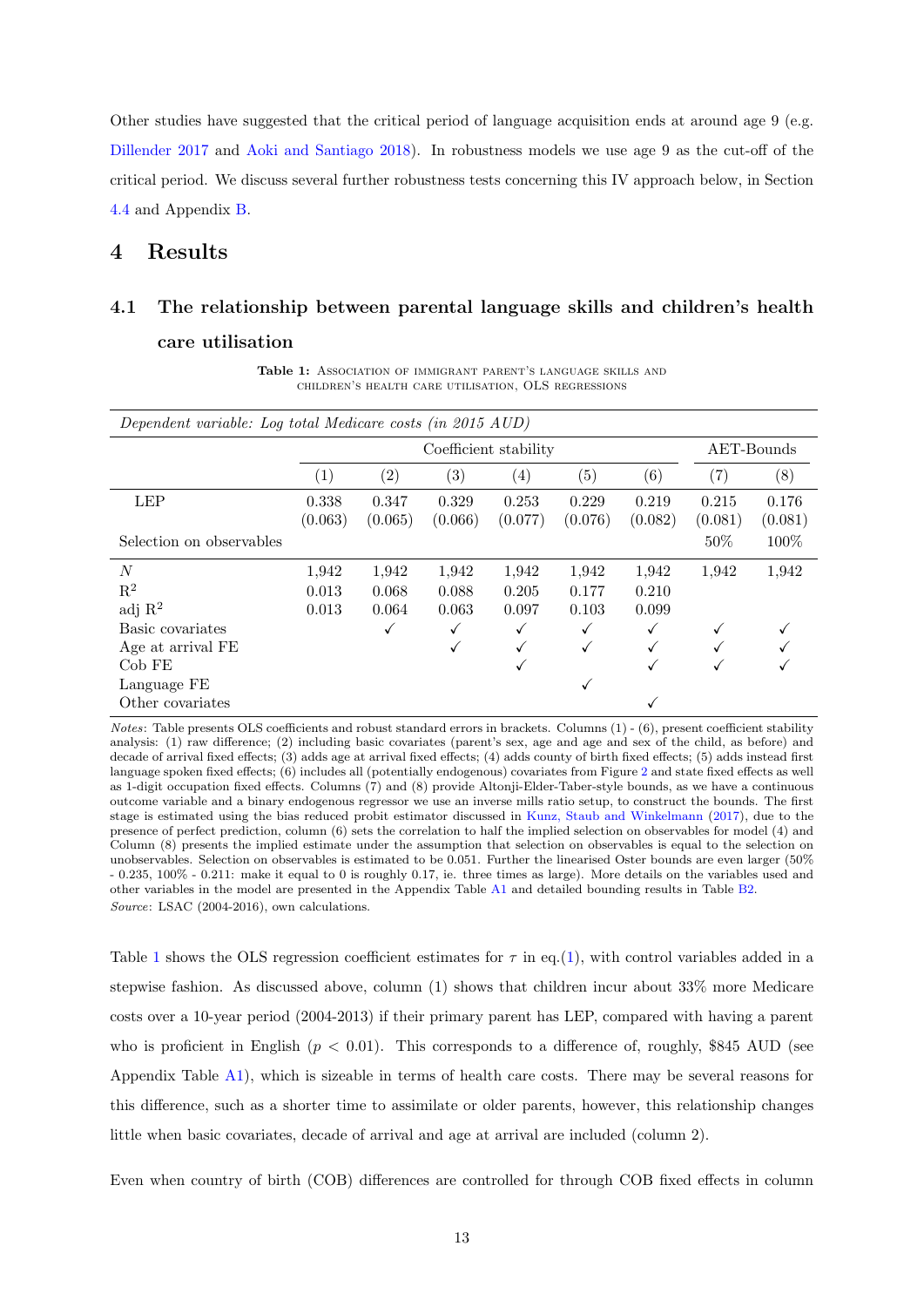(4), LEP is associated with Medicare costs that are about  $25\%$  higher ( $p < 0.01$ ). This amounts to about \$600 over the 10 year period (see Appendix [B1,](#page-36-0) where we present this regression using costs in AUD). This economically large and statistically significant difference appears to be very stable; it matters little whether we exchange COB for first language fixed effects (column 5), or add other covariates (such as parent's education, occupation, income and health status) (column 6). This confirms the balance test results discussed in the previous section.

In the Appendix Table [B1](#page-36-0) we provide several specification tests. We use 5 nearest neighbour matching and kernel matching, which are less dependent on functional form than the OLS estimates, and we restrict the OLS to the common support (implied by a propensity score regression, analogues to eq.[\(2\)](#page-9-0), see also discussion in footnote [10\)](#page-13-0) to assure comparability between LEP and non-LEP parents. We use dollar costs (raw scale) in OLS, Poisson and Gamma regressions to account (more appropriately) for the nonlinear function of health care costs (discussed by, for example [Manning,](#page-27-12) [1998;](#page-27-12) [Basu and Manning,](#page-25-14) [2009;](#page-25-14) [Jones,](#page-26-12) [2000;](#page-26-12) [Buntin and Zaslavsky,](#page-25-15) [2004;](#page-25-15) [Cantoni and Ronchetti,](#page-25-16) [2001\)](#page-25-16). We also show that the results are robust to: controlling for both parents having LEP; separately controlling for whether the primary parent speaks English "not at all"; and, including the parenting style (warm or overprotective) as covariates.<sup>[9](#page-13-1)</sup>

#### 4.2 Testing for selection on unobserved characteristics

Figure [2](#page-8-0) indicated little compositional differences between the parents, and the stability of the coefficient in Table [1](#page-12-0) is reassuring, especially as the  $R^2$  increases substantially by the inclusion of covariates [\(Oster,](#page-27-3) [2017\)](#page-27-3). To further understand the extent of the omitted variable problem, we perform a bounds analysis. Following [Altonji, Elder and Taber](#page-25-10) [\(2005](#page-25-10)a,[b](#page-25-9), [2008\)](#page-25-8) and [Oster](#page-27-3) [\(2017\)](#page-27-3), we demonstrate the robustness of our OLS estimates to selection on unobservable characteristics, assuming that the selection on observable characteristics is informative about the bias arising from unobservables. The main purpose of this analysis is to support the credibility of the OLS results in identifying a causal effect of language skills on children's health outcomes, rather than as a formal test of a selection.

In sum, our bounding analysis provides further evidence that our conditional OLS estimates are unlikely to suffer from a sizeable selection on unobserved characteristics. As shown in Table [1,](#page-12-0) the main estimates are highly robust to scenarios in which the selection on unobservables is equal to 50% of the selection on observables (column 7) and 100% of the selection on observables (column 8). The coefficients for having LEP are 0.215 ( $p < 0.05$ ) and 0.176 ( $p < 0.05$ ) respectively.<sup>[10](#page-13-0)</sup> Additionally, we find that for the selection

<span id="page-13-1"></span><sup>&</sup>lt;sup>9</sup>In additional sensitivity analyses, we i) drop all observations with missing covariates; ii) include all children born overseas and whose main care giver is a grandparent; iii) drop all small countries (with too few observations to be used effectively); iv) cluster small countries; v) include controls for postcode and larger area fixed-effects. Further, we show that successful linkage of Medicare records is slightly higher among LEP parents, and that this difference is not statistically significant.

<span id="page-13-0"></span><sup>&</sup>lt;sup>10</sup> As detailed further in the appendix, akin to the [Altonji, Elder and Taber](#page-25-10) approach we use a generalised roy-selection model [\(Heckman,](#page-26-13) [1976;](#page-26-13) [Lee,](#page-26-14) [1978\)](#page-26-14), consistent with our variables: OLS second stage and binary-Probit first stage. Due to the large number of fixed effects, there are many perfect prediction cases, due to these we use the bias-reduced probit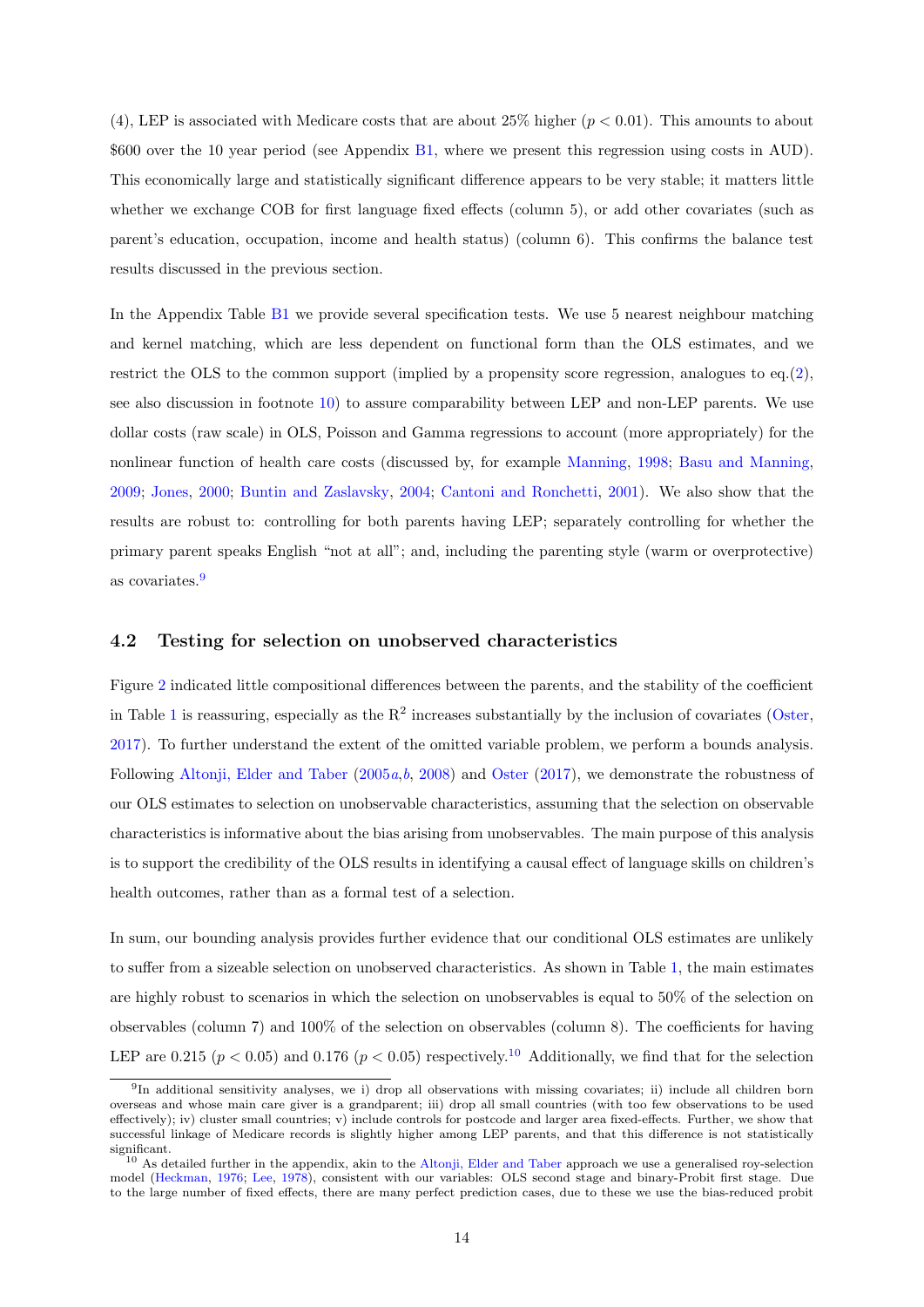on unobservables to wipe out the estimated LEP effect completely (to zero), it would need to be three times as large as the selection on observables. Based on the findings presented so far, we cannot find evidence that the selection on unobservables matters much in this application, at least if the selection on observables is a useful guide to the selection on unobservables.

# 4.3 IV estimates of the effect of parental language skills on children's health care utilisation

<span id="page-14-0"></span>

| Dependent variable: Log total Medicare costs (in 2015 AUD) |           |                              |                    |                              |                                           |                                   |
|------------------------------------------------------------|-----------|------------------------------|--------------------|------------------------------|-------------------------------------------|-----------------------------------|
|                                                            | Main      | Bleakly-Chin<br>$1[Cob=Eng]$ | Dillinder<br>Age 9 | Extended<br>Covariate<br>Set | First<br>Langauge<br><b>Fixed Effects</b> | $LD_{io}$<br>based on<br>Language |
|                                                            | (1)       | (2)                          | (3)                | (4)                          | (5)                                       | (6)                               |
| OLS:                                                       |           |                              |                    |                              |                                           |                                   |
| <b>LEP</b>                                                 | 0.253     | 0.253                        | 0.253              | 0.219                        | 0.229                                     | 0.237                             |
|                                                            | (0.077)   | (0.077)                      | (0.077)            | (0.082)                      | (0.076)                                   | (0.077)                           |
| IV:                                                        |           |                              |                    |                              |                                           |                                   |
| <b>LEP</b>                                                 | 0.905     | 0.882                        | 0.828              | 0.990                        | 0.713                                     | 0.922                             |
|                                                            | (0.351)   | (0.386)                      | (0.361)            | (0.436)                      | (0.335)                                   | (0.422)                           |
| $H_0$ : OLS=IV                                             |           |                              |                    |                              |                                           |                                   |
| p-value                                                    | $0.050\,$ | 0.088                        | $\,0.094\,$        | 0.063                        | 0.134                                     | 0.093                             |
| RF:                                                        |           |                              |                    |                              |                                           |                                   |
| $\max\{0, AA-11\} \times LD$                               | $0.015\,$ | 0.013                        | $0.013\,$          | 0.013                        | 0.012                                     | 0.014                             |
|                                                            | (0.006)   | (0.006)                      | (0.006)            | (0.006)                      | (0.006)                                   | (0.006)                           |
| FS:                                                        |           |                              |                    |                              |                                           |                                   |
| $\max\{0, AA-11\} \times LD$                               | $0.017\,$ | $0.015\,$                    | $0.015\,$          | 0.014                        | $0.017\,$                                 | 0.015                             |
|                                                            | (0.002)   | (0.002)                      | (0.002)            | (0.002)                      | (0.002)                                   | (0.002)                           |
| Fstat                                                      | 76.45     | 70.21                        | 78.40              | $54.55\,$                    | 75.46                                     | 77.86                             |
| $\boldsymbol{N}$                                           | 1,942     | 1,942                        | 1,942              | 1,942                        | 1,942                                     | 1,908                             |
| Basic covariates                                           | ✓         | $\checkmark$                 | ✓                  | $\checkmark$                 | ✓                                         | $\checkmark$                      |
| Age at arrival FE                                          |           | $\checkmark$                 | $\checkmark$       |                              | ✓                                         | $\checkmark$                      |
| Cob FE                                                     | ✓         | $\checkmark$                 | $\checkmark$       | ✓                            |                                           |                                   |
| Other covariates                                           |           |                              |                    | ✓                            |                                           |                                   |
| Language FE                                                |           |                              |                    |                              | ✓                                         | $\checkmark$                      |

Table 2: INSTRUMENTAL VARIABLE REGRESSIONS USING CRITICAL PERIOD HYPOTHESIS

Notes: Table present coefficient estimates of OLS regression, 2SLS, Reduced From [RF] and First stage [FS]. Column (1) corresponds to column (5) in Table [1](#page-12-0) as a reference, see notes for variable descriptions. For the IV it uses linguistic distance based on COB, which is set to 0 if first language learned was English as in [Clarke and Isphording](#page-25-12) [\(2017\)](#page-25-12). Column (2) uses as IV the [Bleakley and Chin](#page-25-6) [\(2004\)](#page-25-6) specification, of a dummy for English speaking CoB instead of LD, column (3) the [Dillender](#page-26-4) [\(2017\)](#page-26-4) specification using as Age cutoff 9 years, i.e.  $\max\{0, \overline{A}A - 8\} \times \overline{LD}$ , column (4) adds all potentially endogenous covariates to the main model, and (5) replaces country of birth fixed effects with first-language fixed effects, finally column (6) uses linguistic distance based on the first language spoken instead of COB official language as LD. Source: LSAC (2004-2016), own calculations.

To address any remaining concerns about selection on unobservables and potential measurement error, we turn to our IV estimates that use discontinuity at the 'critical period' to identify the effect of LEP. In Table [2,](#page-14-0) we present these IV estimates (and corresponding OLS estimates) under various specifications. Also

fixed effects model developed in [Kunz, Staub and Winkelmann](#page-26-11) [\(2017\)](#page-26-11) based on an estimator derived by [Kosmidis and](#page-26-15) [Firth](#page-26-15) [\(2009\)](#page-26-15). It is reassuring that we get even larger point estimates when we use [Oster'](#page-27-3)s approach that does not rely on a nonlinear first stage nor does it suffer from perfect prediction. The full results are presented in Appendix Table [B2.](#page-37-0)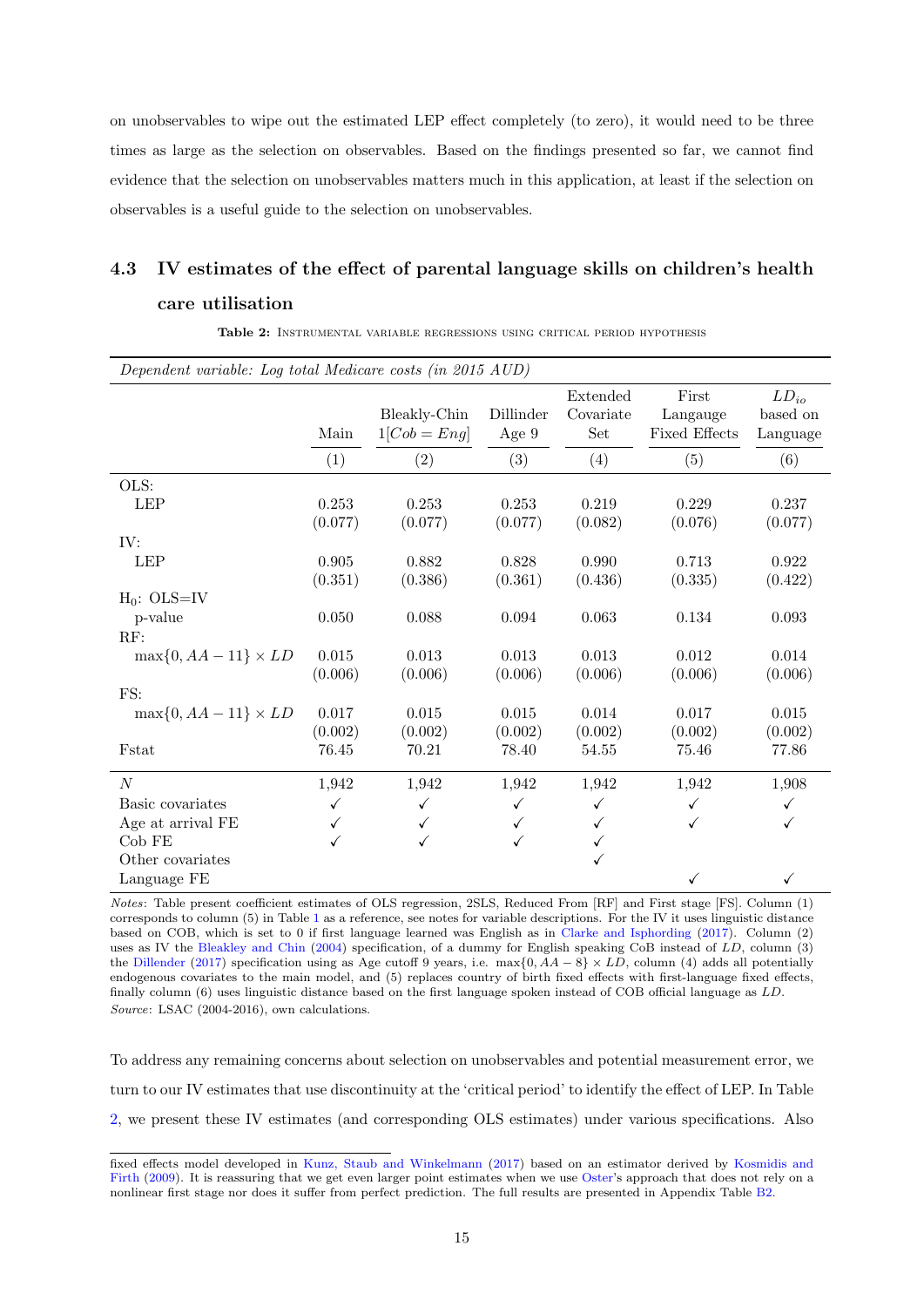shown are the reduced-form and first-stage estimates for each specification. In all models, we include the full set of controls (including age at arrival and COB fixed effects). Our preferred specification estimates, using the ASJP linguistic distance and discontinuity at age 12 arrival, are shown in column (1). These suggest that a parent's LEP has a significant and positive effect on health care costs incurred by the child, by about 90%. This is about 3.5 times the size of the OLS effect (25%). In terms of magnitude, it amounts to about \$2,280 over the 10-year period, or an average of \$228 extra per year, which is a sizeable but reasonable amount. The reduced-form estimates show that the IV has a positive and significant effect on health care costs, while the first-stage estimates demonstrate that the IV is a powerful predictor of having a language proficiency. The partial F-statistic of the instrument in the first stage equation is well beyond conventional rules of thumb. Although it is well known that the power of the Hausman test for equality between the OLS and IV estimates is limited, our results suggest that they are only weakly different  $(p = 0.05)$  and that there is limited evidence for a biased OLS coefficient. We interpret this to mean that there is mild evidence of some endogeneity in the OLS estimates (see [Young,](#page-27-13) [2017,](#page-27-13) for a detailed discussion on these topics). Taken together, either the OLS or IV results suggest that there is an economically sizeable and statistically significant difference in utilisation of health care services by parents' language skills.

In columns (2) and (3), we replicate the specifications used in the literature based on the critical period hypothesis. Specifically, in column (2) we replace the continuous linguistic distance with a binary indicator for whether or not the COB is officially English-speaking (akin to the model used by [Bleakley and Chin,](#page-25-6) [2004\)](#page-25-6). In column (3) we change the critical period cut-off age from 12 to 9 (i.e., the same as in [Dillender,](#page-26-4) [2017\)](#page-26-4). In both of these specifications, the IV estimate is stable (between 0.83 and 0.88) and statistically significant. The test for equality between the OLS and IV estimates again suggests that they are only weakly different ( $p = 0.09$  for both). When we include our extended set of covariates (such as education, income and occupation) in column (4), the IV estimate remains similarly large and significant (0.99). Here again the IV model is only weakly different from the OLS ( $p = 0.06$ ). Further, we show that our main results are also robust to including the first language FE instead of COB FE (column 5), and using the parent's reported first language instead of their COB official language to calculate the linguistic difference (column 6). Overall, we show that our IV estimates are highly robust to various specifications. Given the weak difference between OLS and IV estimates, we interpret our IV estimates as an upper bound (and the OLS estimates as a lower bound) effect of parental LEP on health care costs incurred by children. This suggests that, if anything, there is a downward bias in the OLS estimates. It can be rationalised by measurement error (see for example, [Clarke and Isphording,](#page-25-12) [2017;](#page-25-12) [Bleakley and Chin,](#page-25-6) [2004\)](#page-25-6). Alternatively, it could be explained by an omitted variable bias that reduces the correlation towards zero (e.g. if lower parental cognitive ability were positively correlated with LEP and negatively with health services for their child). $^{11}$  $^{11}$  $^{11}$ 

<span id="page-15-0"></span> $11$ We further explored the potential for heterogeneous treatment effects (based on unobservables) by estimating marginal treatment effect models. Although, we cannot reject the constant treatment effect assumption, this may be a result of our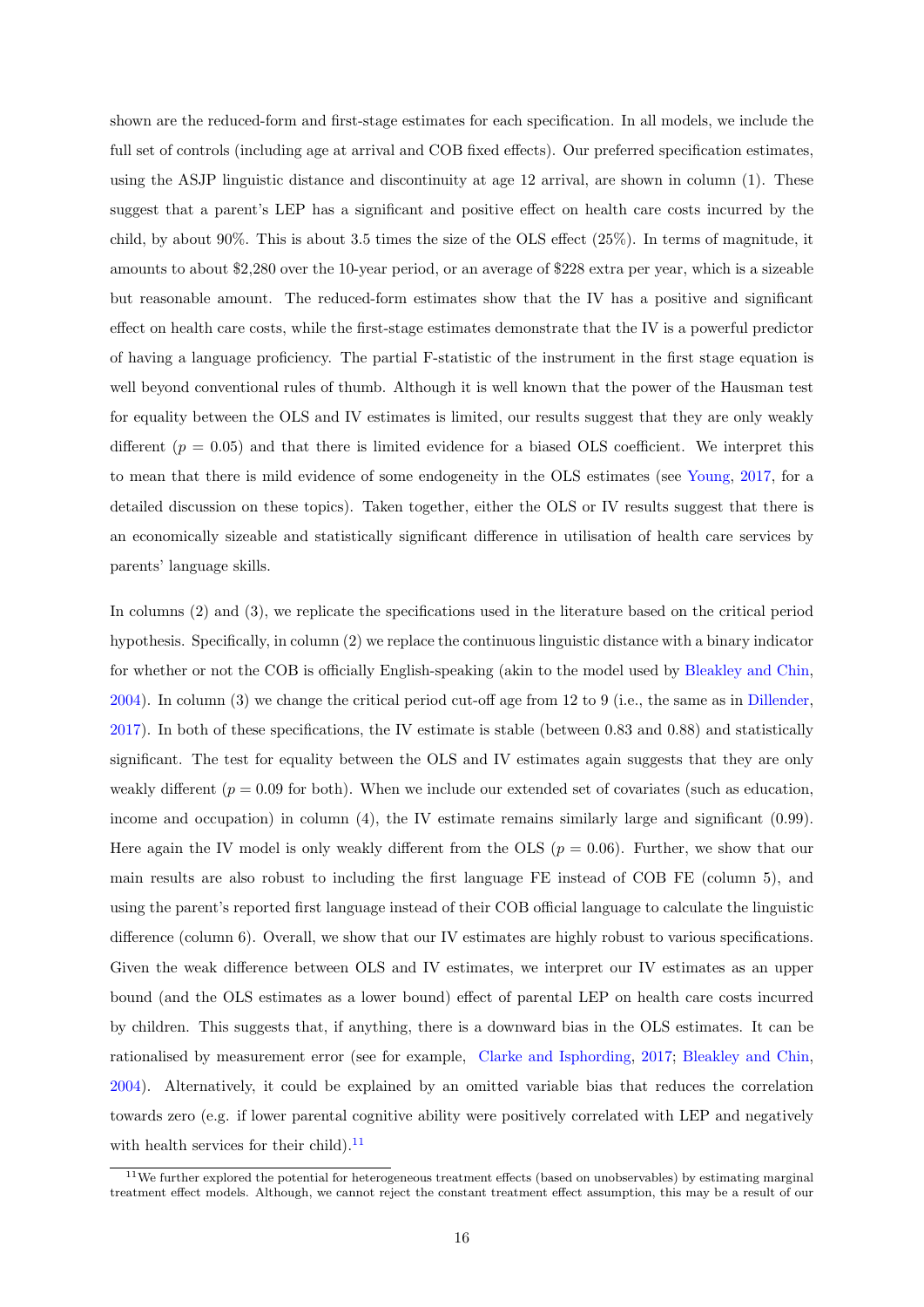## <span id="page-16-0"></span>4.4 Robustness of IV estimates

We undertake extensive robustness tests which are shown in Appendix [B.](#page-34-0) Briefly, we are concerned about two main issues in using this IV specification. First, our sample size precludes us from focusing exclusively on parents who themselves were childhood immigrants. Our primary concern is that adult immigrants select where and when to immigrate based on their expected returns, and this reasonably might differ by country of origin (note, a similar argument can be made for childhood immigrants if their parents try to maximise the returns for their offspring and immigrate when their children are younger). We run several tests to assess whether this is a cause for concern. First, we merge 2011 Census information on the year of migration and the country of birth of the parent to determine if the parent arrived in Australia in a "high migration wave."<sup>[12](#page-16-1)</sup> The idea behind this is that if a country experiences a large shock (e.g. a civil war) resulting in a spike in international migration, then the immigrants from this country during this period are less able to choose when to immigrate. In other words, there is likely to be less selection by age at arrival among these immigrants. We find no evidence for heterogeneity in the main effect by parents who came in a high migration wave relative to those who came in other periods. Another way we test for selection among adult immigrants is by allowing for a more flexible first stage. Specifically, we include a second instrument that allows for a different slope for age at arrival after 18. And in another specification, we allow the first stage to be fully flexible with respect to age at arrival by interacting each age at arrival with linguistic distance. Although the F-statistic is small, our results from these additional tests are very similar to the main estimates.

Second, it might be the case that linguistic distance captures other differences between countries (e.g. differences in economic situation, cultural distance, or health systems). Because we control for COB fixed effects, we are able to remove all country-specific characteristics that do not vary with age at arrival. However, linguistic distance may be capturing something else that differs by age at arrival. For example, there might be differences in the quality of the education system between linguistically far and close speaking countries, and this could independently influence the parenting behaviours of younger versus older arrivers. We address this concern first by examining heterogeneity in our main estimates by COB characteristics (above average GDP, Commonwealth, free and universal health care system). We find no significant difference in the LEP effect, although the effect of LEP on child's health care utilisation is slightly larger for immigrants from free and universal health care systems, Commonwealth countries, and below average (in-sample) GDP countries. As an additional test, we include as control variables, the interaction between parent's age at arrival and each of the following COB characteristics: GDP; expenditure on health (% GDP); expenditure on education (% GDP); and, genetic distance (based on [Spolaore and Wacziarg,](#page-27-14) [2009\)](#page-27-14). These interaction terms allow country-specific characteristics to vary by

limited sample size.

<span id="page-16-1"></span> $12A$  parent is classified as arriving in a high migration wave if the number of immigrants from their COB in the year they migrated was 1.5 times larger than the average number of migrants from this country. Appendix Figure [B2](#page-39-0) illustrates migration waves for the six main countries of origin: China, Vietnam, Lebanon, Philippines, India and South Africa.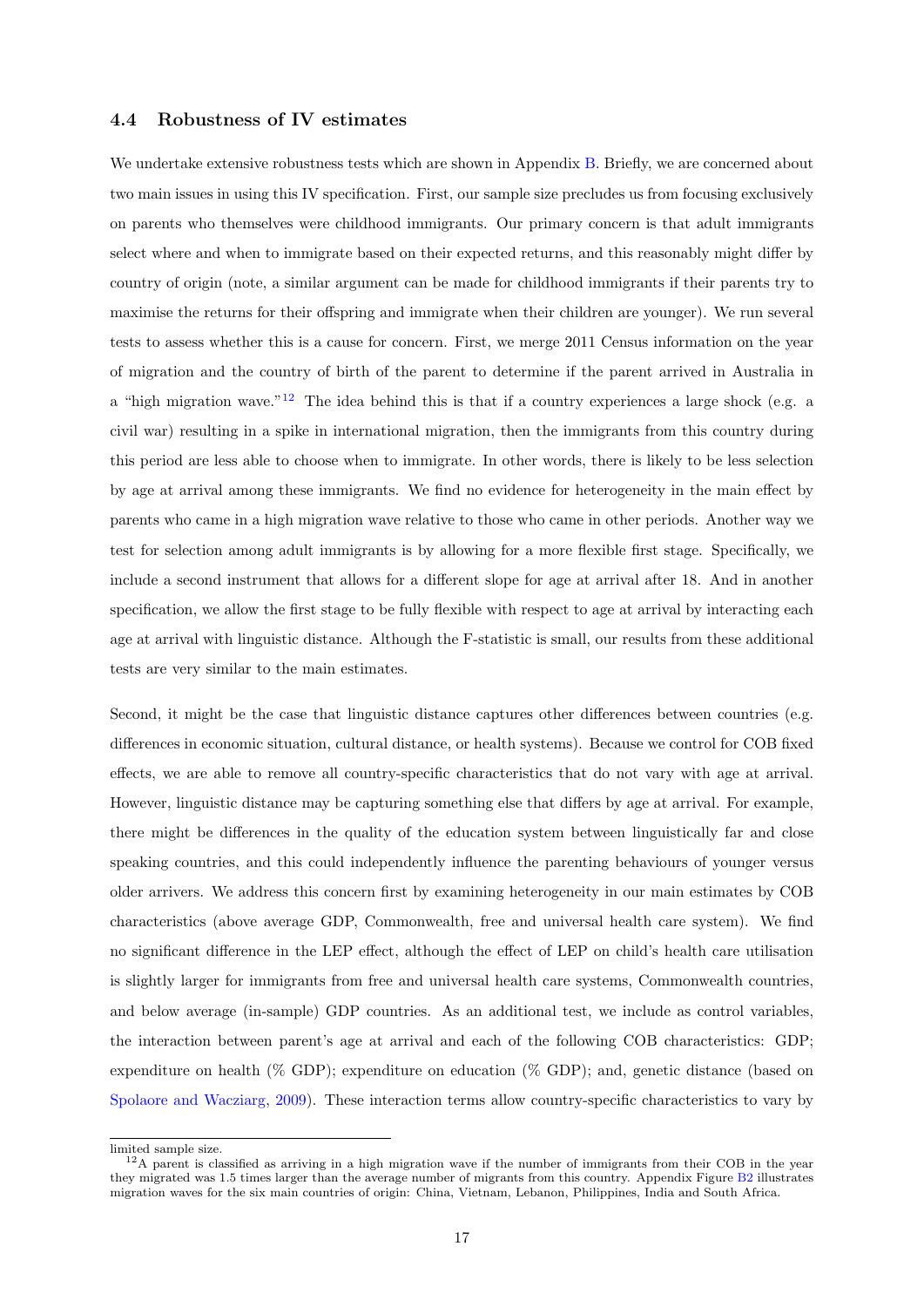age at arrival. Thus they capture, for example, the differential effects of COB educational systems on parenting behaviours of early and later arrivers. The LEP effect remains robust to the inclusion of these additional variables. In summary, none of our robustness tests indicate that our IV might be invalid.

## 5 Heterogeneity and mechanisms

So far, our results taken together indicate that there is an economically significant relationship between parents' language skills and their children's health care utilisation. In the following section we assess heterogeneity and test several hypotheses that might explain this relationship.

#### 5.1 How does the effect vary by the child's age?

The average annual Medicare cost for all children is considerably higher for younger children, especially in the first couple of years of life (see Appendix Figure [A1,](#page-33-0) left panel). These costs appear to be significantly greater for children of parents with LEP at each age up until age 10, after which the average costs of both groups are very close to zero. The right panel of the figure shows the heterogeneity in the OLS and IV estimates by the child's age. Although positive for all ages, the greatest effect of LEP on child's health care use (consistently significant for both OLS and IV models) occurs when children are between age 4 and 6. This is the time when children typically are starting kindergarten and the first year of school.<sup>[13](#page-17-1)</sup>

#### <span id="page-17-2"></span><span id="page-17-0"></span>5.2 Are they simply less healthy?



Figure 4: EFFECT OF LIMITED ENGLISH PROFICIENCY ON CHILD HEALTH OUTCOMES, OLS AND IV

Note: The Figure plots regression coefficients (and 95% confidence intervals based on robust standard errors) from OLS and IV regressions comparable to those in column (1) of Table [2,](#page-14-0) using various child health measures as dependent variables (explained in more detail in the Appendix Table [C2](#page-44-0) and the regression results in table form in Table [A4\)](#page-32-0). Source: LSAC (2004-2016), own calculations.

<span id="page-17-1"></span> $13$ These results should be interpreted with care as the sample size is considerably smaller (about half) before age 4 and after age 10. This is because children in our sample are followed over a 10 year period ranging from 0 to 10 (Birth cohort) and 4 to 14 (Kinder cohort). Therefore, the ages of the two cohorts overlap between ages 4 and 10.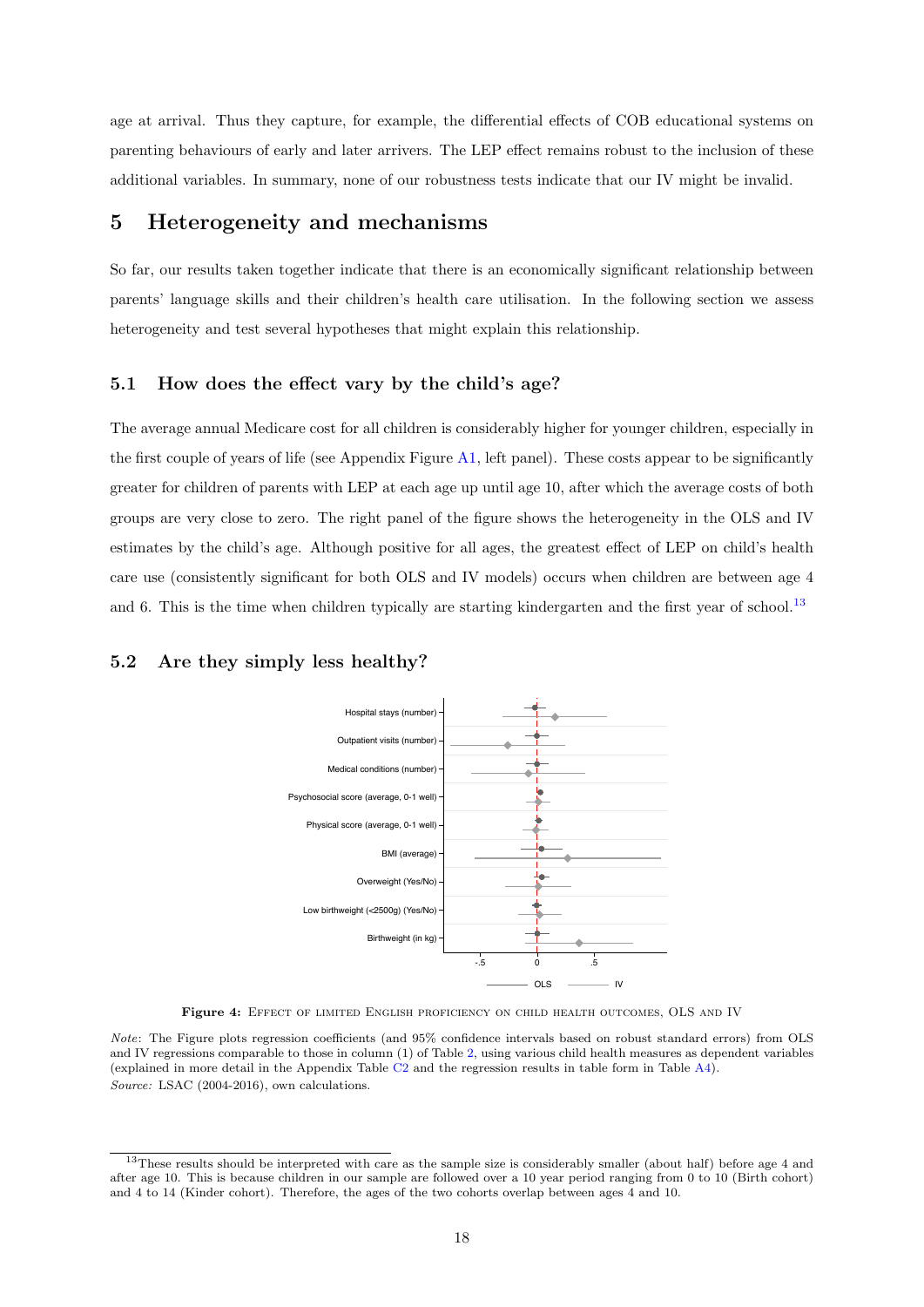Next, we explore the mechanisms behind the higher Medicare costs of children of parent's with LEP. Our first and primary concern is that these children are in poorer health and thus need more medical attention. We investigate this by examining the effect of parental language skills on various child health outcomes (over the 10-year period) using anthropometric and parent-reported measures collected in the LSAC (see Appendix Table [A4](#page-32-0) and [C2](#page-44-0) for details on each of the health measures). Figure [5](#page-19-0) illustrates the OLS and IV regression coefficients of a parent with LEP. If children of parents with LEP have more serious health complications, we then might expect them to have more hospital visits. However, using parent-reported information on the number of years (over the 10-year period) the child had a hospital visit, we find no difference in the number of hospital visits (as either outpatients or inpatients) by parental LEP.

Next we examine whether the child had more health problems using three parent-reported measures: an indicator of whether the child has a long-term health condition or disability; an overall physical health score; and, an overall mental health score (both derived from the Pediatric Quality of Life instrument, PEDsQL). Our OLS and IV estimates confirm that none of these measures of child health differ significantly by parental LEP. To gain a more objective measure of health problems, we examine the child's body mass index (BMI) and an indicator for whether the child was overweight, $14$  according to interviewer-measured height and weight. We find no evidence of differences in these by parental LEP.

One might argue that all of these health measures could have been influenced by more medical utilisation, and therefore our nil results may be due to the very fact that medical services have eliminated any differences in health problems. We therefore examine the child's birthweight as our final and arguably 'cleanest' measure of health, which cannot be affected by future health care utilisation. Low birthweight is a known strong predictor of later health complications [\(Hack, Klein and Taylor,](#page-26-16) [1995\)](#page-26-16). We find that neither birthweight (kg) nor an indicator for low birthweight (<2500g) differ significantly by parental LEP. This is consistent with work of [Aoki and Santiago](#page-25-11) [\(2018\)](#page-25-11), who found no effect of parental LEP on birthweight. In summary, we find no evidence to suggest that children are sicker or at greater risk of health problems if their parents have LEP.

#### 5.3 What medical treatments are they using?

Determining which Medicare treatments drive the higher costs is interesting in itself, but also may uncover possible mechanisms for this finding. We first split the Medicare costs into their two main components: MBS (medical services) and PBS (drug subsidies). We find that parental LEP has a positive and significant effect on both MBS and PBS costs. However, the effect is driven largely by MBS services (on average MBS costs are 91% of total costs is in our sample). Given this larger contribution of Medicare costs through the MBS, we break down MBS utilisation into five categories of services: (1)

<span id="page-18-0"></span><sup>&</sup>lt;sup>14</sup> According to age- and gender-specific international BMI cut-points [\(Cole et al.,](#page-25-17) [2007\)](#page-25-17).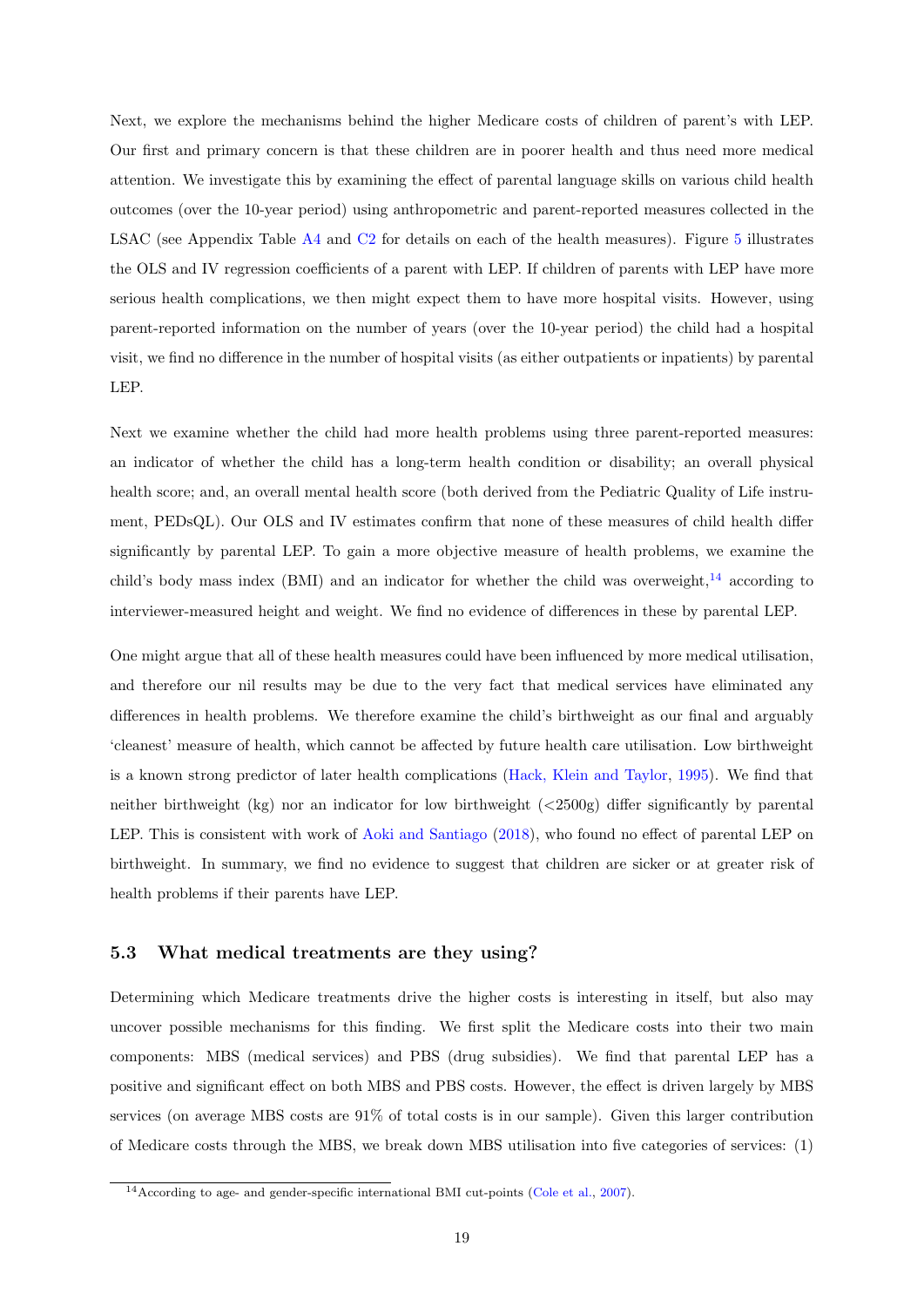<span id="page-19-0"></span>

Figure 5: EFFECT OF LIMITED ENGLISH PROFICIENCY ON MEDICAL SERVICE ITEMS, OLS AND IV

Note: The Figure plots regression coefficients (and 95% confidence intervals based on robust standard errors) from OLS and IV similar to Figure [4,](#page-17-2) using number of MBS (medical services) used as dependent variables(explained in more detail in the Appendix Table [C2\)](#page-44-0).

Source: LSAC (2004-2016), own calculations.

general practitioner (GP) visits; (2) specialist doctor visits; (3) diagnostic and imaging procedures; (4) pathology tests; and, (5) all other services. We then estimate the effect of parental LEP on the number of times the child used each of these services over the 10-year period (using both OLS and IV).<sup>[15](#page-19-1)</sup> The estimated coefficients (and their 95% confidence intervals) are shown in Figure [5.](#page-19-0) There is a large and significant effect for GP visits (IV estimates suggest that parental LEP leads to 23 more GP visits over the 10-year period).

However, parental LEP does not appear to affect any other medical service other than GP visits. This tells us two important things. First, the literature suggests that there may be supply-side explanations for higher medical costs if physicians err on the side of caution by ordering more diagnostic tests when unable to rely on the patient's description of the health problem [\(Jacobs et al.,](#page-26-7) [2006;](#page-26-7) [Hampers et al.,](#page-26-9) [1999\)](#page-26-9). However, our insignificant effects for diagnostic and pathology services (all of which must be prescribed by the physician), suggest little evidence of over-servicing by physicians in Australia due to parental LEP. Second, the insignificant effect of LEP on specialist doctor visits again indicates that these children are not experiencing higher Medicare costs because of more serious or specialised health complications. It seems that these children are going to the GP more often for fairly common ailments.

<span id="page-19-1"></span><sup>15</sup>Several studies assess how to best model GP demand, especially if there is an excess amount of zeros: [Pohlmeier and](#page-27-15) [Ulrich](#page-27-15) [\(1995\)](#page-27-15); [Staub and Winkelmann](#page-27-16) [\(2013\)](#page-27-16); [Kunz and Winkelmann](#page-26-17) [\(2017\)](#page-26-17). However, as almost all children in our sample have a positive use of medical services, excess zeros is less of a concern here.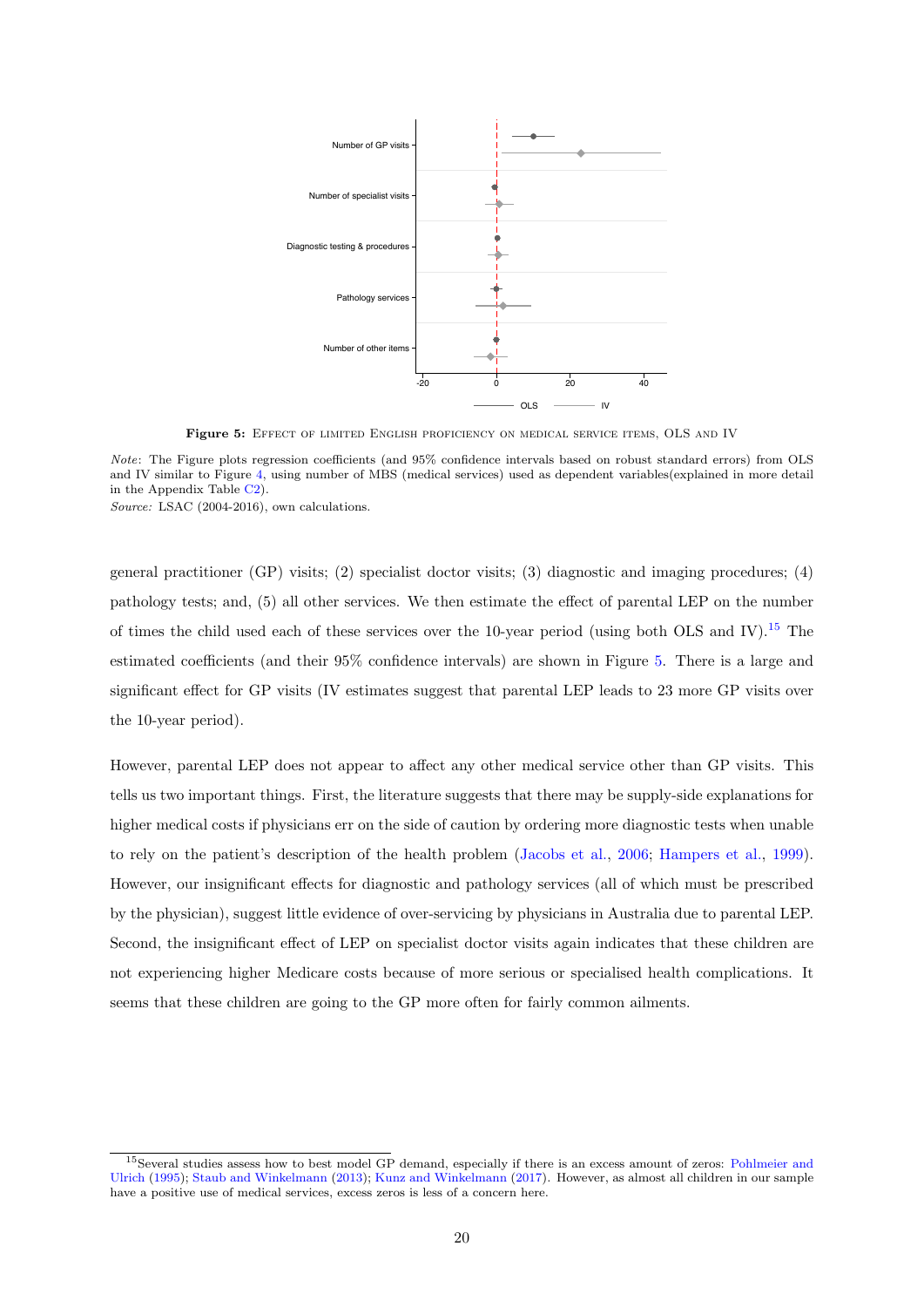## <span id="page-20-0"></span>5.4 Why are GP visits higher?

<span id="page-20-1"></span>Table 3: LEP ON GP VISITS: HETEROGENEITY BY SES, PARENTING AND COMMUNICATION BARRIERS, OLS AND IV

| Dependent variables: Number of $GP$ visits, heterogeneity by $D$ is one if condition in column header is true |                  |                          |                       |                      |                               |                  |                      |                  |                         |
|---------------------------------------------------------------------------------------------------------------|------------------|--------------------------|-----------------------|----------------------|-------------------------------|------------------|----------------------|------------------|-------------------------|
|                                                                                                               |                  |                          | Socio-Economic Status |                      | Parenting style & uncertainty |                  |                      |                  | Communication barriers  |
|                                                                                                               | Base             | $\rm < med$<br>HH income | Means-<br>tested HC   | High<br><b>SEIFA</b> | Over-<br>protective           | Warm             | No older<br>siblings | GP               | Own language<br>Teacher |
|                                                                                                               | (1)              | (2)                      | (3)                   | (4)                  | (5)                           | (6)              | (7)                  | (8)              | (9)                     |
| <b>OLS</b>                                                                                                    |                  |                          |                       |                      |                               |                  |                      |                  |                         |
| $LEP \times D$                                                                                                | 10.02<br>(3.00)  | 10.06<br>(3.28)          | 10.63<br>(4.27)       | 8.96<br>(3.97)       | 13.14<br>(4.59)               | 9.53<br>(3.26)   | 12.42<br>(4.35)      | 12.49<br>(3.67)  | 12.21<br>(5.38)         |
| LEP $\times$ (1 – D)                                                                                          |                  | 9.82<br>(5.85)           | 9.50<br>(3.71)        | 11.04<br>(4.05)      | 8.13<br>(3.58)                | 11.42<br>(6.02)  | 8.90<br>(3.63)       | 4.31<br>(4.82)   | 7.64<br>(3.59)          |
| p-value $(D = 1 - D)$<br>IV                                                                                   |                  | 0.97                     | 0.83                  | 0.70                 | 0.36                          | 0.77             | 0.50                 | 0.14             | 0.45                    |
| $LEP \times D$                                                                                                | 22.90<br>(11.03) | 23.77<br>(11.34)         | 18.07<br>(9.90)       | 25.12<br>(13.68)     | 24.10<br>(14.61)              | 24.01<br>(11.08) | 35.06<br>(14.51)     | 29.67<br>(11.91) | 21.33<br>(12.66)        |
| LEP $\times$ (1 – D)                                                                                          |                  | 18.84<br>(12.92)         | 26.44<br>(13.04)      | 21.29<br>(10.38)     | 22.24<br>(10.25)              | 12.63<br>(13.73) | 18.93<br>(10.94)     | 3.89<br>(10.29)  | 14.45<br>(10.18)        |
| p-value $(D = 1 - D)$                                                                                         |                  | 0.61                     | 0.31                  | 0.67                 | 0.85                          | 0.23             | 0.11                 | 0.00             | 0.49                    |
| N                                                                                                             | 1,942            | 1,942                    | 1,942                 | 1,942                | 1,942                         | 1,942            | 1,942                | 1,942            | 1,942                   |
| $p$ -value (OLS=IV)<br>Share $D$                                                                              | 0.21             | 0.39<br>0.78             | 0.33<br>0.23          | 0.42<br>0.50         | 0.20<br>0.55                  | 0.06<br>0.79     | 0.21<br>0.41         | 0.05<br>0.58     | 0.71<br>0.52            |
| Fstat                                                                                                         | 76.45            | 38.20                    | 31.49                 | 34.32                | 29.04                         | 31.21            | 32.82                | 32.31            | 36.95                   |
| Covariates & FEs<br>Area FEs                                                                                  | ✓                | ✓                        | $\checkmark$          | ✓                    | $\checkmark$                  | ✓                | ✓                    | ✓                | ✓<br>✓                  |

Notes: Table presents OLS and IV regression coefficients (see Table [1](#page-12-0) and [2](#page-14-0) notes). Column (1) replicates base model for doctor visits.  $(2)-(10)$  assesses heterogeneity by multiplying the variable of interest (LEP) with an indicator D that is 1 if column header is true (share of  $D$  in the total sample is given in the bottom section): (2) household income is below median Australian household income, (3) Means-tested health care card, (4) high SES neighbourhood SEIFA score (score higher than 1.014.4), (5) Overprotection score larger than 3; (6) warmth parenting score larger than 4; (7) if there are no older siblings. (9) uses census data at the postcode level to calculate whether there is at least one medical practitioner or (10) teacher who speaks the COB language at home. Source: LSAC (2004-2016), ASJP v18, Australian Census 2011, own calculations.

We test several hypotheses that may explain the higher GP utilisation by children of LEP parents and present our results in Table [3.](#page-20-1) To decompose the main effect, we augment our main specification with both interactions LEP  $\times$  (1 – D) and LEP  $\times$  D (and the IV accordingly), where D is an indicator of whether the column header is true, such that the weighted average is equal to the main effect (column 1).

First, we examine the possibility of heterogeneity by income or socioeconomic status. Although we control for household income and other measures of socioeconomic status in column 4 of Table [2,](#page-14-0) it is still possible for income to moderate the LEP effect. In column (1) we show the base estimates of the effect of LEP on child's GP visits. In column (2) we show that there is no significant difference between children from families with below and above median household income (OLS  $p = 0.97$ ; IV  $p = 0.61$ ). Similarly, when we examine an alternative measure of low income – whether the parent holds a government concession means-tested health care card (HCC) (column 3) there again is no significant difference.<sup>[16](#page-20-2)</sup> Because it has been shown that local area matters for the intergenerational transmission of human capital [\(Chetty et al.,](#page-25-18) [2014\)](#page-25-18), we test whether differences in the LEP effect on GP usage exists by neighbourhood socioeconomic status (measured by SEIFA). We again find that there are no significant differences (column 4). We return to geographic effects below.

<span id="page-20-2"></span><sup>16</sup>GPs are given financial incentives to charge health care card (HCC) holders nothing for a consultation (known as bulk-billing), which may make HHC holders more likely to see a GP. However, there are similar incentives to bulk-bill patients under 16, so the insignificant difference by HCC status is not surprising in this sample of children.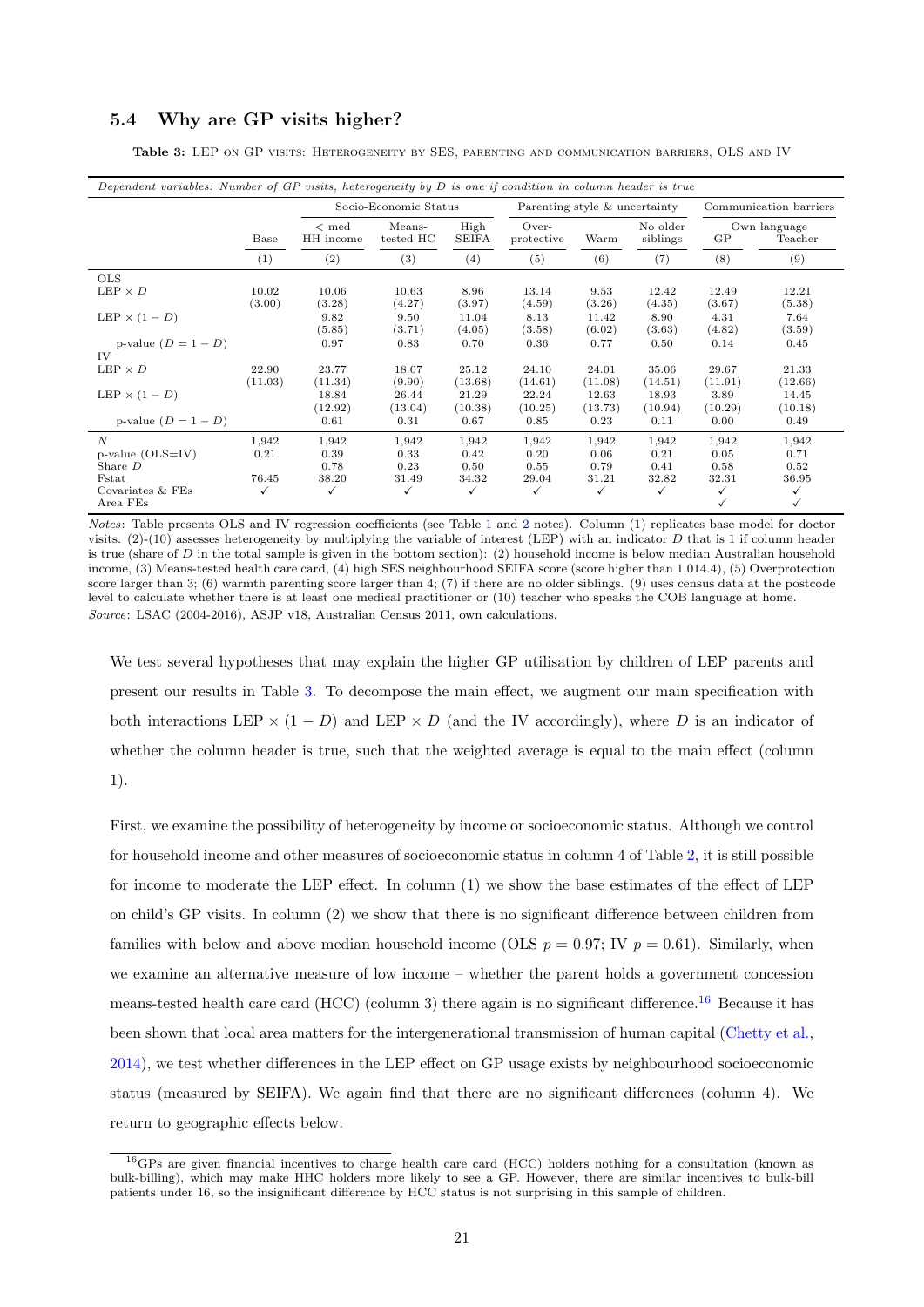Next we explore whether the effect of parental LEP on GP visits differs by parenting style which has recently received renewed interest by economists (e.g. [Doepke and Zilibotti,](#page-26-18) [2017;](#page-26-18) [Cobb-Clark, Salamanca](#page-25-19) [and Zhu,](#page-25-19) [2016\)](#page-25-19). It is possible, for example, that LEP is correlated with a certain type of parenting style (such as overprotectiveness), which make parents more likely to take their child to the doctor for even minor health issues. Nevertheless, we cannot detect (significant) differences in the LEP effect by the parent's overprotectiveness (column 6), nor do we see any difference by whether they have a warm parenting style (column 7); again explanations of these variables can be found in Table [C2.](#page-44-0)

Third, we explore a parent's uncertainty. For example, LEP may be correlated with lower levels of health literacy, which could lead to greater uncertainty when faced with the child's health condition. This uncertainty, or lack of knowledge, may result in an increased reliance on doctors for a wider range of health issues, including conditions for which there is typically no treatment (e.g. colds). We hypothesise that parents would exhibit greater uncertainty if this were their first child, so we estimate the LEP effect by whether the child has any older siblings. Consistent with this hypothesis, we find that the effect is considerably larger (about 2 times larger for the IV model) when the child has no older sibling, but the difference is only weakly significant  $(p = 0.1)$ . The OLS model suggests no significant difference by the presence of an older sibling (although there may be alternative explanations for this, e.g. see a discussion on birth order and child investments in [Black, Devereux and Salvanes,](#page-25-20) [2005;](#page-25-20) [Conley and Glauber,](#page-25-21) [2006\)](#page-25-21).

Although communication problems may present a barrier to accessing medical services, it may be possible for immigrants to access a doctor who speaks their native language, thereby reducing communication barriers. Therefore, we augment our data with 2011 Census information to test if the main effect differs by whether there is at least one doctor in the child's local area from the same country of origin as the parent.[17](#page-21-0) To control for regional differences in health care utilisation, we control for local area fixed effects in all subsequent models. As shown in column (9), the LEP effect is considerably greater when there is a doctor from the parent's COB in the neighbourhood, compared to when there is no doctor from the parent's COB. For the IV model, the effect is about 8 times larger when there is a same COB doctor and this difference is highly significant  $(p = 0.0)$ . For the OLS model, the results are in the same direction but only weakly significant  $(p = 0.1)$ . These results imply that parents with LEP may be going more to the GP when he or she speaks their own language. Because we only know the availability of own-language doctors in the local area (and not whether they are seeing these doctors), our results are merely suggestive. To strengthen the credibility of these results we perform a placebo test: we examine whether having a teacher (at a primary or secondary school) working in the local area who is from the same COB as the parent influences the LEP effect. In general, we would not expect a teacher who speaks the same language as parents with LEP to directly influence their children's GP visits, and the insignificant differences shown in column (10) confirm this.

<span id="page-21-0"></span> $17$ The number of doctors in the local area comes from the 2011 Census. We use the number of individuals working as "medical practitioners" by their COB and the local area in which they work, as measured by Statistical Area 3 – SA3. There are 358 spatial SA3 regions in Australia, each with about 30,000 to 130,000 persons.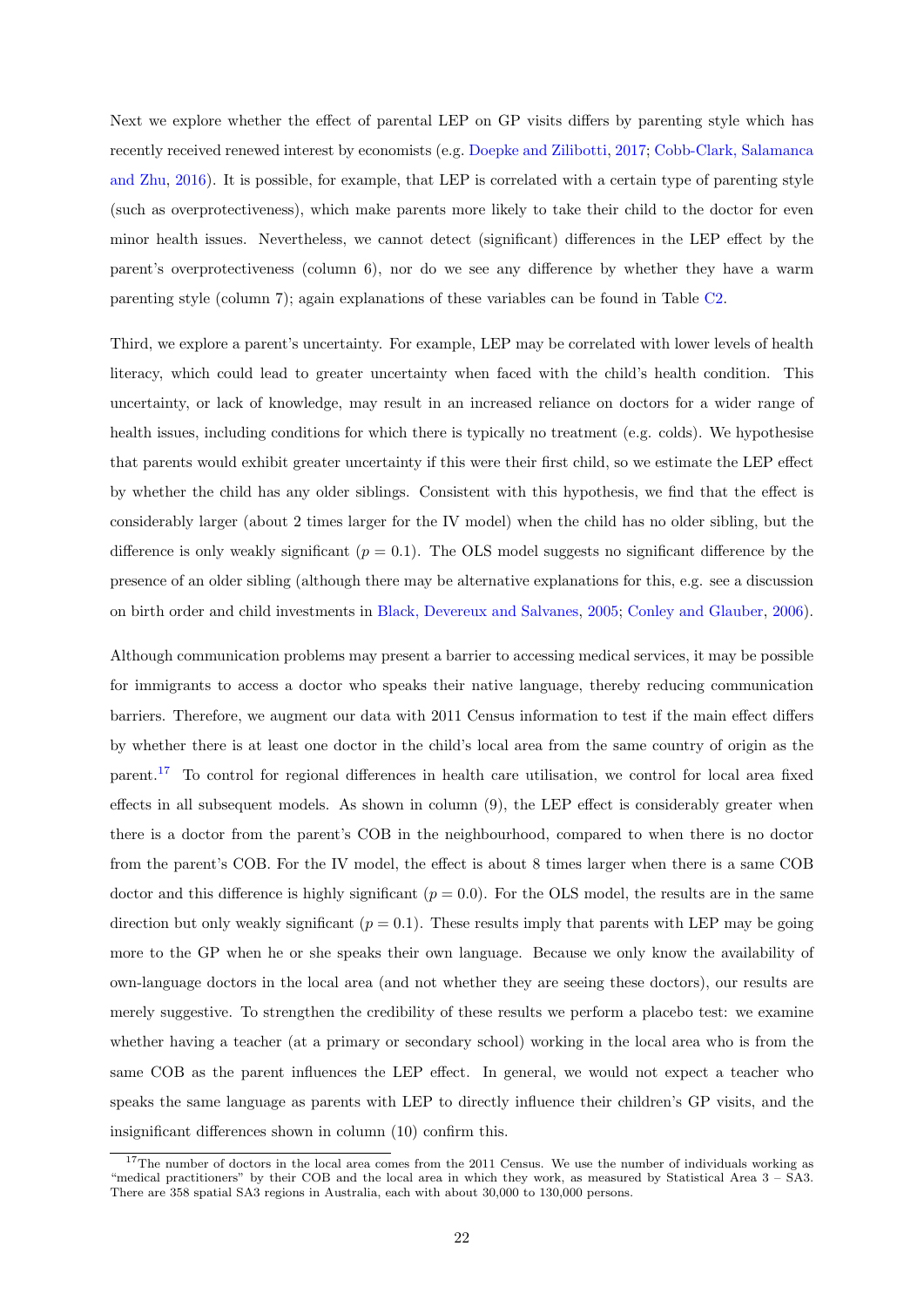## 5.5 GPs as a source of parenting information?

<span id="page-22-0"></span>Table 4: LEP ON PARENTING INFORMATION SOURCES BY AVAILABILITY OF OWN-LANGUAGE DOCTOR IN LOCAL AREA

| heterogeneity: $D = 1$ if own language doctor in postcode area |              |              |              |              |              |                                     |              |                     |
|----------------------------------------------------------------|--------------|--------------|--------------|--------------|--------------|-------------------------------------|--------------|---------------------|
|                                                                |              |              |              |              |              | Getting parenting informations from |              |                     |
|                                                                |              | GP           |              | Friends      |              | Non-resident family                 |              | Other professionals |
|                                                                | (1)          | (2)          | (3)          | (4)          | (5)          | (6)                                 | (7)          | (8)                 |
| <b>OLS</b>                                                     |              |              |              |              |              |                                     |              |                     |
| LEP $\times D$                                                 | 9.34         | 13.98        | 1.99         | 6.02         | $-3.63$      | $-8.41$                             | $-4.75$      | $-2.57$             |
|                                                                | (4.79)       | (6.06)       | (4.96)       | (6.10)       | (5.09)       | (6.28)                              | (3.16)       | (3.93)              |
| LEP $\times (1-D)$                                             |              | 2.43         |              | $-4.01$      |              | 3.52                                |              | $-7.99$             |
|                                                                |              | (6.45)       |              | (6.98)       |              | (7.08)                              |              | (4.27)              |
| p-value                                                        |              | $0.15\,$     |              | 0.24         |              | 0.17                                |              | 0.30                |
| $(D = 1 - D)$                                                  |              |              |              |              |              |                                     |              |                     |
| IV                                                             |              |              |              |              |              |                                     |              |                     |
| LEP $\times D$                                                 | 15.61        | 27.65        | $-22.30$     | $-19.24$     | $-6.93$      | $-10.58$                            | $-26.80$     | $-26.12$            |
|                                                                | (17.67)      | (20.83)      | (18.68)      | (21.61)      | (18.43)      | (21.18)                             | (12.84)      | (14.94)             |
| LEP $\times$ (1 – D)                                           |              | 2.18         |              | $-25.72$     |              | $-2.85$                             |              | $-27.55$            |
|                                                                |              | (17.23)      |              | (18.84)      |              | (18.57)                             |              | (12.52)             |
| p-value                                                        |              | 0.09         |              | 0.69         |              | 0.62                                |              | 0.89                |
| $(D = 1 - D)$                                                  |              |              |              |              |              |                                     |              |                     |
| $\overline{N}$                                                 | 1,942        | 1,942        | 1,942        | 1,942        | 1,942        | 1,942                               | 1,942        | 1,942               |
| $p$ -value (OLS=IV)                                            | 0.71         | 0.55         | 0.18         | 0.42         | $0.85\,$     | 0.90                                | 0.08         | 0.22                |
| F-stat                                                         | 72.75        | 32.30        | 72.75        | 32.30        | 72.75        | 32.30                               | 72.75        | 32.30               |
| Covariates & FEs                                               | $\checkmark$ | $\checkmark$ | $\checkmark$ | $\checkmark$ | $\checkmark$ | $\checkmark$                        | $\checkmark$ | $\checkmark$        |
| Area FEs                                                       | $\checkmark$ | $\checkmark$ | $\checkmark$ | $\checkmark$ | $\checkmark$ | $\checkmark$                        | $\checkmark$ | $\checkmark$        |

| Dependent variables: Probability $\times$ 100 of getting parenting information from various sources, |  |  |  |
|------------------------------------------------------------------------------------------------------|--|--|--|
| heterogeneity: $D = 1$ if own language doctor in postcode area                                       |  |  |  |

Notes: Table presents comparable regressions to Table [3](#page-20-1) notes, using sources of parenting information as an outcome and testing heterogeneity by availability of a own-language doctor in the local area. Source: LSAC (2004-2016), ASJP v18, Australian Census 2011, own calculations.

Given the positive influence of having a GP in one's local area on the parental LEP effect on GP visits, we wonder whether parents with LEP are visiting GPs for more than just their child's health care needs. Specifically, we want to know if parents with LEP may be visiting GPs (especially those who speak their own language) to get parenting information. Although most local councils in Australia provide parent support groups, these are almost always held in English. Immigrants with LEP may have a small social network of people they can communicate with and rely on for information on raising young children. The LSAC survey asks parents: "(apart from your partner) what are your 3 most important sources of information about parenting or caring for child?" In Table [4](#page-22-0) we show the effect of parental LEP on the probability that parents get their parenting information from the following sources: GPs, friends, non-resident family, and other professionals. As in the previous table, we also estimate whether the probability differs by having at least one medical practitioner in the family's local area from the same COB as the parent (i.e., own-language doctor).

Column (1) of Table [4](#page-22-0) indicates that parents with LEP are more likely to get their parenting information from a GP than parents who are proficient in English. The OLS results suggest a 9.3 percentage point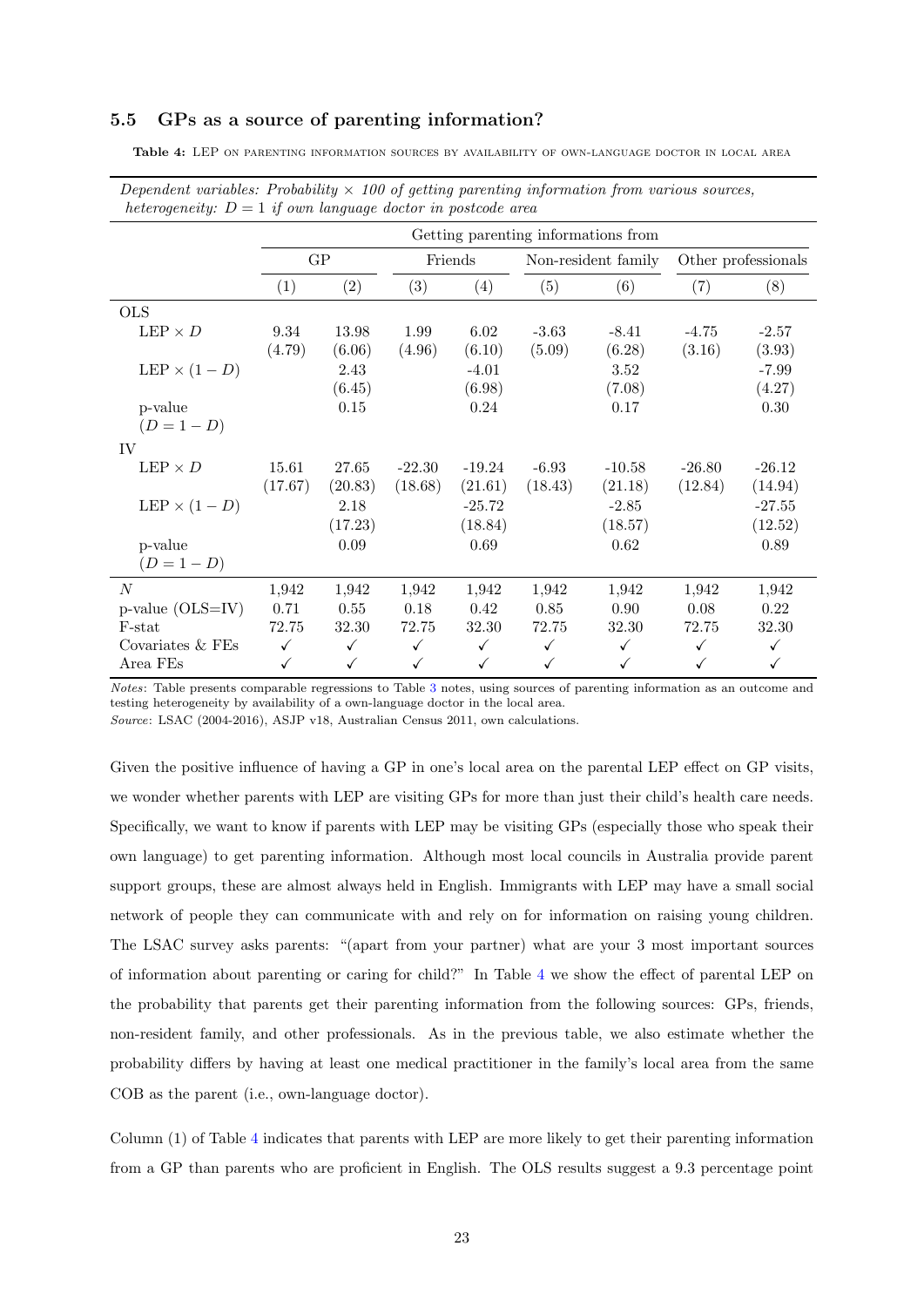increase  $(p < 0.05)$  and the IV estimates suggest a 15.6 percentage point increase (although insignificant). Column (2) shows that this effect is driven almost exclusively by those who have at least one own-language doctor in the local area. The OLS and IV estimates indicate that when there is an own-language doctor in the local area, LEP parents are about 6 and 13 times respectively, more likely to get parenting information from their GP than when there is no own-language doctor (OLS  $p = 0.15$ ; IV  $p = 0.09$ ). These results support the hypothesis that parents with LEP take their children to the GP more than other parents for general parenting information, particularly if they are able to speak to the doctor in their native language. In contrast, our 'placebo' results in columns 3 to 8 show that parents with LEP are not any more likely to get parenting information from their friends, family or other professionals; indeed, the sign is almost always negative and sometimes statistically significant. As expected, having an own-language doctor in the local area does not influence these relationships.

#### 5.6 Discussion and conclusions

This is the first study that uses detailed administrative health records and survey measures to examine the intergenerational effects of limited language skills on children's health outcomes. To address endogeneity concerns surrounding language proficiency, we use a variety of estimation methods, including an instrumental variable approach that exploits the discontinuity in language deficiency that arises when immigrants arrive after the childhood 'critical period' of language acquisition. Our results demonstrate that parental limited English proficiency (LEP) has a large and positive impact on the health care utilisation of children. The OLS estimates indicate that children of parents with LEP incure child Medicare costs from parental LEP are about 25% (or \$600) higher, while the IV estimates indicate that costs are about 90% (or \$2,280) higher over a 10-year period. Statistically, the main IV estimates are only weakly different from the OLS estimates; in accordance with the literature, we interpret our IV and OLS estimates as upper- and lower-bound estimates respectively. If we extrapolate these additional Medicare costs to the population of dependent children (0 age to 14 years) whose mother has LEP (67,407 children), backof-the-envelope calculations suggest that the average cost to the Australian Medicare system amounts to approximately \$4 to 15 million per year (based on OLS and IV estimates respectively).<sup>[18](#page-23-0)</sup> This is a nontrivial expense, and demonstrates that there are considerable and previously ignored intergenerational costs of LEP. One alternative use of these public funds is to invest them in English language training. For \$15 million, the government could fund, at market price, a 13-week full-time English language course to about 7,000 people each year.<sup>[19](#page-23-1)</sup>

One positive take-away from our results is that children are not any sicker if they have a parent with LEP. They are not more likely to visit the hospital, nor do they have additional physical or mental health

<span id="page-23-0"></span><sup>&</sup>lt;sup>18</sup>The number of dependent children to a mother with LEP was sourced from the Australian Bureau of Statistics (ABS) 2011 Census.

<span id="page-23-1"></span><sup>19</sup>This calculation is based on 13 weeks of tuition from a popular language course offered by Federation Technology Institute in Melbourne for \$2,223, see [https://www.languagecourse.net/school-fti---federation-technology-institute](https://www.languagecourse.net/school-fti---federation-technology-institute-melbourne.php3 (as of 1 May 2019))[melbourne.php3\(asof1May2019\)](https://www.languagecourse.net/school-fti---federation-technology-institute-melbourne.php3 (as of 1 May 2019)). While this example is arbitrary and the government could provide training for considerably less than private tuition costs, this exercise provides a useful benchmark.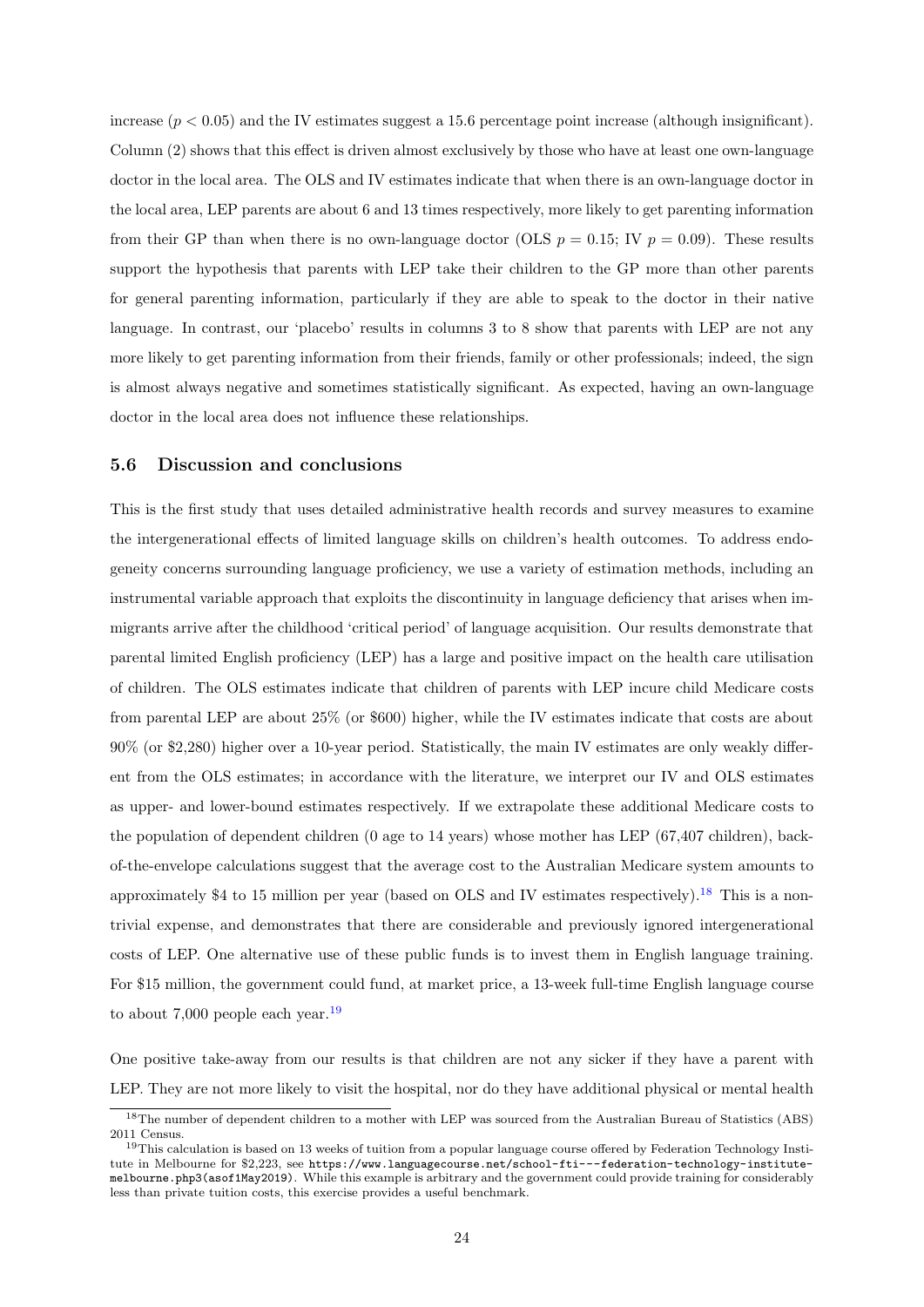problems or disabilities. Therefore, although there are considerable intergenerational medical costs (borne by the public), there does not appear to be any intergenerational health capital cost arising from parental LEP (at least under a free and universal health care system). Our research is unique in that it examines the health outcomes of immigrants' children who are covered by universal public health insurance. This eliminates the possibility that insurance coverage may be a key reason why LEP influences health care utilisation and health outcomes. Studies in the U.S. have shown that health insurance uptake for both parents and children is reduced by LEP [\(Dillender,](#page-26-4) [2017\)](#page-26-4), and that parental LEP is associated with children having reduced access to needed medical care [\(Weinick and Krauss,](#page-27-5) [2000\)](#page-27-5). We show that when all children are covered under public health insurance there are, at least in our setting, no barriers to accessing needed health care and no adverse health outcomes as a result of parental LEP. Further, we show that there is no difference in the effect of parental LEP by income or socioeconomic status. Our finding that the language skills of immigrant parents has no effect on children's health, builds on the work that demonstrates parental education has little causal impact on children's health (e.g., [Lindeboom,](#page-27-0) [Llena-Nozal and van Der Klaauw,](#page-27-0) [2009\)](#page-27-0).

The higher Medicare costs arising from parental LEP appear to be driven exclusively by more visits to a GP. We show that this occurs with much greater frequency if there is a doctor in the local area who is from the same COB as the parent. In other words, our results suggest that the LEP effect on GP utilisation is much greater in areas where communication barriers are likely to be lower. One possible explanation for the higher GP visits might be a greater reliance on GPs as trusted sources for parenting information. Indeed we find that parents with LEP are significantly more likely to get their parenting information from a GP if there is an own-language doctor in the local area (by about 48% at the mean). Although many free parenting groups and maternal health clinics operate around Australia, they pose considerable language barriers for parents with LEP. Therefore, it is possible that a lack of parentingor social-networks can explain the higher use of GPs for parenting information. Related studies have demonstrated this importance of 'networks' for sharing information, for example about the availability of public maternity services [\(Aizer and Currie,](#page-25-13) [2004\)](#page-25-13). Our study provides another perspective: that a lack of information networks for immigrant parents can have spillover consequences for public health expenditures.

While our findings are positive from an equity and public health perspective, our results also indicate that parental LEP may result in an inefficient allocation of public health resources. Improved English language skills would likely bring economic benefits to both the individual immigrant and the public purse. Potential policy responses might be to foster English language classes and programs that support immigrants with own-language social or parenting networks to reduce the reliance on GPs for parenting information.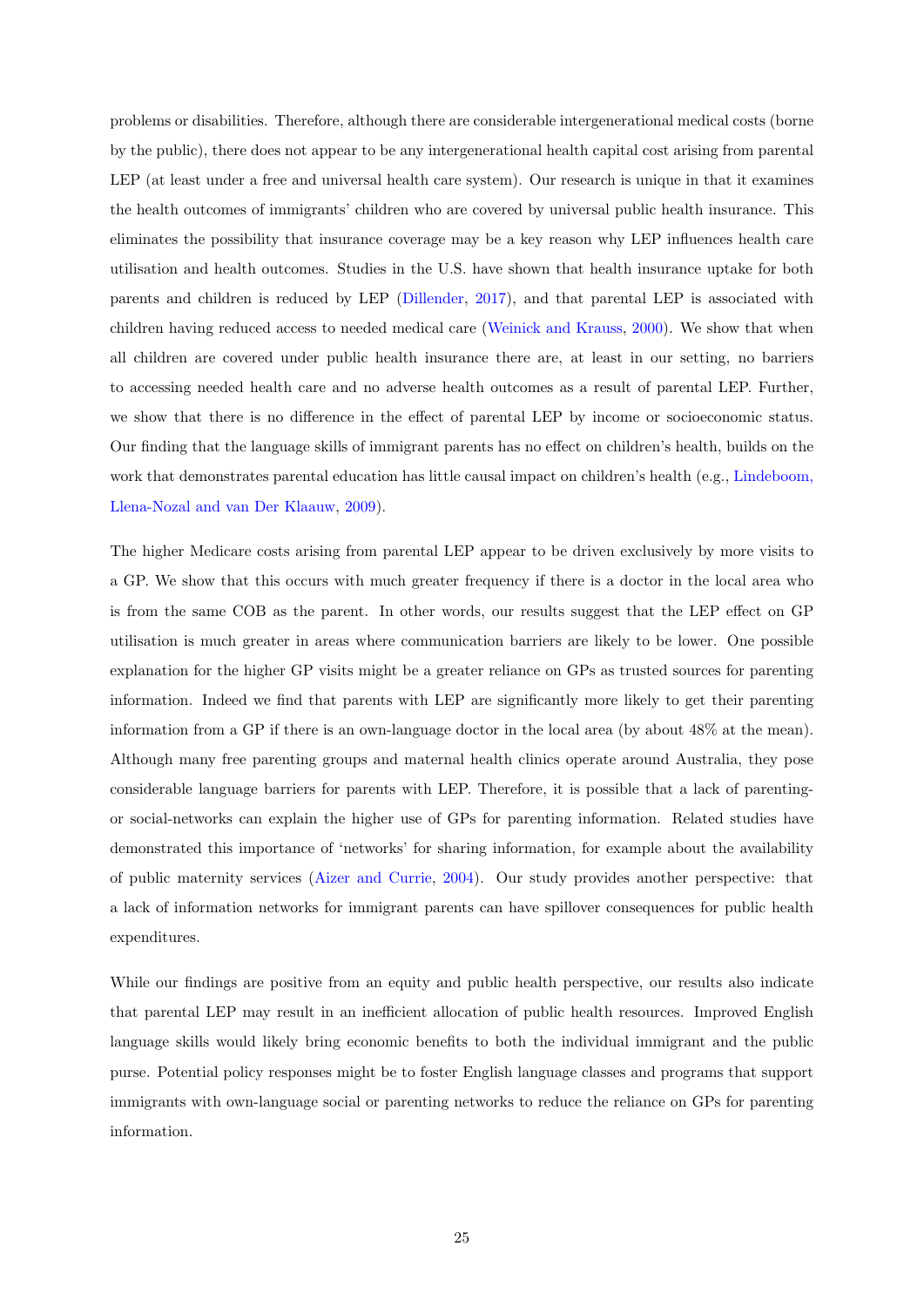## References

- <span id="page-25-7"></span>ABS. 2016. "Cultural Diversity in Australia, 2016." Australian Bureau of Statisitcs. [https:](https://www.abs.gov.au/ausstats/abs@.nsf/Lookup/by%20Subject/2071.0~2016~Main%20Features~Cultural%20Diversity%20Article~60)
- [//www.abs.gov.au/ausstats/abs@.nsf/Lookup/by%20Subject/2071.0~2016~Main%20Features~Cultural%20Diversity%20Article~60](https://www.abs.gov.au/ausstats/abs@.nsf/Lookup/by%20Subject/2071.0~2016~Main%20Features~Cultural%20Diversity%20Article~60)
- <span id="page-25-13"></span>Aizer, Anna and Janet Currie. 2004. "Networks or neighborhoods? Correlations in the use of publicly-funded maternity care in California." Journal of Public Economics 88(12):2573–2585.
- <span id="page-25-10"></span>Altonji, Joseph G., Todd E. Elder and Christopher R. Taber. 2005a. "An evaluation of instrumental variable strategies for estimating the effects of catholic schooling." Journal of Human Resources 40(4):791–821.
- <span id="page-25-9"></span>Altonji, Joseph G., Todd E. Elder and Christopher R. Taber. 2005b. "Selection on observed and unobserved variables: Assessing the effectiveness of Catholic schools." Journal of Political Economy 113(1):151–184.
- <span id="page-25-8"></span>Altonji, Joseph G., Todd E. Elder and Christopher R. Taber. 2008. "Using selection on observed variables to assess bias from unobservables when evaluating swan-ganz catheterization." American Economic Review 98(2):345–50.
- <span id="page-25-11"></span>Aoki, Yu and Lualhati Santiago. 2018. "Speak better, do better? Education and health of migrants in the UK." Labour Economics 52:1–17.
- <span id="page-25-14"></span>Basu, Anirban and Willard G. Manning. 2009. "Issues for the next generation of health care cost analyses." Medical Care 47(7 Supplement 1):S109–S114.
- <span id="page-25-20"></span>Black, Sandra E., Paul J. Devereux and Kjell G. Salvanes. 2005. "The more the merrier? The effect of family size and birth order on children's education." Quarterly Journal of Economics 120(2):669-700.
- <span id="page-25-6"></span>Bleakley, Hoyt and Aimee Chin. 2004. "Language skills and earnings: Evidence from childhood immigrants." Review of Economics and Statistics 86(2):481–496.
- <span id="page-25-4"></span>Bleakley, Hoyt and Aimee Chin. 2008. "What holds back the second generation? The intergenerational transmission of language human capital among immigrants." Journal of Human Resources 43(2):267–298.
- <span id="page-25-15"></span>Buntin, Melinda B. and Alan M. Zaslavsky. 2004. "Too much ado about two-part models and transformation?: Comparing methods of modeling Medicare expenditures." Journal of Health Economics 23(3):525–542.
- <span id="page-25-16"></span>Cantoni, Eva and Elvezio Ronchetti. 2001. "Robust inference for generalized linear models." Journal of the American Statistical Association 96(455):1022–1030.
- <span id="page-25-1"></span>Case, Anne, Angela Fertig and Christina Paxson. 2005. "The lasting impact of childhood health and circumstance." Journal of Health Economics 24(2):365–389.
- <span id="page-25-2"></span>Case, Anne, Darren Lubotsky and Christina Paxson. 2002. "Economic status and health in childhood: The origins of the gradient." American Economic Review 92(5):1308–1334.
- <span id="page-25-5"></span>Casey, Teresa and Christian Dustmann. 2008. "Intergenerational transmission of language capital and economic outcomes." Journal of Human Resources 43(3):660–687.
- <span id="page-25-18"></span>Chetty, Raj, Nathaniel Hendren, Patrick Kline and Emmanuel Saez. 2014. "Where is the land of opportunity? The geography of intergenerational mobility in the United States." *Quarterly Journal* of Economics 129(4):1553–1623.
- <span id="page-25-12"></span>Clarke, Andrew and Ingo E. Isphording. 2017. "Language Barriers and Immigrant Health." Health Economics 26(6):765–778.
- <span id="page-25-19"></span>Cobb-Clark, Deborah A., Nicolas Salamanca and Anna Zhu. 2016. "Parenting style as an investment in human development." *Journal of Population Economics* pp. 1–38.
- <span id="page-25-17"></span>Cole, Tim J., Katherine M. Flegal, Dasha Nicholls and Alan A. Jackson. 2007. "Body mass index cut offs to define thinness in children and adolescents: international survey." British Medical Journal 335(7612):1–8.
- <span id="page-25-21"></span>Conley, Dalton and Rebecca Glauber. 2006. "Parental educational investment and children's academic risk estimates of the impact of sibship size and birth order from exogenous variation in fertility." Journal of Human Resources 41(4):722–737.
- <span id="page-25-3"></span>Currie, Janet and Mark Stabile. 2003. "Socioeconomic status and child health: why is the relationship stronger for older children?" American Economic Review 93(5):1813–1823.
- <span id="page-25-0"></span>Currie, Janet, Mark Stabile, Phongsack Manivong and Leslie L. Roos. 2010. "Child health and young adult outcomes." Journal of Human Resources 45(3):517–548.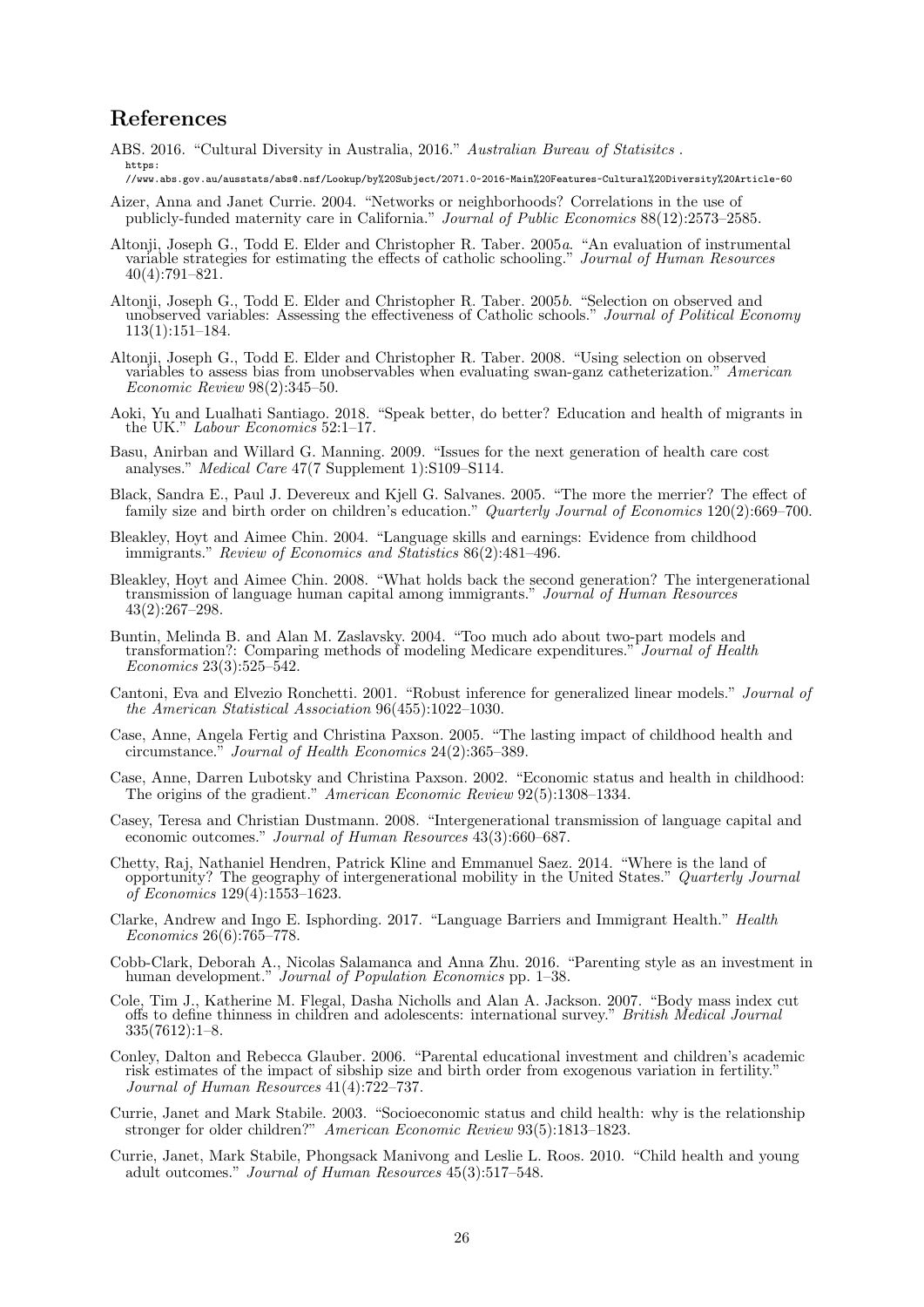- <span id="page-26-6"></span>Cutler, David M. and Adriana Lleras-Muney. 2006. "Education and health: evaluating theories and evidence." NBER .
- <span id="page-26-0"></span>Cutler, David M. and Adriana Lleras-Muney. 2010. "Understanding differences in health behaviors by education." Journal of Health Economics 29(1):1–28.
- <span id="page-26-4"></span>Dillender, Marcus. 2017. "English Skills and the Health Insurance Coverage of Immigrants." American Journal of Health Economics 3(3):312–345.
- <span id="page-26-18"></span>Doepke, Matthias and Fabrizio Zilibotti. 2017. "Parenting with style: Altruism and paternalism in intergenerational preference transmission." Econometrica 85(5):1331–1371.
- <span id="page-26-8"></span>Eichler, Klaus, Simon Wieser and Urs Brügger. 2009. "The costs of limited health literacy: a systematic review." International Journal of Public Health 54(5):313.
- <span id="page-26-3"></span>Groger, Jeff and Stephen J. Trejo. 2002. Falling behind or moving up? The intergenerational progress of Mexican Americans. San Francisco, CA: Public Policy Institute of California.
- <span id="page-26-5"></span>Grossman, Michael. 1972. "On the concept of health capital and the demand for health." Journal of Political Economy 80(2):223–255.
- <span id="page-26-1"></span>Guven, Cahit and Asadul Islam. 2015. "Age at migration, language proficiency, and socioeconomic outcomes: evidence from Australia."  $Demography$  52(2):513-542.
- <span id="page-26-16"></span>Hack, Maureen, Nancy K. Klein and H. Gerry Taylor. 1995. "Long-term developmental outcomes of low birth weight infants." The future of children  $5(1)$ :176–196.
- <span id="page-26-9"></span>Hampers, Louis C., Susie Cha, David J. Gutglass, Steven E. Krug, Helen J. Binns et al. 1999. "The effect of price information on test-ordering behavior and patient outcomes in a pediatric emergency department." Pediatrics 103(4):877–882.
- <span id="page-26-13"></span>Heckman, James J. 1976. The common structure of statistical models of truncation, sample selection and limited dependent variables and a simple estimator for such models. In Annals of Economic and Social Measurement, Volume 5, number 4. NBER pp. 475–492.
- <span id="page-26-21"></span>Holman, Eric W., Cecil H. Brown, Søren Wichmann, André Müller, Viveka Velupillai, Harald Hammarström, Sebastian Sauppe, Hagen Jung, Dik Bakker, Pamela Brown et al. 2011. "Automated dating of the world's language families based on lexical similarity." Current Anthropology 52(6):000–000.
- <span id="page-26-20"></span>Holman, Eric W., Søren Wichmann, Cecil H. Brown, Viveka Velupillai, André Müller and Dik Bakker. 2008. "Explorations in automated language classification." Folia Linguistica 42(3-4):331–354.
- <span id="page-26-19"></span>Isphording, Ingo E. and Sebastian Otten. 2014. "Linguistic barriers in the destination language acquisition of immigrants." Journal of Economic Behavior & Organization 105:30–50.
- <span id="page-26-7"></span>Jacobs, Elizabeth, Alice Hm Chen, Leah S. Karliner, Niels Agger-Gupta and Sunita Mutha. 2006. "The need for more research on language barriers in health care: a proposed research agenda." Milbank Quarterly 84(1):111–133.
- <span id="page-26-10"></span>John-Baptiste, Ava, Gary Naglie, George Tomlinson, Shabbir M.H. Alibhai, Edward Etchells, Angela Cheung, Moira Kapral, Wayne L. Gold, Howard Abrams, Maria Bacchus et al. 2004. "The effect of English language proficiency on length of stay and in-hospital mortality." Journal of General Internal Medicine 19(3):221–228.
- <span id="page-26-12"></span>Jones, Andrew M. 2000. Health econometrics. In *Handbook of health economics*. Vol. 1 Elsevier pp. 265–344.
- <span id="page-26-15"></span>Kosmidis, Ioannis and David Firth. 2009. "Bias reduction in exponential family nonlinear models." Biometrika 96(4):793–804.
- <span id="page-26-22"></span>Krieger, Tim, Laura Renner and Jens Ruhose. 2018. "Long-term relatedness between countries and international migrant selection." Journal of International Economics 113:35–54.
- <span id="page-26-2"></span>Kunz, Johannes S. 2016. "Analyzing Educational Achievement Differences between Second-Generation Immigrants: Comparing Germany and German-Speaking Switzerland." German Economic Review  $17(1):61-91.$
- <span id="page-26-11"></span>Kunz, Johannes S., Kevin E. Staub and Rainer Winkelmann. 2017. "Estimating Fixed Effects: Perfect Prediction and Bias in Binary Response Panel Models, with an Application to the Hospital Readmissions Reduction Program.<sup>\*</sup> IZA DP No. 11182.
- <span id="page-26-17"></span>Kunz, Johannes S. and Rainer Winkelmann. 2017. "An econometric model of healthcare demand with nonlinear pricing." Health Economics 26(6):691–702.
- <span id="page-26-14"></span>Lee, Lung-Fei. 1978. "Unionism and wage rates: A simultaneous equations model with qualitative and limited dependent variables." International Economic Review 19(2):415–433.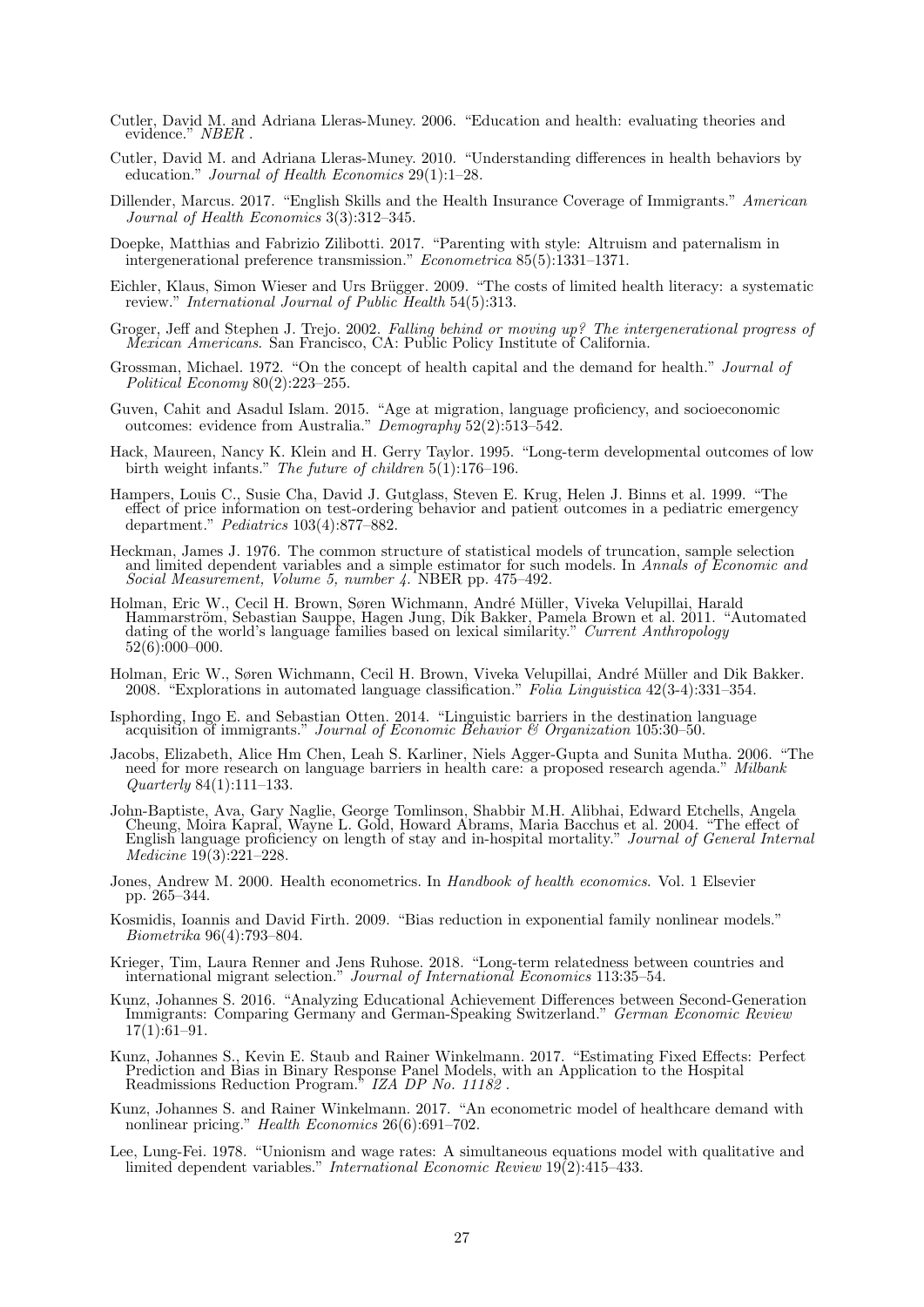- <span id="page-27-9"></span>Lemmermann, Dominique and Regina T. Riphahn. 2018. "The causal effect of age at migration on youth educational attainment." Economics of Education Review 63:78–99.
- <span id="page-27-4"></span>Lenneberg, Eric H. 1967. "The biological foundations of language." Hospital Practice 2(12):59–67.
- <span id="page-27-0"></span>Lindeboom, Maarten, Ana Llena-Nozal and Bas van Der Klaauw. 2009. "Parental education and child health: Evidence from a schooling reform." *Journal of Health Economics* 28(1):109–131.
- <span id="page-27-12"></span>Manning, Willard G. 1998. "The logged dependent variable, heteroscedasticity, and the retransformation problem." Journal of Health Economics 17(3):283–295.
- <span id="page-27-8"></span>Medicare. 2017. "Department of Health:." Annual Medicare Statistics . <http://www.health.gov.au/internet/main/publishing.nsf/Content/Annual-Medicare-Statistics>
- <span id="page-27-6"></span>Nelson, Alan. 2002. "Unequal treatment: confronting racial and ethnic disparities in health care." Journal of the National Medical Association 94(8):666.
- <span id="page-27-3"></span>Oster, Emily. 2017. "Unobservable selection and coefficient stability: Theory and evidence." Journal of Business & Economic Statistics pp. 1–18.
- <span id="page-27-2"></span>Pei, Zhuan, Jörn-Steffen Pischke and Hannes Schwandt. 2018. "Poorly measured confounders are more useful on the left than on the right." Journal of Business  $\mathscr B$  Economic Statistics pp. 1–12.
- <span id="page-27-15"></span>Pohlmeier, Winfried and Volker Ulrich. 1995. "An econometric model of the two-part decisionmaking process in the demand for health care." Journal of Human Resources pp. 339–361.
- <span id="page-27-7"></span>Soloff, Carol, David Lawrence and Robert Johnstone. 2005. "The Longitudinal Study of Australian Children: an Australian Government initiative. Sample design." Australian Institute of Family Studies Melbourne .
- <span id="page-27-14"></span>Spolaore, Enrico and Romain Wacziarg. 2009. "The diffusion of development." Quarterly Journal of Economics 124(2):469–529.
- <span id="page-27-18"></span>Spolaore, Enrico and Romain Wacziarg. September 2017. "Ancestry and Development: New Evidence." Dataset .
- <span id="page-27-16"></span>Staub, Kevin E. and Rainer Winkelmann. 2013. "Consistent estimation of zero-inflated count models." Health Economics 22(6):673–686.
- <span id="page-27-1"></span>UN. 2017. 2017 International Migration Report. United Nations: New York.
- <span id="page-27-10"></span>Van den Berg, Gerard J., Petter Lundborg, Paul Nystedt and Dan-Olof Rooth. 2014. "Critical periods during childhood and adolescence." Journal of the European Economic Association 12(6):1521–1557.
- <span id="page-27-11"></span>Van Ours, Jan C. and Justus Veenman. 2006. "Age at immigration and educational attainment of young immigrants." Economics Letters 90(3):310–316.
- <span id="page-27-5"></span>Weinick, Robin M. and Nancy A. Krauss. 2000. "Racial/ethnic differences in children's access to care." American Journal of Public Health 90(11):1771.
- <span id="page-27-17"></span>Wichmann, Søren, Eric W. Holman, Dik Bakker and Cecil H. Brown. 2010. "Evaluating linguistic distance measures." Physica A: Statistical Mechanics and its Applications 389(17):3632–3639.
- <span id="page-27-13"></span>Young, Alwyn. 2017. "Consistency without inference: Instrumental variables in practical application." Unpublished manuscript, London: London School of Economics and Political Science. Retrieved from: http://personal. lse. ac. uk/YoungA .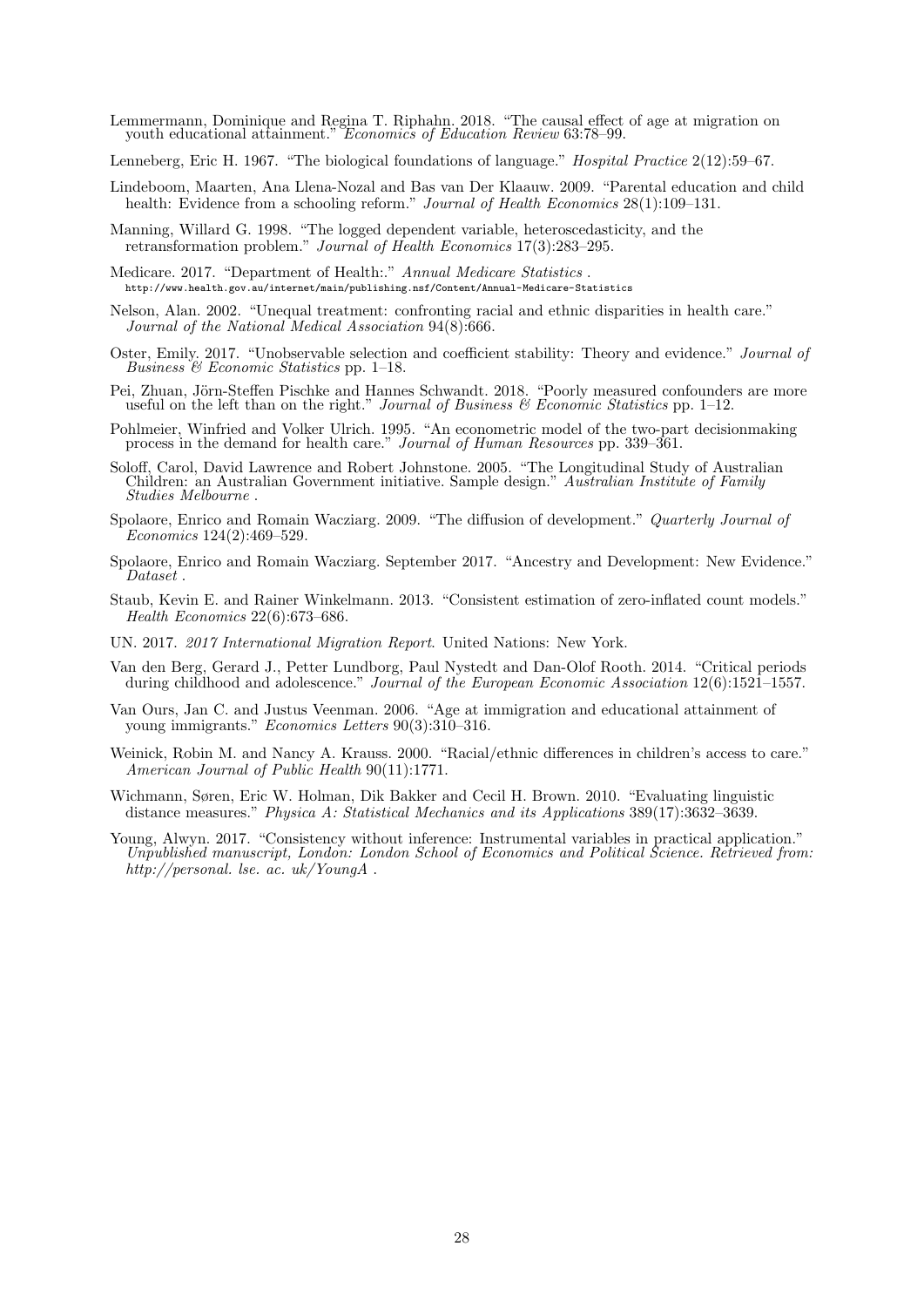For online publication, only

# A Additional results

In this appendix we present more descriptive information about our sample and omitted results due to space limitations.

Table [A1](#page-29-0) presents descriptive statistics of our main variables, along with mean comparison by LEP-("treatment" status) and corresponding balance tests for these covariates.

Table [A2](#page-30-0) presents descriptive statistics of the extended set of parent's characteristics (column 1), along with mean comparison by LEP status (columns 2 and 3). Unconditional coefficient estimates of the characteristic on LEP (balance test) and on log costs (our main outcome variable) are shown in columns 4 and 5. These estimates correspond with the black and grey plots in Figure [2](#page-8-0) (left graph).

In Table [A3](#page-31-0) we present the detailed first stage estimates. Column (1) shows the first stage in our main IV regressions, column (2) shows the implied first stage in the [Oster'](#page-27-3)s approach cf. Table [1](#page-12-0) without the instrument, while column (3) disentangles the IV into the linguistic distance and age at arrival components and includes COB regions instead of COB fixed effects in order to demonstrate the independent broad effect of COB. The strength of the first stage is evident in the column (1).

Analogous to these, we present probit regressions in columns (4)-(6). Note, that we estimate bias-reduced probit estimations, an approach developed by [Kunz, Staub and Winkelmann](#page-26-11) [\(2017\)](#page-26-11), (for the general treatment see [Kosmidis and Firth,](#page-26-15) [2009\)](#page-26-15). These correspond to regression coefficients rather than marginal effects but the sign and significance correspond mostly to those of the linear probability model approximations. Column (4) is used in the robustness test of using the inverse mills ratio selection correction (see Table [B3](#page-40-0) Column 5, below). Column (5) is used for the Altonji-Elder-Taber bounds in Table [1](#page-12-0) Columns 7 and 8. Again, column (6) presents the components of the IV separately and includes the COB regions for comparison.

Table [A4](#page-32-0) presents the corresponding coefficient estimates of Figure [2.](#page-8-0)

Figure [A1,](#page-33-0) shows the evolution of the raw cost gap between children of parents parents who have limited English proficiency (LEP) and those who have English proficiency (EP). The graph on the left plots the unconditional mean health care costs at each age of the child, while the graph on the right plots the (conditional) OLS and IV estimates. In both graphs, the gap in health care utilisation by LEP phases out after the children reach the age of 9. This may be a time when uncertainty in when to visit a doctor resolves or when parents require less parenting support from doctors.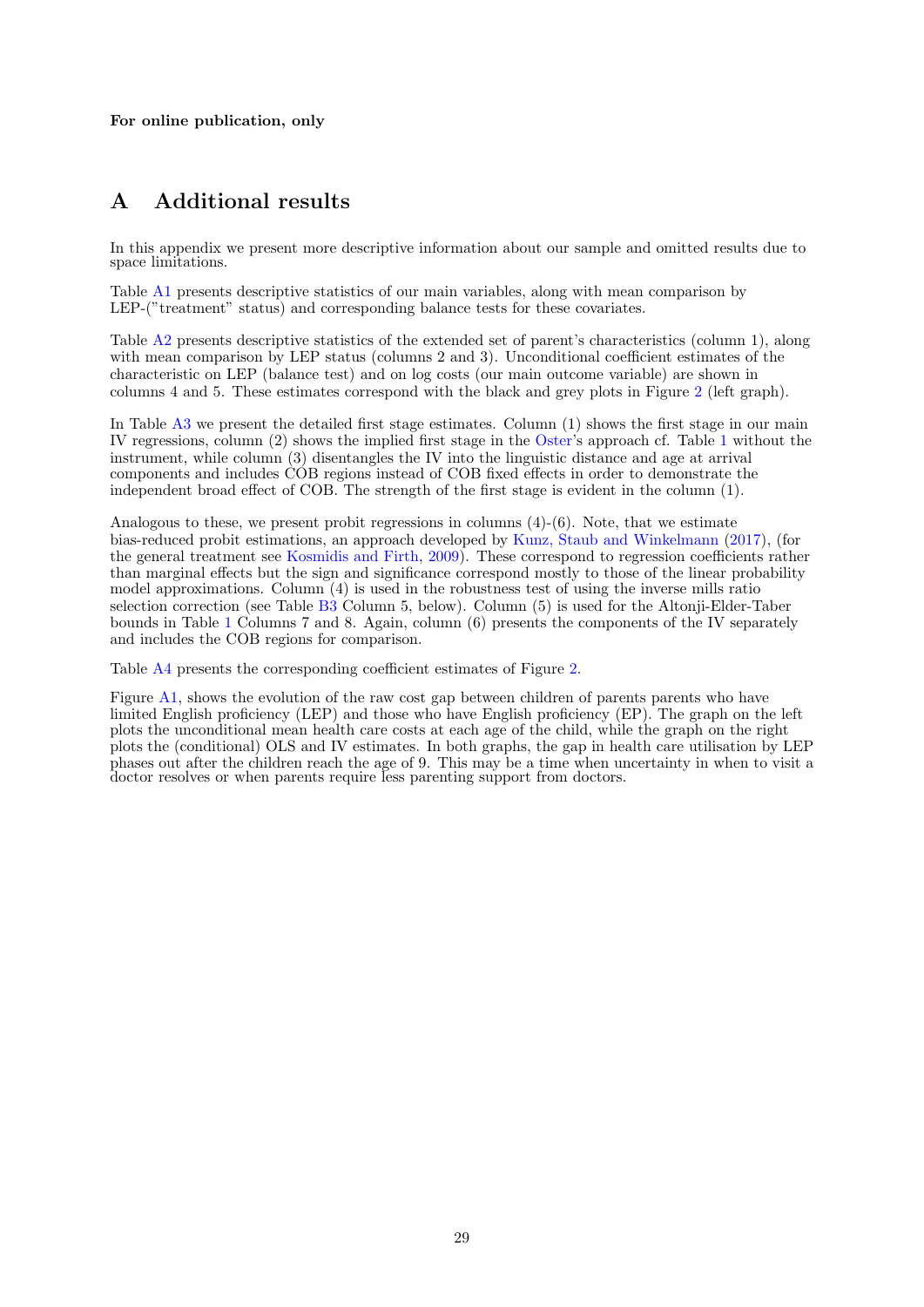<span id="page-29-0"></span>

|                                        |          | Mean       |             |            |
|----------------------------------------|----------|------------|-------------|------------|
|                                        | Overall  | <b>LEP</b> | EP          | Difference |
|                                        | (1)      | (2)        | (3)         | (4)        |
| Children's outcomes, total 10-year     |          |            |             |            |
| Total 10-year medicare costs in $\$$   | 2623.78  | 3381.86    | 2537.23     | 844.63     |
|                                        | (55.44)  | (203.91)   | (56.87)     | (211.30)   |
| Doctor costs in \$                     | 2395.48  | 2912.01    | 2336.50     | $575.51\,$ |
|                                        | (46.59)  | (156.76)   | (48.54)     | (163.81)   |
| Pharmaceutical costs in \$             | 228.30   | 469.85     | 200.72      | 269.12     |
|                                        | (18.40)  | (75.48)    | (18.50)     | (77.56)    |
| Children's characteristics             |          |            |             |            |
| Male $(Yes/No)$                        | 0.52     | 0.47       | 0.52        | $-0.06$    |
|                                        | (0.01)   | (0.04)     | (0.01)      | (0.04)     |
| Age in month                           | 32.17    | 31.19      | 32.28       | $-1.10$    |
|                                        | (0.55)   | (1.72)     | (0.58)      | (1.81)     |
| First cohort (Yes/No)                  | 0.49     | 0.47       | 0.49        | $-0.02$    |
|                                        | (0.01)   | (0.04)     | (0.01)      | (0.04)     |
| Parent's characteristics               |          |            |             |            |
| Male $(Yes/No)$                        | 0.03     | 0.02       | 0.03        | $-0.01$    |
|                                        | (0.00)   | (0.01)     | (0.00)      | (0.01)     |
| Age (in years)                         | 34.21    | 33.40      | 34.30       | $-0.90$    |
|                                        | (0.13)   | (0.43)     | (0.13)      | (0.45)     |
| Born english-speaking country (Yes/No) | $0.56\,$ | 0.08       | 0.62        | $-0.54$    |
|                                        | (0.01)   | (0.02)     | (0.01)      | (0.02)     |
| ASJP Language distance $(0-1)$         | 0.41     | 0.91       | 0.35        | 0.56       |
|                                        | (0.01)   | (0.02)     | (0.01)      | (0.02)     |
| Age at arrival (in years)              | 18.80    | 25.48      | 18.03       | 7.44       |
|                                        | (0.24)   | (0.43)     | (0.26)      | (0.50)     |
| Decade of arrival                      |          |            |             |            |
| 70s                                    | 0.17     | 0.01       | 0.19        | $-0.18$    |
|                                        | (0.01)   | (0.01)     | (0.01)      | (0.01)     |
| 80s                                    | 0.23     | 0.11       | 0.24        | $-0.14$    |
|                                        | (0.01)   | (0.02)     | (0.01)      | (0.02)     |
| 90s                                    | 0.42     | 0.63       | 0.40        | $0.23\,$   |
|                                        | (0.01)   | (0.03)     | (0.01)      | (0.04)     |
| 00s                                    | 0.11     | 0.25       | 0.09        | 0.16       |
|                                        | (0.01)   | (0.03)     | (0.01)      | (0.03)     |
| $N(\%)$                                | 1,942    | 199 (10%)  | 1,743 (90%) | 1,942      |

Table A1: DESCRIPTIVE STATISTICS AND DIFFERENCES IN MEANS TEST between parents with limited English proficiency (LEP) and English proficiency (EP)

Notes: Table presents descriptives: means and standard deviations for the overall (Column 1), the limited English proficiency (LEP) (2) and English proficiency (EP) (3) sample. Column (4) presents the "balance" regression estimate of characteristic on the LEP indicator, all with robust standard errors.

Source: LSAC (2004-2016), ASJP linguistic data (v18), own calculations.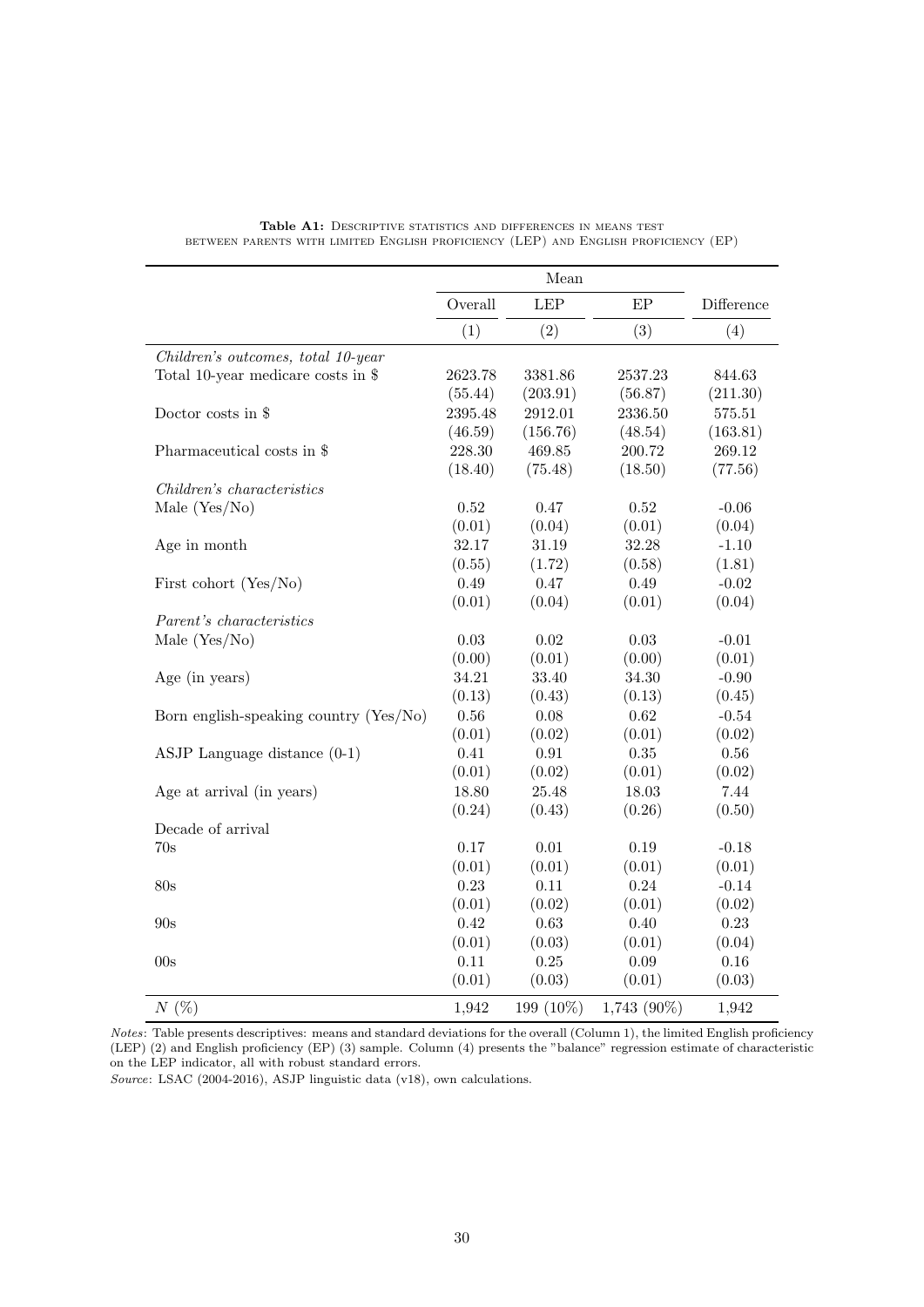|                                               |          | Mean       |         | <b>OLS</b> |           |
|-----------------------------------------------|----------|------------|---------|------------|-----------|
|                                               | Mean     | <b>LEP</b> | EP      | Difference | Log costs |
|                                               | (1)      | (2)        | (3)     | (4)        | (5)       |
| Main parent's characteristics                 |          |            |         |            |           |
| Less than high school educated $(Yes/No)$     | 0.16     | 0.48       | 0.12    | $0.35\,$   | $-0.00$   |
|                                               | (0.01)   | (0.04)     | (0.01)  | (0.04)     | (0.06)    |
| Unemployed (Yes/No)                           | 0.04     | 0.03       | 0.04    | $-0.01$    | $-0.16$   |
|                                               | (0.00)   | (0.01)     | (0.00)  | (0.01)     | (0.11)    |
| Not in labor force $(Yes/No)$                 | 0.49     | 0.80       | 0.46    | 0.34       | 0.07      |
|                                               | (0.01)   | (0.03)     | (0.01)  | (0.03)     | (0.04)    |
| Means-tested health care card (Yes/No)        | $0.23\,$ | 0.47       | 0.20    | 0.27       | $0.05\,$  |
|                                               | (0.01)   | (0.04)     | (0.01)  | (0.04)     | (0.05)    |
| Below median household income                 | 0.84     | 0.99       | 0.82    | 0.14       | 0.19      |
|                                               | (0.01)   | (0.01)     | (0.01)  | (0.01)     | (0.06)    |
| Self assessed health $(1 - 5 \text{ poor})$   | 2.63     | 2.40       | 2.65    | $-0.18$    | $-0.10$   |
|                                               | (0.02)   | (0.09)     | (0.02)  | (0.07)     | (0.02)    |
| Depression scale $(0 - 5$ depressed)          | $1.69\,$ | 1.71       | 1.69    | $0.01\,$   | $0.03\,$  |
|                                               | (0.02)   | (0.06)     | (0.02)  | (0.04)     | (0.04)    |
| Any medical condition (Yes/No)                | 0.21     | $0.15\,$   | 0.22    | $-0.07$    | 0.12      |
|                                               | (0.01)   | (0.03)     | (0.01)  | (0.03)     | (0.05)    |
| Lives in non-urban area $(Yes/No)$            | $0.25\,$ | 0.09       | 0.27    | $-0.18$    | $-0.34$   |
|                                               | (0.01)   | (0.02)     | (0.01)  | (0.02)     | (0.05)    |
| Disadvantaged area score (Std)                | $-0.18$  | $-0.06$    | $-0.20$ | 0.14       | $-0.02$   |
|                                               | (0.02)   | (0.08)     | (0.03)  | (0.08)     | (0.02)    |
| Overprotection score $(1 - 5 \text{ highly})$ | 3.57     | 3.58       | 3.57    | 0.00       | 0.11      |
|                                               | (0.02)   | (0.10)     | (0.02)  | (0.05)     | (0.03)    |
| Warm parenting score $(1 - 5 \text{ warm})$   | 4.48     | 4.36       | 4.49    | $-0.12$    | 0.14      |
|                                               | (0.01)   | (0.04)     | (0.01)  | (0.05)     | (0.04)    |
| Second parent's characteristics               |          |            |         |            |           |
| Single parent household (Yes/No)              | 0.09     | 0.12       | 0.08    | 0.04       | $-0.02$   |
|                                               | (0.01)   | (0.02)     | (0.01)  | (0.02)     | (0.07)    |
| Limited english proficiency (Yes/No)          | $0.06\,$ | $0.39\,$   | 0.02    | 0.37       | 0.41      |
|                                               | (0.01)   | (0.04)     | (0.00)  | (0.04)     | (0.08)    |
| Unemployed or not in labor force $(Yes/No)$   | $0.09\,$ | 0.23       | 0.07    | 0.16       | 0.10      |
|                                               | (0.01)   | (0.03)     | (0.01)  | (0.03)     | (0.08)    |

<span id="page-30-0"></span>Table A2: EXTENDED SET OF PARENT'S CHARACTERISTICS - DESCRIPTIVE STATISTICS, DIFFERENCES IN MEANS TESTS between parents with limited English proficiency (LEP) and English proficiency (EP)

Notes: See Table [A1'](#page-29-0)s notes. Additionally, Column (5) presents a regression of log costs (our main outcome) on the variable of interest only. Column (4) and (5) correspond to grey and black lines in Figure [2](#page-8-0) left graph. Second parent's characteristics are based on a smaller subset of two-person households (N=1,772).

Source: LSAC (2004-2016), own calculations.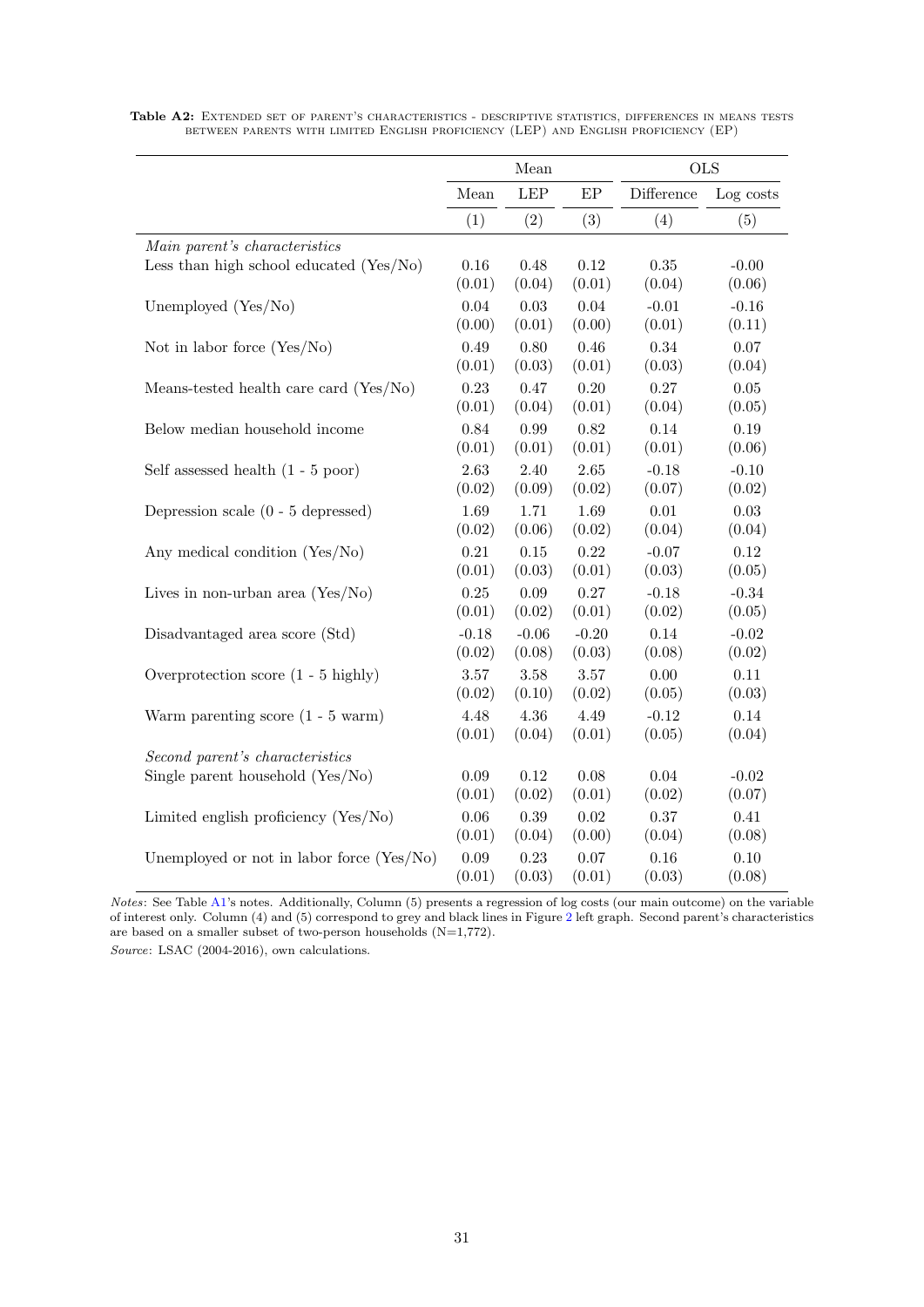<span id="page-31-0"></span>

|                                  |                     | $\mathrm{LPM}$      |                     |                     | BRglm probit        |                  |
|----------------------------------|---------------------|---------------------|---------------------|---------------------|---------------------|------------------|
|                                  | (1)                 | (2)                 | (3)                 | (4)                 | (5)                 | (6)              |
| ASJP Language distance:          |                     |                     | 0.190               |                     |                     | 1.596            |
| mother tongue to english $(0-1)$ |                     |                     | (0.017)             |                     |                     | (0.170)          |
| Age at arrival in years          |                     |                     | 0.002               |                     |                     | 0.036            |
|                                  |                     |                     | (0.002)             |                     |                     | (0.018)          |
| IV                               | 0.017               |                     |                     | 0.114               |                     |                  |
|                                  | (0.002)             |                     |                     | (0.018)             |                     |                  |
| Father is main carer (Yes/No)    | $-0.012$            | $-0.025$            | $-0.028$            | $-0.061$            | $-0.121$            | 0.007            |
|                                  | (0.032)             | (0.032)             | (0.033)             | (0.311)             | (0.282)             | (0.366)          |
| Age                              | $-0.005$            | $-0.005$            | $-0.002$            | $-0.067$            | $-0.062$            | $-0.033$         |
|                                  | (0.002)             | (0.002)             | (0.002)             | (0.017)             | (0.018)             | (0.019)          |
| Decade                           |                     |                     |                     |                     |                     |                  |
| 70s                              | $-0.046$            | $-0.053$            | $-0.024$            | $-0.906$            | $-1.271$            | $-0.195$         |
|                                  | (0.016)             | (0.016)<br>$-0.099$ | (0.018)             | (0.143)             | (0.194)             | (0.230)          |
| 80s                              | $-0.100$<br>(0.035) | (0.036)             | $-0.037$<br>(0.039) | $-1.660$<br>(0.315) | $-2.039$<br>(0.366) | 0.127<br>(0.349) |
| 90s                              | $-0.101$            | $-0.094$            | 0.012               | $-1.849$            | $-2.177$            | 0.394            |
|                                  | (0.055)             | (0.056)             | (0.060)             | (0.445)             | (0.485)             | (0.491)          |
| 00s                              | $-0.017$            | $-0.020$            | 0.099               | $-1.413$            | $-1.819$            | 0.768            |
|                                  | (0.070)             | (0.071)             | (0.076)             | (0.547)             | (0.572)             | (0.601)          |
| Region of origin (Yes/No)        |                     |                     |                     |                     |                     |                  |
| Africa                           |                     |                     | 0.109               |                     |                     | 0.451            |
|                                  |                     |                     | (0.039)             |                     |                     | (0.359)          |
| Asia                             |                     |                     | 0.185               |                     |                     | 0.827            |
|                                  |                     |                     | (0.031)             |                     |                     | (0.291)          |
| Europe                           |                     |                     | 0.099               |                     |                     | 0.157            |
|                                  |                     |                     | (0.029)             |                     |                     | (0.309)          |
| Middle-East                      |                     |                     | 0.239               |                     |                     | 0.951            |
|                                  |                     |                     | (0.044)             |                     |                     | (0.302)          |
| North-America                    |                     |                     | 0.115               |                     |                     | 0.204            |
|                                  |                     |                     | (0.030)             |                     |                     | (0.326)          |
| Pacific                          |                     |                     | 0.108               |                     |                     | 0.095            |
|                                  |                     |                     | (0.029)             |                     |                     | (0.360)          |
| Children's characteristics       |                     |                     |                     |                     |                     |                  |
| Male $(Yes/No)$                  | $-0.019$            | $-0.022$            | $-0.022$            | $-0.178$            | $-0.191$            | $-0.146$         |
|                                  | (0.012)             | (0.012)             | (0.012)             | (0.087)             | (0.088)             | (0.093)          |
| Age in month                     | $-0.001$            | $-0.000$            | $-0.001$            | 0.003               | $-0.001$            | $-0.006$         |
|                                  | (0.002)             | (0.002)             | (0.002)             | (0.017)             | (0.017)             | (0.018)          |
| First cohort (Yes/No)            | 0.040               | 0.031               | 0.045               | 0.095               | 0.322               | 0.439            |
|                                  | (0.113)             | (0.115)             | (0.117)             | (0.844)             | (0.835)             | (0.860)          |
| $\overline{N}$                   | 1,942               | 1,942               | 1,942               | 1,942               | 1,942               | 1,942            |
| Basic covariates                 | $\checkmark$        | $\checkmark$        | $\checkmark$        | $\checkmark$        | $\checkmark$        | ✓                |
| Age at arrival FE                | $\checkmark$        | $\checkmark$        | $\checkmark$        | $\checkmark$        | $\checkmark$        | $\checkmark$     |
| $Cob$ FE                         | $\checkmark$        | $\checkmark$        | $\checkmark$        |                     | $\checkmark$        | $\checkmark$     |
| IV                               | $\checkmark$        |                     |                     |                     | $\checkmark$        |                  |

Table A3: FIRST-STAGE AND PROPENSITY SCORE RESULTS

Notes: See Table [1](#page-12-0) notes, column (1), omitted category for regions is South America and 60s for arrival decade. Source: LSAC (2004-2016), ASJP linguistic data (v18), own calculations.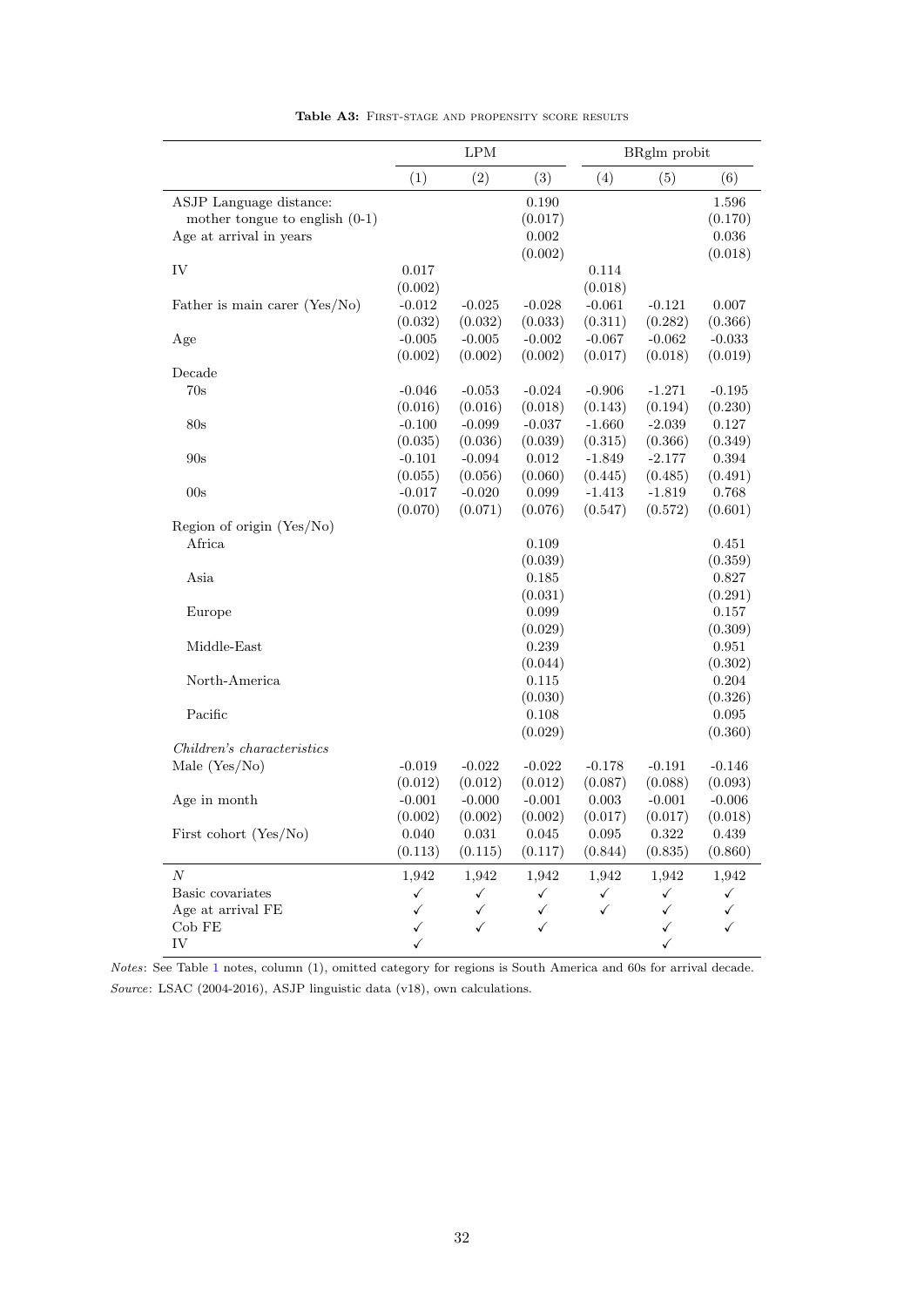<span id="page-32-0"></span>

|                        | Hospital                          | <b>Outpatient</b>                                                    | Medical                                                               | ${\rm Physical}$                                                            | Psycho                                                                      |                                                                                   | Weight                                                                       | Birth weight                                                                  |                                                                           |
|------------------------|-----------------------------------|----------------------------------------------------------------------|-----------------------------------------------------------------------|-----------------------------------------------------------------------------|-----------------------------------------------------------------------------|-----------------------------------------------------------------------------------|------------------------------------------------------------------------------|-------------------------------------------------------------------------------|---------------------------------------------------------------------------|
| $\operatorname{Count}$ | stays<br>Count                    | $In {\bf dicator}$<br>$\sup_{\ldots}$                                | condition<br>Score                                                    | $_{\rm{health}}$<br>Score                                                   | Score<br>$\rm social$                                                       | in $\text{kg/m}$<br>BMI                                                           | <b>Derweight</b><br>in kg                                                    | $<$ 2,500g                                                                    | in $\log$                                                                 |
|                        | $\begin{pmatrix} 1 \end{pmatrix}$ | $\odot$                                                              | $\odot$                                                               | $\tag{4}$                                                                   | $\widetilde{5}$                                                             | $\odot$                                                                           | $\widetilde{\Xi}$                                                            | $\circledS$                                                                   | $\odot$                                                                   |
| OLS: LEP               | $-0.020$                          |                                                                      |                                                                       |                                                                             |                                                                             |                                                                                   |                                                                              |                                                                               |                                                                           |
|                        | (0.049)                           | $\begin{array}{c} 0.003 \\ (0.051) \\ -0.219 \\ (0.263) \end{array}$ | $\begin{array}{c} -0.002 \\ (0.051) \\ -0.165 \\ (0.266) \end{array}$ |                                                                             |                                                                             | $\begin{array}{c} 0.037 \\ (0.094) \\ (101.0 \\ -0.101 \\ (0.404) \\ \end{array}$ | $\begin{array}{c} 0.041 \\ (0.035) \\ -0.001 \\ (0.145) \\ 0.77 \end{array}$ | $\begin{array}{c} -0.005 \\ (0.022) \\ -0.019 \\ (0.100) \\ 0.89 \end{array}$ | $\begin{array}{c} 0.001 \\ 0.053) \\ 0.369 \\ 0.248) \\ 0.13 \end{array}$ |
| IV: LEP                | 0.100                             |                                                                      |                                                                       |                                                                             |                                                                             |                                                                                   |                                                                              |                                                                               |                                                                           |
|                        | (0.247)                           |                                                                      |                                                                       |                                                                             |                                                                             |                                                                                   |                                                                              |                                                                               |                                                                           |
| $p$ -value $OLS=IV$    | 0.62                              | 0.42                                                                 | $0.52\,$                                                              | $\begin{array}{c} 0.028 \\ (0.013) \\ 0.018 \\ (0.056) \\ 0.86 \end{array}$ | $\begin{array}{c} 0.013 \\ (0.017) \\ 0.022 \\ (0.060) \\ 0.88 \end{array}$ |                                                                                   |                                                                              |                                                                               |                                                                           |
|                        | 1,942                             |                                                                      |                                                                       |                                                                             |                                                                             |                                                                                   |                                                                              |                                                                               |                                                                           |
| Mean controls          | 0.31                              |                                                                      |                                                                       |                                                                             |                                                                             |                                                                                   |                                                                              |                                                                               |                                                                           |
| ${\rm SD}$ controls    | (0.62)                            | $\frac{1,942}{0.32}$<br>(0.66)                                       | $\begin{array}{c} 1,942 \\ 0.29 \\ 0.69 \end{array}$                  | $1,764$<br>$0.77$<br>$(0.12)$                                               | $\frac{1,764}{0.80}$<br>(0.13)                                              | $\frac{1,853}{0.40}$                                                              | $1,853$<br>$0.22$<br>$(0.34)$                                                | $\begin{array}{c} 1,919 \\ 0.06 \\ 0.24 \end{array}$                          | $\begin{array}{c} 1,919 \\ 3.37 \\ 0.57 \end{array}$                      |
| Basic covariates       |                                   |                                                                      |                                                                       |                                                                             |                                                                             |                                                                                   |                                                                              |                                                                               |                                                                           |
| Age at arrival FE      |                                   |                                                                      |                                                                       |                                                                             |                                                                             |                                                                                   |                                                                              |                                                                               |                                                                           |
| Cob FE                 |                                   |                                                                      |                                                                       |                                                                             |                                                                             |                                                                                   |                                                                              |                                                                               |                                                                           |

Table A4: OLS AND IV HEALTH OF CHILD: FIGURE 4 Table A4: OLS and IV health of child: Figure [4](#page-17-2)

Notes: See Table 2 notes, this tables uses same approach but for different health outcomes. Notes: See Table [2](#page-14-0) notes, this tables uses same approach but for different health outcomes.

Source: LSAC (2004-2016), ASJP linguistic data (v18), own calculations. Source: LSAC (2004-2016), ASJP linguistic data (v18), own calculations.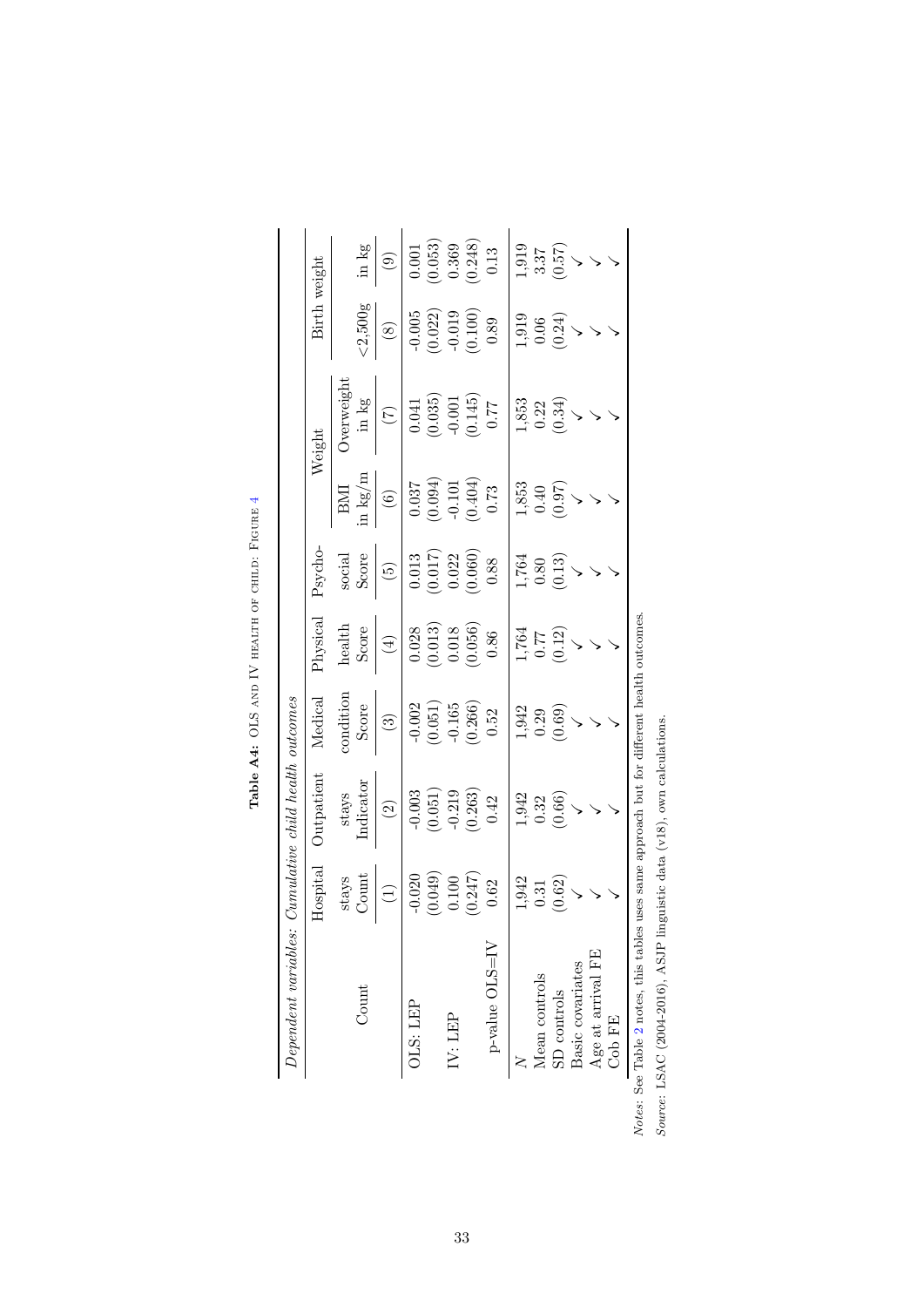<span id="page-33-0"></span>

Figure A1: AVERAGE COSTS AND REGRESSION RESULTS BY CHILD'S AGE

Note: Note: The Figure plots in left average costs over the age of the child and on the right regression results, dark OLS and light IV. Source: LSAC (2004-2016), ASJP linguistic data (v18), own calculations.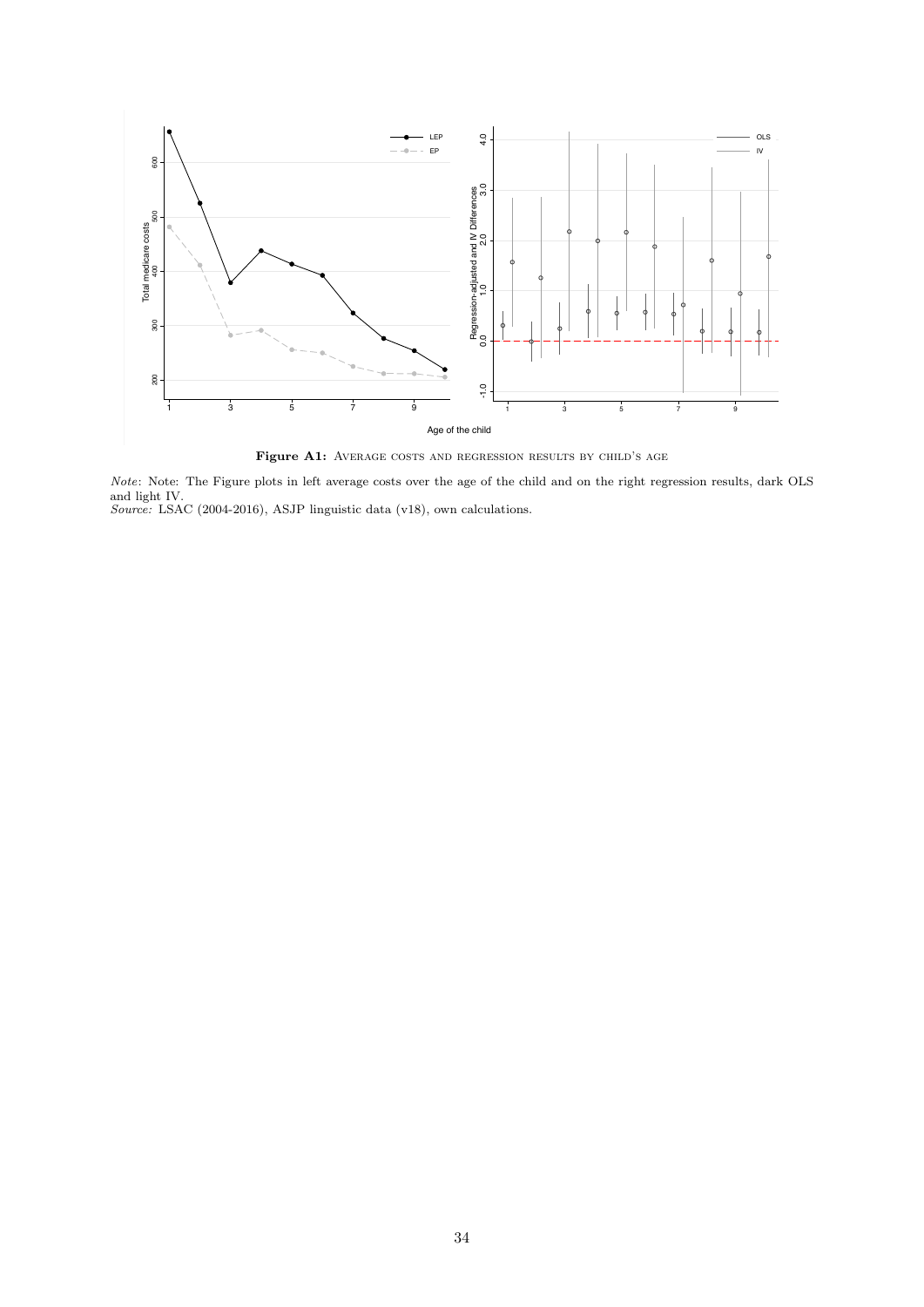## <span id="page-34-0"></span>B Robustness

First in Table [B1,](#page-36-0) we present robustness of our OLS evidence in our main Table [1.](#page-12-0) Panel A tests if there are neglected non-linearities by first matching close subjects (5 nearest neighbours) to the LEP children based on a probit propensity score (see Table [A3\)](#page-31-0) (column 2). Using a similar aggregation that does not have the discontinuity at 5 comparable subjects, we use the (Epanechnikov) kernel matching (column 3). We then assess the common support (whether these subjects are comparable) and restrict the OLS estimation sample to those within the common support (again using the propensity score) (column 4). Next, we test whether our cost measure is an appropriate transformation (recall that we use  $log(costs + 1)$ . Although there is quite a discussion in the literature around the appropriate treatment of cost measures, we chose to use the most simple specification and show robustness here. Column (5) uses the raw cost measure, column (6) the quasi maximum likelihood poisson regression that does not suffer from the 0-cost problem, or retransformation issues, and finally (7) uses the gamma regressions allowing for violations of the equidispersion-assumption in the poisson model.

Panel B presents sensitivity checks. First, whether there is meaningful heterogeneity in the lower tail of the language skill distribution, by whether or not the parent speaks English not at all. As expected, there is an additional penalty to not speaking at all, however, it is not significantly different (partly because this is a small group of parents). Similarly, if both parents have LEP there is an insignificant additional penalty. Results change little if we include all immigrant children (born overseas or living with their grandparents), whether we drop all people with missing values in any of the extended set of covariates, drop small-in-sample countries with  $(<10$ ) observations in our sample (note, these are not small countries, but have minor representation in our sample), or whether we group them into regions, i.e. if there are 4 people from Belgium and 2 from Romania, we create an indicator for Other European, and replace corresponding fixed effects with it.

Panel C, first regresses an indicator for whether the Medicare records could be linked to the survey responses. Recall that those with missing costs were dropped from our analysis - here we show there there is no differential selection into the sample. If anything, parents with LEP are more likely to have their records linked, although this is not statistically significant. Next, including regional controls (postcode fixed effects and a similarly-sized alternative local area measure to postcodes (SA3) fixed effects). These also make little difference to our main results.

Table [B2](#page-37-0) presents the Altonji-Elder-Taber bounds of Table [1](#page-12-0) in greater detail. Panel A, contains those presented in the main text, Column (1) corresponds to the no selection on unobservables assumption, Column (2) presents the regression of the linear index of eq. [\(1\)](#page-7-1) leaving out the LEP, and the second stage linear index of eq. [\(2\)](#page-9-0) estimated in the propensity score regression (cf. in [A3\)](#page-31-0),which is the selection on observables upper bound. The remaining columns assume the selection on unobservables is  $(3)$  25%,  $(4)$  50%,  $(5)$  100%, and  $(6)$  200% the selection on observables  $(6)$ . Panel B replicates these using the extended covariate set from Column (6) in Table [1.](#page-12-0)

In each panel we also estimate the Oster bound based on the same selection, but using the linear probability model in the first stage again represented as in [1](#page-12-0) (Column 2). These results indicate no issues in using either the more reasonable binary nature or the linear approximation.

Turing to the robustness of our IV results, Figure [B1](#page-38-0) visualises the first stage using the alternative specifications of our instrumental variable (shown in Table [2\)](#page-14-0). On the left, we present the linguistic distance determined by the first language spoken by the parent, rather than the main official language of the parent's COB (this corresponds to Column (5) of Table 2). On the right, we present the binary English- vs non-English-speaking COB (i.e., as used in [Bleakley and Chin](#page-25-6) [\(2004\)](#page-25-6) and shown in Column  $(2)$  $(2)$  in Table 2).

Table [B2](#page-37-0) illustrates robustness test for whether the immigrant parent came in a high migration wave from their respective COB. One difference between our  $\vec{IV}$  set up and those used in the prior literature is that due to sample size restrictions, we cannot focus on childhood immigrants (i.e., those that immigrated before the age of 18). This increases the potential for selection based on gains, as older immigrants are more likely to choose where to go based on expected gains (although that would need to vary across sending countries to bias our results). The best we can do about this concern is to assess situations where there is arguably little room for selection. The figure plots high migration waves using the Census of 2011 (we only show the largest countries as examples). It is evident that some of these are driven by a mix of push (i.e. civil war) and pull (visa changes) but less related to the individuals decision making. We define a "high migration wave" dummy variable that is equal to 1 if the yearly migration was larger than 1.5 times the average migration from this COB (grey areas in the graph depict this). Table [B3](#page-40-0) tests the robustness of our main results by allowing the effect of LEP to vary by whether or not the parent immigrated during a high migration wave. We find no evidence for heterogeneity (this finding is robust to changes in the definition of a "high migration wave"), suggesting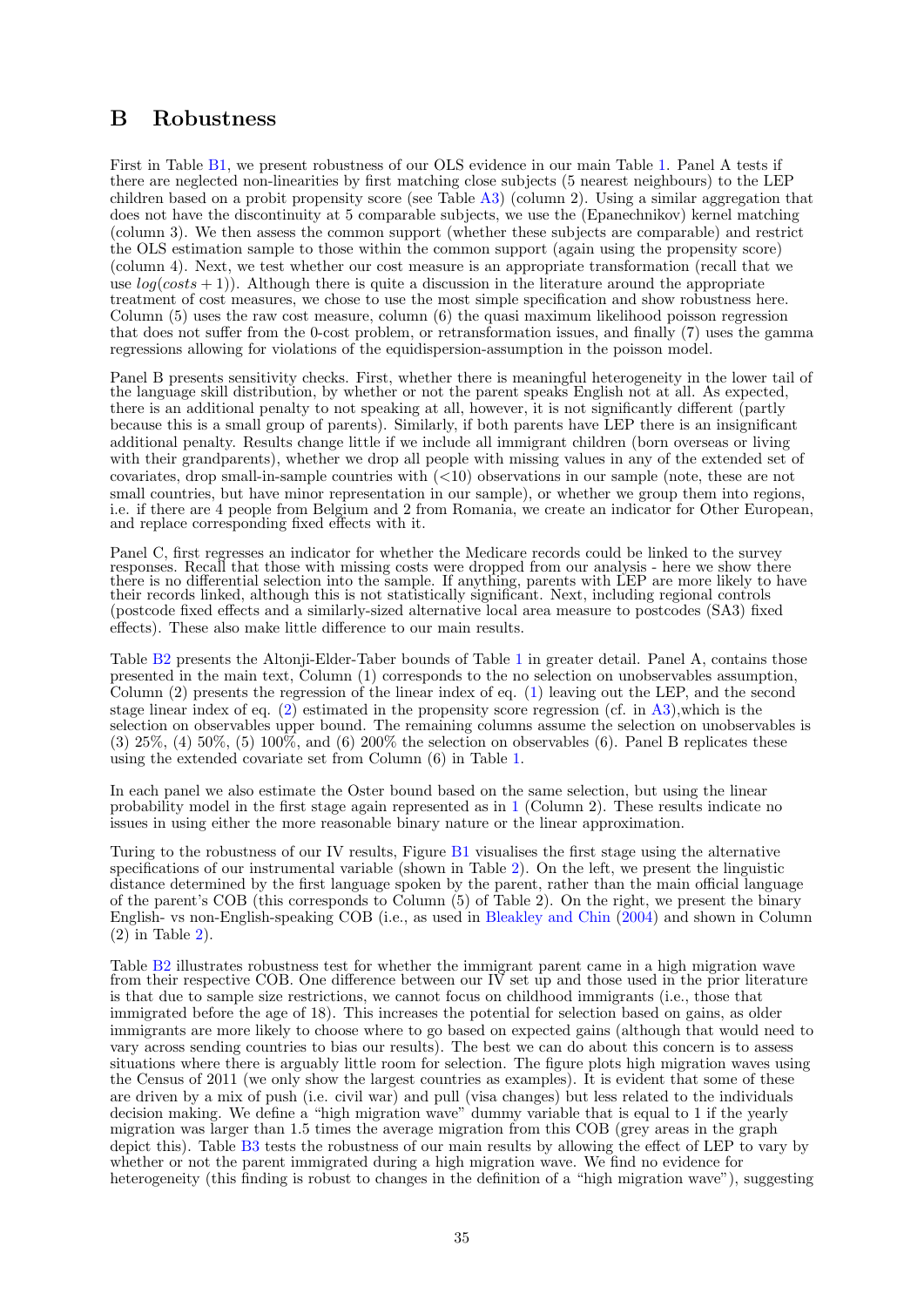our results are not driven by selection on gains to immigrate.

Table [B3](#page-40-0) presents various tests of robustness of our main IV results. Column (1) presents our preferred specification. In columns 2-4, we conduct alternative tests to assess selection issues that may arise from including parents who immigrated as adults. First in column (2) we allow for two kinks in the IV using a second variable with  $max(0, AA - 18)$  to capture a different slope for adult immigrants. With these two IVs the F-stat becomes more relevant, but it remains high. The result is almost indistinguishable from our main model. Next in Column (3) we include the full set of age at arrival fixed effects in the IVs to allow for a different impact on language proficiency at each age at arrival. Here, the F-stat indicates that there might be a weak IV problem, yet, results are comparable. In column (4), when we use groupings of the age at arrival dummies in the IVs, the F-stat gets slightly larger. Importantly, the main effect is robust to these age at arrival checks. As explained on the previous page we also tested heterogeneity in the effect due to arriving during a high migration wave (result is shown in Panel B, column 3). In Column (5) we estimate a Heckman-Lee type selection model and include the inverse mills ratio (similar to the bounding exercise above). As expected, the effect is of similar magnitude between the OLS and the IV and more significant (this is because we use more information than in the IV estimation by specifying the distribution in the first stage). Again the coefficient on the inverse mills ratio is only significant at the 10% significance level, as is the difference between OLS and IV in our main model, this again shows that there is little remaining evidence for selection on unobservables.

Panel B uses country of origin information to assess the possibility of alternative explanations for the significant language effects. Suppose that all linguistically far countries do not have a free or universal health care system, now parents from these countries (induced by the instrument) might not be accustomed to having free health care, and consequently overuse Medicare services. We find no evidence for such an idea, the interaction term is insignificant, and the effect is larger among immigrants that come from a free and universal health care system. Similarly, the effect is (highly) insignificantly different (although larger) for commonwealth countries, and below average GDP per capita (in sample). Note however, that due to our limited sample size, we are perhaps unlikely to reject such hypotheses.

Finally in Panel C. we follow [Aoki and Santiago](#page-25-11) [\(2018\)](#page-25-11) and include as an additional regressor the non-linear age at arrival specification in the first and second stage. To net out variation due to age at arrival effects specific to the country of origin, we include as an additional regressor, an interaction term of age at arrival and the following country of origin characteristics: GDP; genetic distance; and, % of GDP spent on either health or education. the F-statistics are all strong, there is mild evidence for the OLS being substantially different from the IV, and the effect size is between our main results IV and OLS point estimates.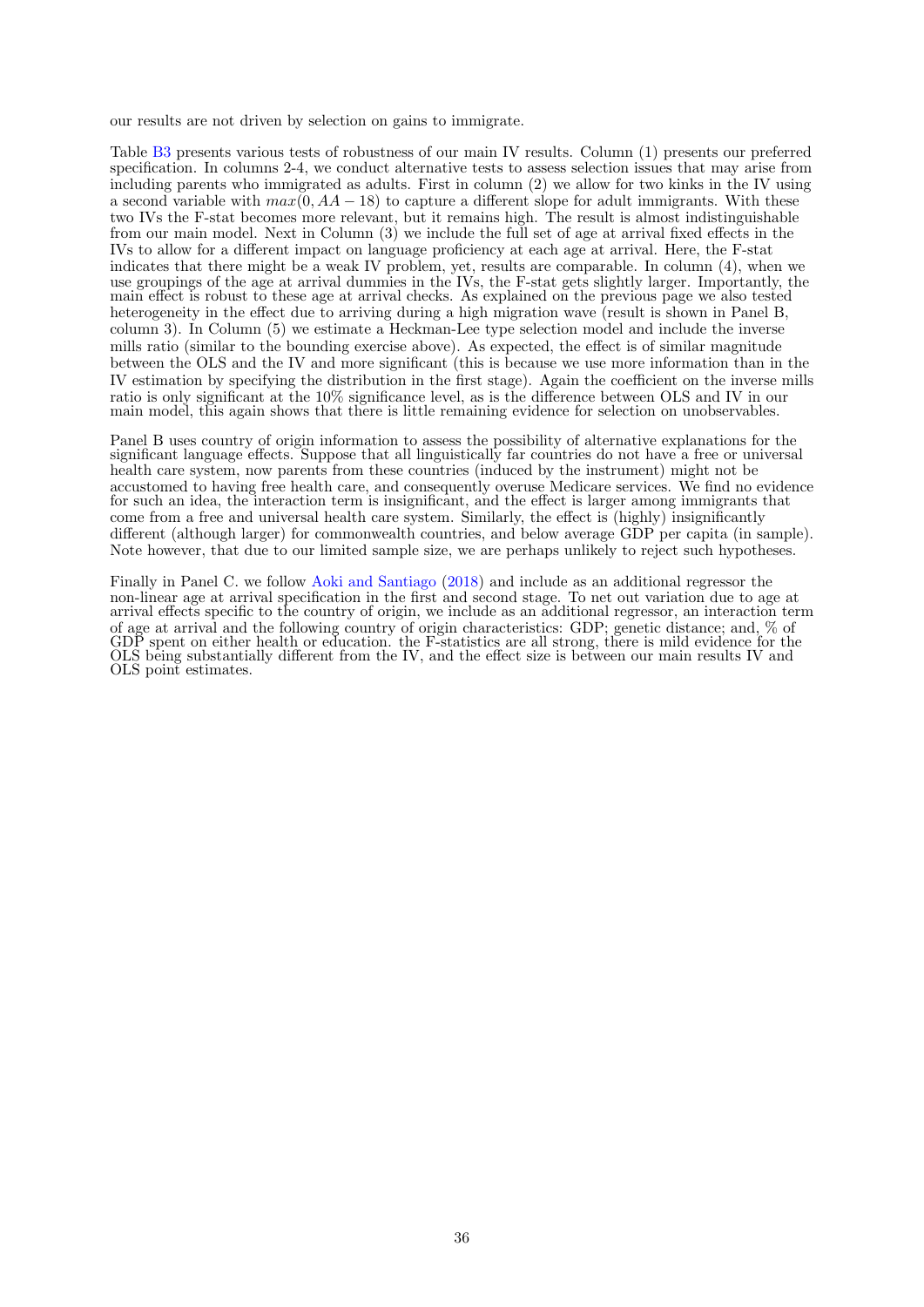<span id="page-36-0"></span>

|                               | (1)                   | (2)                              | (3)                         | (4)                        | (5)                     | (6)                        | (7)              |
|-------------------------------|-----------------------|----------------------------------|-----------------------------|----------------------------|-------------------------|----------------------------|------------------|
| A. Functional form            |                       |                                  |                             |                            |                         |                            |                  |
|                               |                       |                                  | Matching                    | <b>OLS</b>                 |                         |                            |                  |
|                               |                       | 5 nearest                        | Epanech                     | Common                     | Dollar                  |                            |                  |
|                               | Baseline              | neighbours                       | Kernel                      | support                    | costs                   | Poisson                    | Gamma            |
| <b>LEP</b>                    | 0.253<br>(0.077)      | 0.219<br>(0.093)                 | 0.228<br>(0.082)            | 0.255<br>(0.081)           | 600.088<br>(243.838)    | 0.209<br>(0.074)           | 0.202<br>(0.084) |
| $\mathbf{R}^2$                | 0.177                 |                                  |                             | 0.232                      | 0.136                   |                            |                  |
| $\boldsymbol{N}$              | 1,942                 | 1,942                            | 1,942                       | 1,056                      | 1,942                   | 1,942                      | 1,942            |
| B. Sensitivity checks $1/2$   |                       |                                  |                             |                            |                         |                            |                  |
|                               | Speaks not<br>at all  | Both<br>parents                  | Include all                 | Drop<br>missings           | Drop small<br>countries | Cluster small<br>countries |                  |
| LEP                           | 0.269<br>(0.081)      | 0.221<br>(0.088)                 | 0.234<br>(0.074)            | 0.270<br>(0.245)           | 0.270<br>(0.080)        | 0.229<br>(0.076)           |                  |
| not at all                    | 0.176<br>(0.140)      |                                  |                             |                            |                         |                            |                  |
| both parents LEP              |                       | 0.104<br>(0.127)                 |                             |                            |                         |                            |                  |
| N                             | 1,942                 | 1,942                            | 2,116                       | 732                        | 1,697                   | 1,942                      |                  |
| $\mathbf{R}^2$                | 0.177                 | 0.177                            | 0.186                       | 0.276                      | 0.150                   | 0.183                      |                  |
| C. Sensitivity checks 2/2     |                       |                                  |                             |                            |                         |                            |                  |
|                               | Medicare<br>available | Postcode<br><b>Fixed Effects</b> | SA3<br><b>Fixed Effects</b> | Warmth &<br>Overprotection |                         |                            |                  |
| <b>LEP</b>                    | 0.043                 | 0.238                            | 0.276                       | 0.283                      |                         |                            |                  |
|                               | (0.029)               | (0.087)                          | (0.084)                     | (0.075)                    |                         |                            |                  |
| $\mathbf N$<br>$\mathbf{R}^2$ | 2,136                 | 1,942                            | 1,942                       | 1,942                      |                         |                            |                  |
|                               | 0.100                 | 0.332                            | 0.316                       | 0.197                      |                         |                            |                  |
| Basic covariates              | $\checkmark$          | ✓                                | $\checkmark$                | $\checkmark$               | $\checkmark$            | ✓                          | ✓                |
| Age at arrival FE             | $\checkmark$          | ✓                                | ✓                           | ✓                          | ✓                       | ✓                          |                  |
| Cob FE                        | ✓                     | ✓                                | ✓                           | ✓                          | ✓                       | $\checkmark$               |                  |

Table B[1](#page-12-0): TESTING FUNCTIONAL FORM OF MAIN RESULTS, TABLE 1

Notes: See Table [1](#page-12-0) notes, and discussion above.

Source: LSAC (2004-2016), own calculations.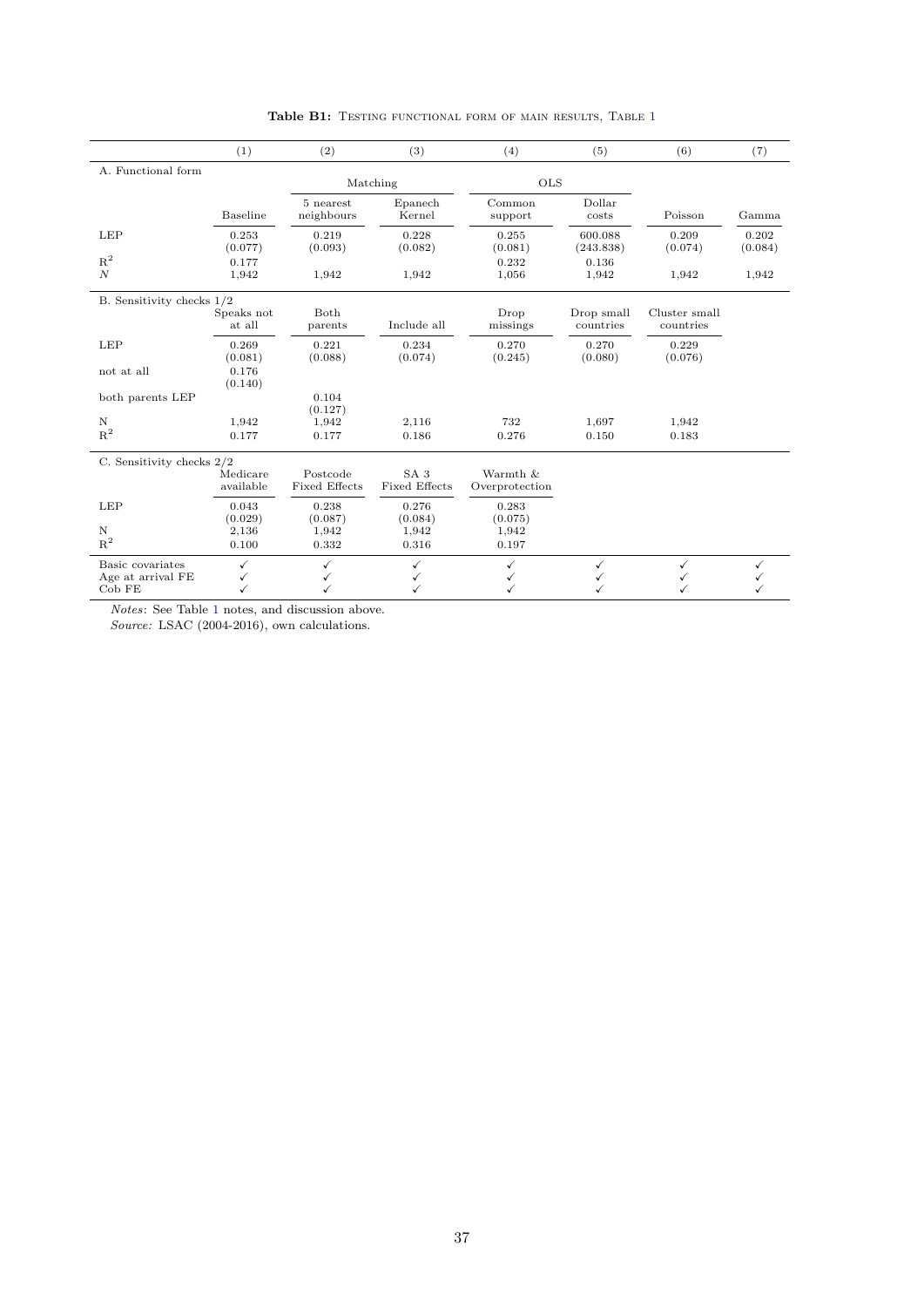<span id="page-37-0"></span>

|                               | <b>OLS</b>       | Corr             |                  |                  | $OLS + Inverse$ mills ratio |                  |
|-------------------------------|------------------|------------------|------------------|------------------|-----------------------------|------------------|
|                               | (1)              | (2)              | (3)              | (4)              | (5)                         | (6)              |
| A. Main model                 |                  |                  |                  |                  |                             |                  |
| <b>LEP</b>                    | 0.253<br>(0.077) |                  | 0.234<br>(0.081) | 0.215<br>(0.081) | 0.176<br>(0.081)            | 0.099<br>(0.081) |
| Oster bound                   | 0.253            |                  | 0.244            | 0.235            | 0.211                       | 0.151            |
| Selection on observables      | 0.000            | 0.051<br>(0.006) | 0.013            | 0.025            | 0.051                       | 0.101            |
| $\mathbf{R}^2$                | 0.177            | 0.031            |                  |                  |                             |                  |
| B. Extended set of covariates |                  |                  |                  |                  |                             |                  |
| <b>LEP</b>                    | 0.219<br>(0.082) |                  | 0.202<br>(0.086) | 0.186<br>(0.086) | 0.153<br>(0.086)            | 0.087<br>(0.086) |
| Oster bound                   | 0.219            |                  | 0.209            | 0.199            | 0.175                       | 0.116            |
| Selection on observables      | 0.000            | 0.047<br>(0.007) | 0.012            | 0.023            | 0.047                       | 0.093            |
| $\mathbf{R}^2$                | 0.231            | 0.021            |                  |                  |                             |                  |
| N                             | 1,942            | 1,942            | 1,942            | 1,942            | 1,942                       | 1,942            |
| Basic controls                | ✓                | √                | ✓                | ✓                |                             |                  |
| Age of arrival FE             |                  | ✓                | ✓                | $\checkmark$     |                             |                  |
| Cob FE                        |                  |                  |                  |                  |                             |                  |

Table B2: ALTONJI ELDER TABER & OSTER BOUNDS TABLE [1](#page-12-0)

Notes: See Table [1](#page-12-0) notes, and discussion above.

Source: LSAC (2004-2016), own calculations.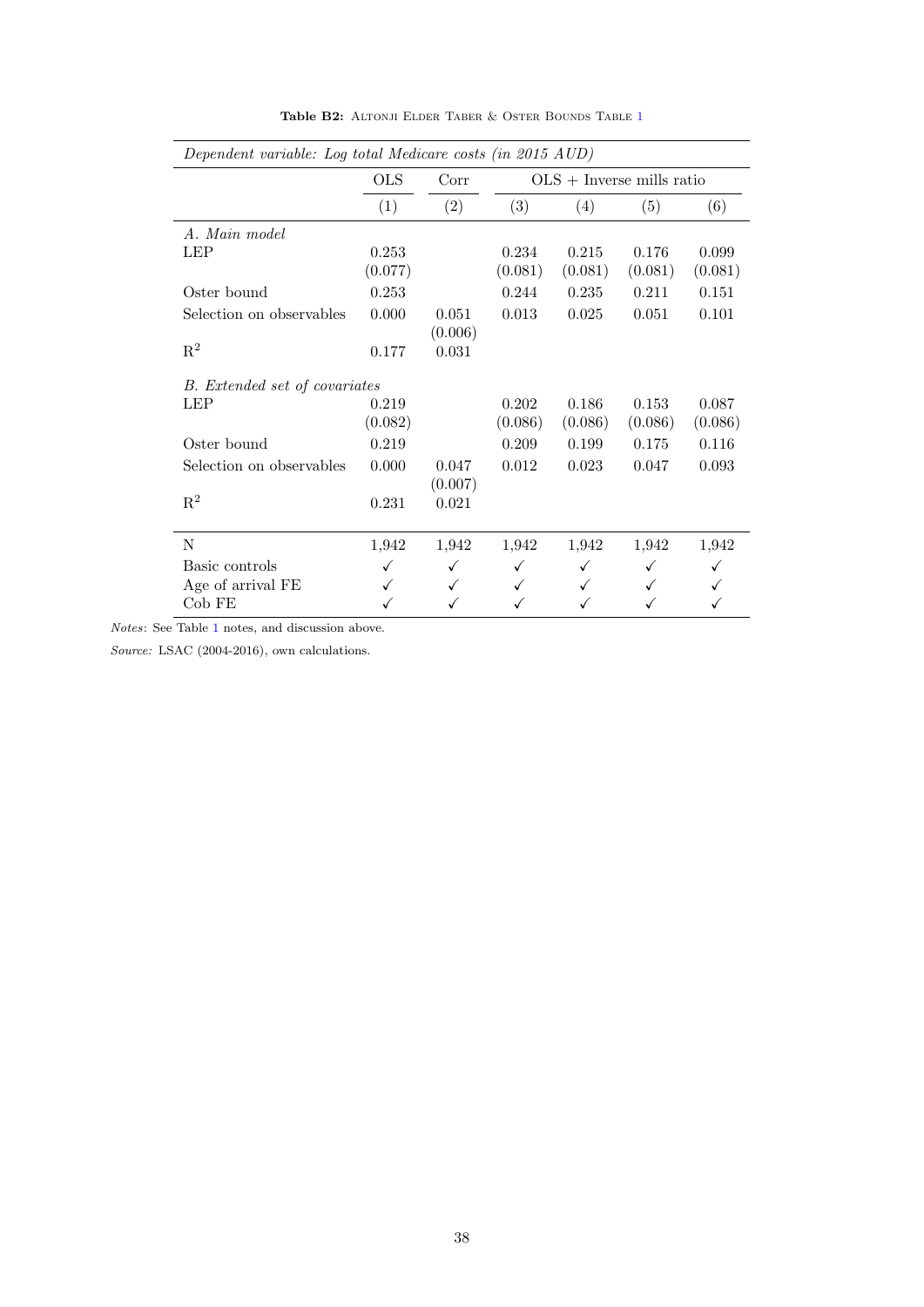<span id="page-38-0"></span>

Figure B1: COMPARISON OF LIMITED LANGUAGE SKILLS EVOLUTION BY AGE OF ARRIVAL AND LANGUAGE DISTANCE

Note: See Figure [3](#page-10-0) notes and discussion above.

Source: LSAC (2004-2016), ASJP linguistic data (v18), own calculations.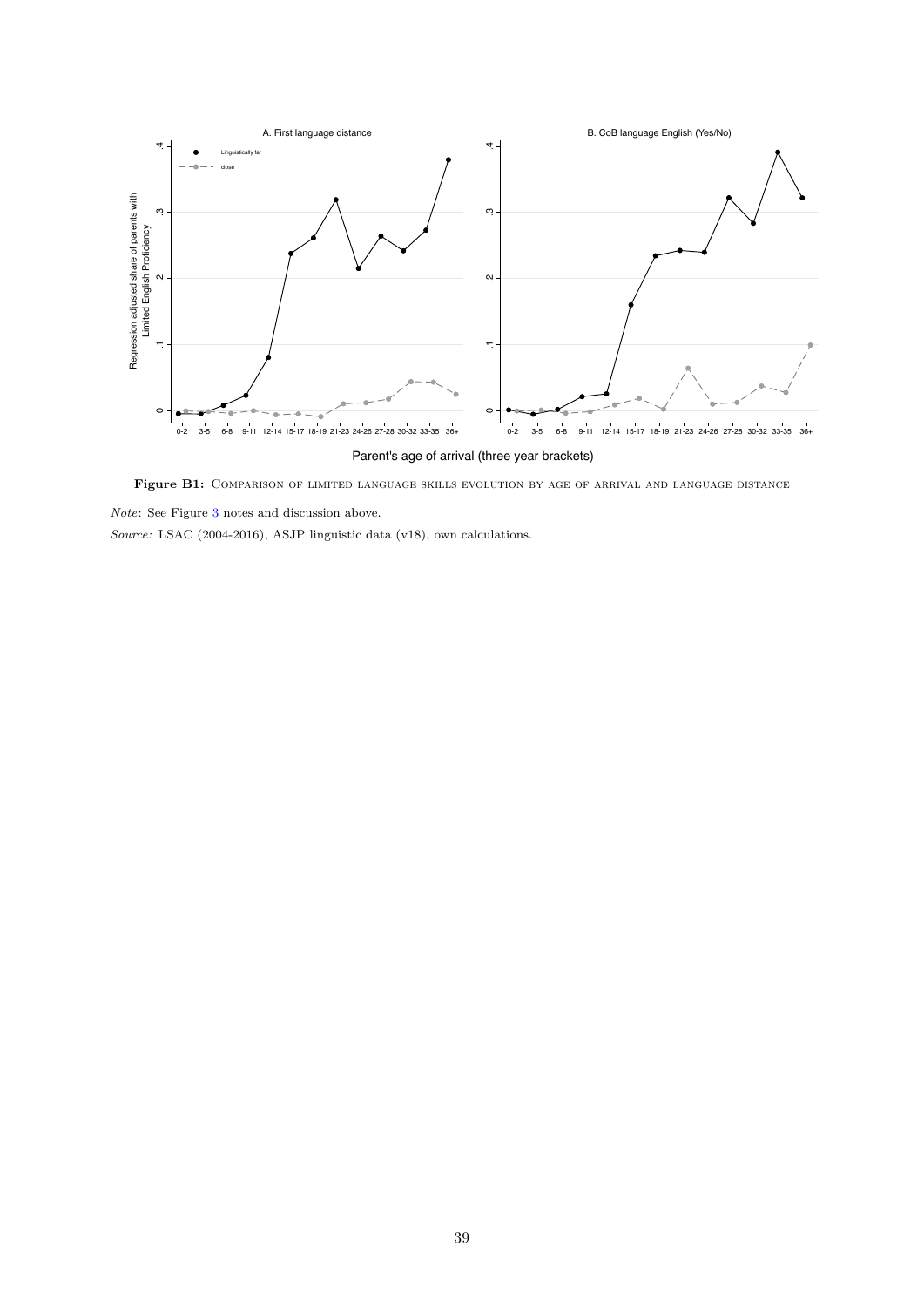<span id="page-39-0"></span>

Figure B2: LARGES IN-SAMPLE COUNTRIES INFLOW IN AGGREGATE NUMBERS.

Note: The Figure plots "high migration wave" definition used in Table for the largest 6 origin countries in our data. Source: Census 2011, own calculations.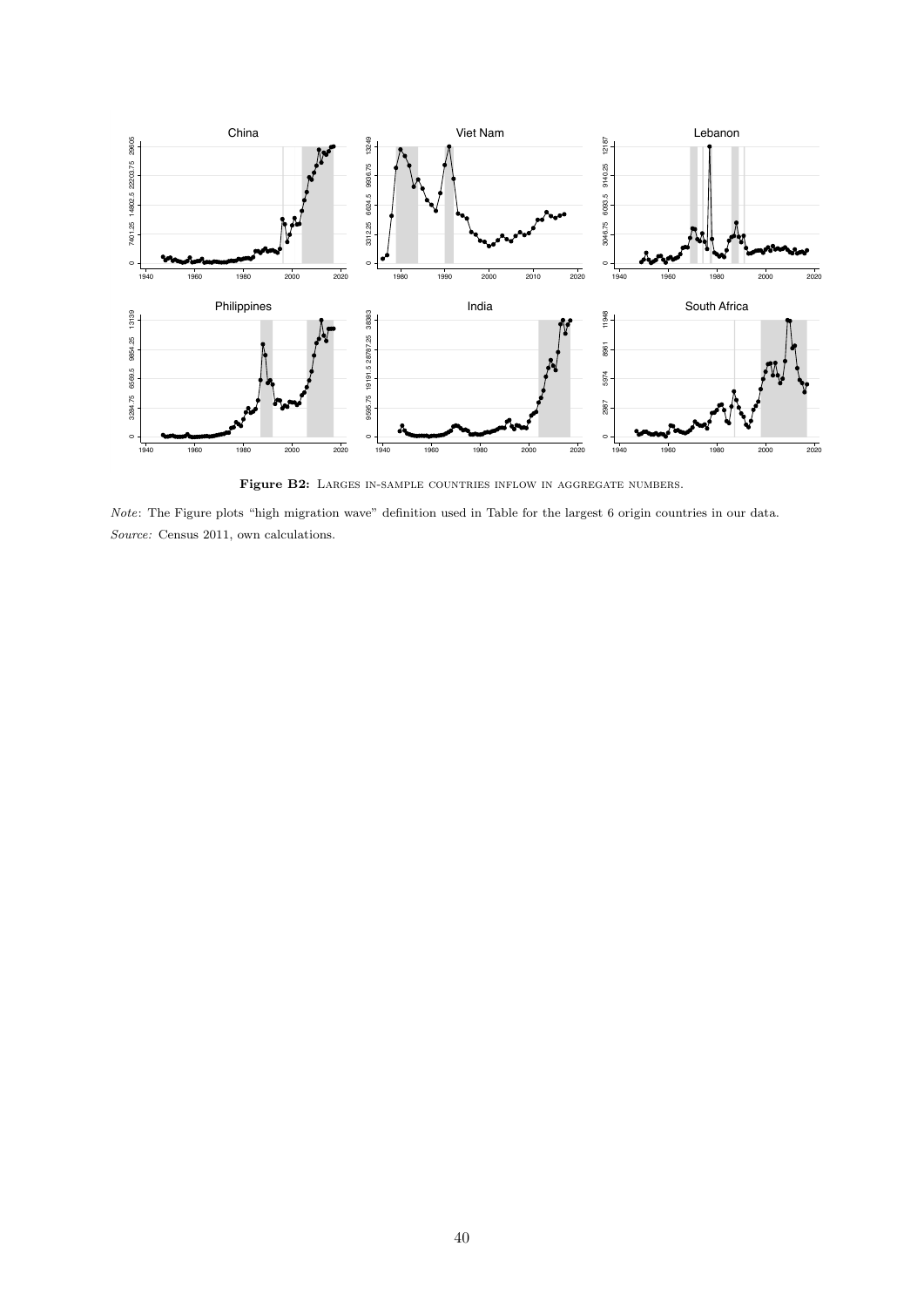<span id="page-40-0"></span>

|                                                 | (1)             | (2)       | (3)                       | (4)           | (5)      |
|-------------------------------------------------|-----------------|-----------|---------------------------|---------------|----------|
| A. IV assumptions                               |                 |           |                           |               |          |
|                                                 |                 |           | Detailed Age Effects      |               | Control  |
|                                                 | <b>Baseline</b> | Two kinks | AA set                    | AA grouped    | function |
| <b>LEP</b>                                      | 0.905           | 0.960     | 0.802                     | 0.894         | 0.616    |
|                                                 | (0.351)         | (0.354)   | (0.268)                   | (0.355)       | (0.236)  |
| $\lambda(z'_i\gamma)$                           |                 |           |                           |               | $-0.249$ |
|                                                 |                 |           |                           |               | (0.150)  |
| N                                               | 1,942           | 1,942     | 1,942                     | 1,942         | 1,942    |
| $p$ -value (OLS=IV)                             | 0.050           | 0.060     | 0.239                     | 0.094         |          |
| Fstat                                           | 76.446          | 41.774    | 5.505                     | 6.709         |          |
| B. Heterogeneity                                |                 |           |                           |               |          |
|                                                 | $Free + Univ$   | Common-   | Came in low               | <b>GDP</b>    |          |
|                                                 | <b>HCS</b>      | wealth    | migration times           | above average |          |
| <b>LEP</b>                                      | 0.557           | 0.454     | 0.780                     | 0.995         |          |
|                                                 | (0.281)         | (0.333)   | (0.392)                   | (0.336)       |          |
| LEP $\times D_k$                                | 1.086           | 3.603     | 0.152                     | $-0.288$      |          |
|                                                 | (0.854)         | (2.873)   | (0.255)                   | (0.670)       |          |
| Fstat                                           | 9.978           | 1.624     | 38.215                    | 14.541        |          |
| N                                               | 1,942           | 1,942     | 1,942                     | 1,942         |          |
| C. Controlling for: age at arrival $\times x_k$ |                 |           |                           |               |          |
|                                                 |                 | Genetic   | Expenditure as $%$ of GDP |               |          |
|                                                 | <b>GDP</b>      | Distance  | Health                    | Education     |          |
| <b>LEP</b>                                      | 0.770           | 0.756     | 0.774                     | 0.785         |          |
|                                                 | (0.457)         | (0.384)   | (0.348)                   | (0.379)       |          |
| p-value (OLS=IV)                                | 0.222           | 0.177     | 0.115                     | 0.088         |          |
| Fstat                                           | 50.898          | 63.621    | 75.454                    | 61.519        |          |
| N                                               | 1,919           | 1,859     | 1,909                     | 1,757         |          |
| Basic covariates                                | $\checkmark$    | ✓         | ✓                         | √             | ✓        |
| Age at arrival FE                               | ✓               | ✓         |                           | ✓             |          |
| Cob FE                                          | $\checkmark$    | ✓         | ✓                         | ✓             |          |

Table B3: TESTING ROBUSTNESS OF IV RESULTS, TABLE [2](#page-14-0)

Note: See Table [2](#page-14-0) notes and discussion above.

Source: LSAC (2004-2016), ASJP linguistic data (v18), various auxiliary datasets, own calculations.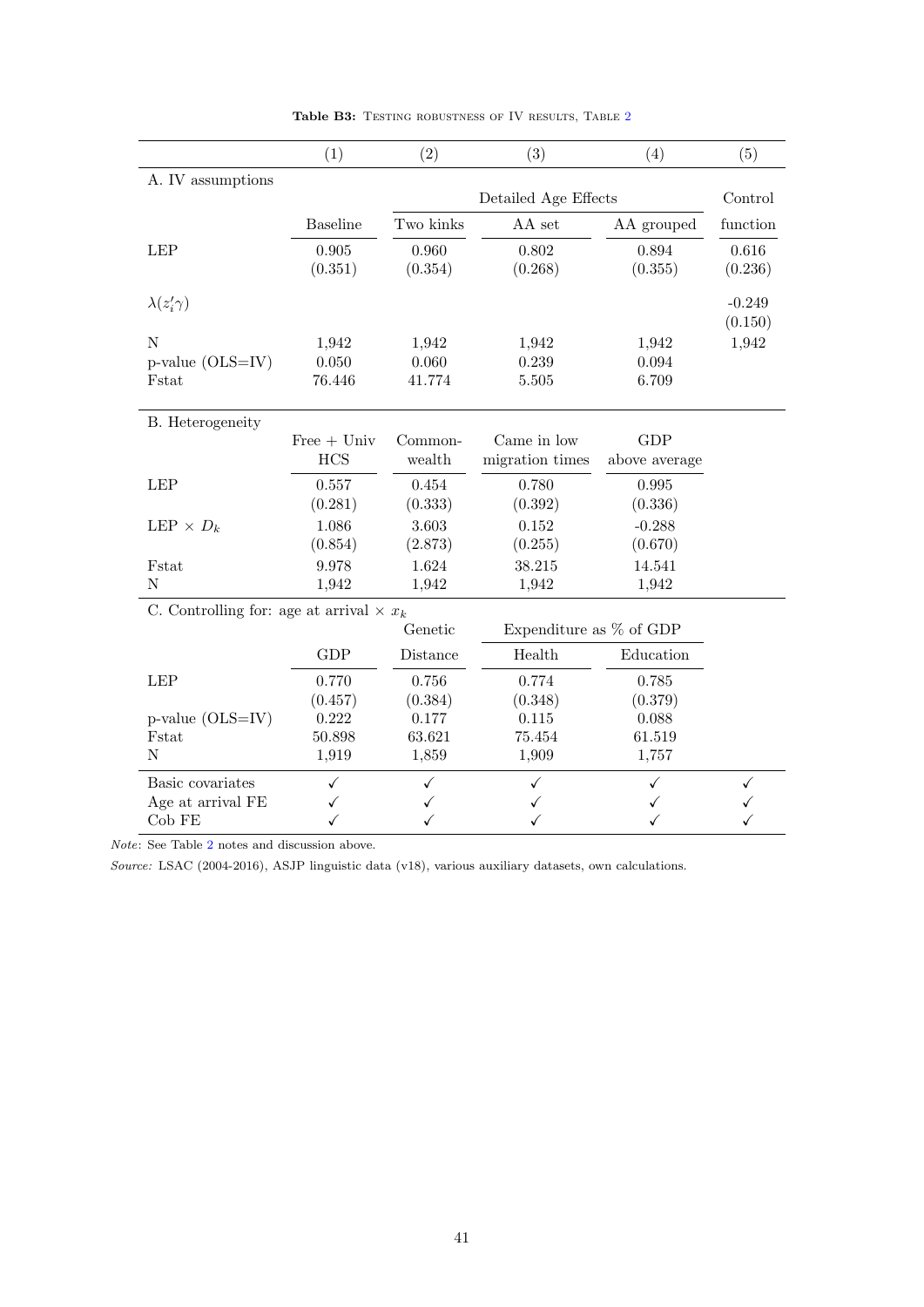# <span id="page-41-0"></span>C Supplementary Data Sources

In this appendix we detail the variables and the additional datasets we use. We also present descriptive statistics by the countries of origin used in our dataset.

Our main dataset is the Longitudinal Study of Australian Children (LSAC), which is merged with administrative Medicare records. We amend these most importantly with country of origin information, such as official language spoken, and the linguistic distance to English using the Automated Similarity Judgement Program (ASJP) v18. We include several complementary country of origin information as described below, such as genetic distance. Finally, for some of our heterogeneity analysis, we use area-level information from the Australian Census 2011, which we merge at either the postcode or SA3 area level (by parent's country of origin).

All dataset besides the LSAC+Medicare were deliberately chosen to be publicly available and we will make all extraction files as well as crosswalks available to researchers.

### ASJP

For our IV estimation, we group countries by their language spoken. If the language is not English, we follow [Isphording and Otten](#page-26-19) [\(2014\)](#page-26-19) and [Clarke and Isphording](#page-25-12) [\(2017\)](#page-25-12), and use the Automated Similarity Judgement Program (ASJP) v18 [Wichmann et al.](#page-27-17) [\(2010\)](#page-27-17) to calculate the linguistic distance . Linguistic distance is based on the phonetic similarity of a 40 item word list between any language and English. This provides us with a continuous measure of linguistic distance, which in our sample, ranges from 0 (English) to 104.1 (Vietnamese). In our main specifications we categorise the parent's native language as English if English is an official language used in their country of birth (according to Wikipedia). Results do not differ if we instead only include countries that list English as their main language (see Table C.2 below for the full list). Additionally, like [Clarke and Isphording](#page-25-12) [\(2017\)](#page-25-12), we set the parent's native language to English if the first language the parent learned was English (reported by the parent in LSAC). When the parent's language is English according to these definitions, the linguistic distance is 0.

We also calculated the linguistic distance based on the parent's first language spoken (instead of the official language of their country of birth), and used this as an alternative measure in robustness models. This is a more precise measure of the linguistic distance of the parent's first language. However, for our IV, we are interested in capturing variation in exposure to the English language, which is arguably better captured by the linguistic distance based on a country's official language. The continuous ASJP linguistic distance measures are derived from [Wichmann et al.](#page-27-17) [2010](#page-27-17) for version 18. See [Holman et al.](#page-26-20) [2008,](#page-26-20) [2011](#page-26-21) for the original development and [Isphording and Otten](#page-26-19) [\(2014\)](#page-26-19) for a detailed description.

The data is publicly availably via: <https://asjp.clld.org/download>, we use data accessed on the 17.10.2018.

We further tested our results using the classifications of [Krieger, Renner and Ruhose](#page-26-22) [\(2018\)](#page-26-22) who made theirs publicly available (here we also tested another linguistic distance measure based on language trees), neither affected our main conclusions. As both datasets use a classification based on different definitions of what constitutes an English speaking country our results are thus also robust to our definition.

## Other parental country of birth information

[Genetic distance] Most similar to our linguistic distance measure is the genetic distance measure. In a robustness check we assess whether it matters to control for its interaction with age at arrival. We use the original data by [Spolaore and Wacziarg](#page-27-18) [\(September 2017\)](#page-27-18).

The data is publicly availably via: <http://sites.tufts.edu/enricospolaore/>, we use data accessed on the 17.10.2018.

[Commonwealth] We use to classify the commonwealth status of the countries in a robustness check.

The data is publicly availably via: <http://thecommonwealth.org/member-countries>, we use data accessed on the 17.10.2018.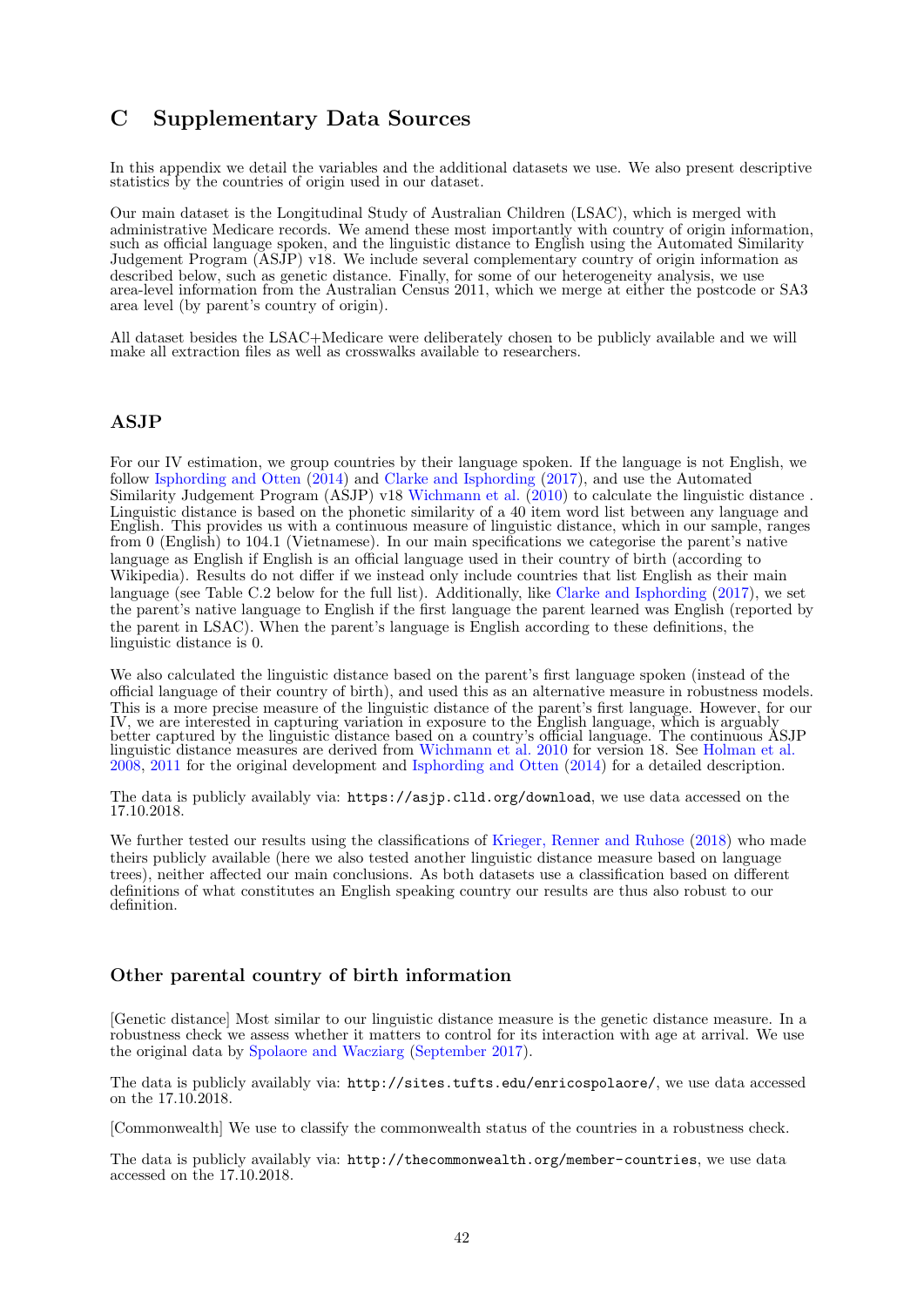[Free and Universal Health Care Systems] We use a classification of the health care system of countries in a robustness check.

The data is publicly availably via: <http://globalresidenceindex.com/hnwi-index/health-index/>, we use data accessed on the 29.10.18.

[GDP/Expenditure] We use GDP and expenditure for health and education measures provided by the World Bank, for corresponding robustness checks.

The data is publicly availably via:  $\text{wdi}$ .worldbank.org/, we use data accessed on the 29.10.18.

## Australian Bureau of Statistics (ABS)

We used several statistical data sources from the ABS.

[High migration wave] to assess which immigrants are likely to select to come to Australia by their age we use the arguably exogenous events, that is we compiled for each country of origin the high migration wave as shown in Figure [B2.](#page-39-0) The data is merged to the individual by origin and year of arrival which gives us a dummy for whether the parent came in a high migration wave.

We use the "historical-migration-statistics.xls" from [https://www.homeaffairs.gov.au/about/reports-publications/research](https://www.homeaffairs.gov.au/about/reports-publications/research-statistics/statistics/live-in-australia/historical-migration-statistics)[statistics/statistics/live-in-australia/historical-migration-statistics](https://www.homeaffairs.gov.au/about/reports-publications/research-statistics/statistics/live-in-australia/historical-migration-statistics) (Accessed 02.10.2018).

[Australian Census 2011] To construct the local availability of networks, we merge parent by home country and local area (SA3).

- 1. Number of people from origin in postcode: "Language by postal area ABS 2001 census" 2011 Census "Counting Employed Persons, Place of Work" <https://www.abs.gov.au/websitedbs/censushome.nsf/home/tablebuilder>
- 2. Number of medical practitioners and teachers from the same origin country. Same data as in 1. Accessed  $06/11/2018$  (Medical practitioners - OCCP Occupation equal to "Medical Practitioners" by SA3) and 22/02/2019 (teachers - INDP Industry of Employment equal to "Combined Primary and Secondary Education" by SA3).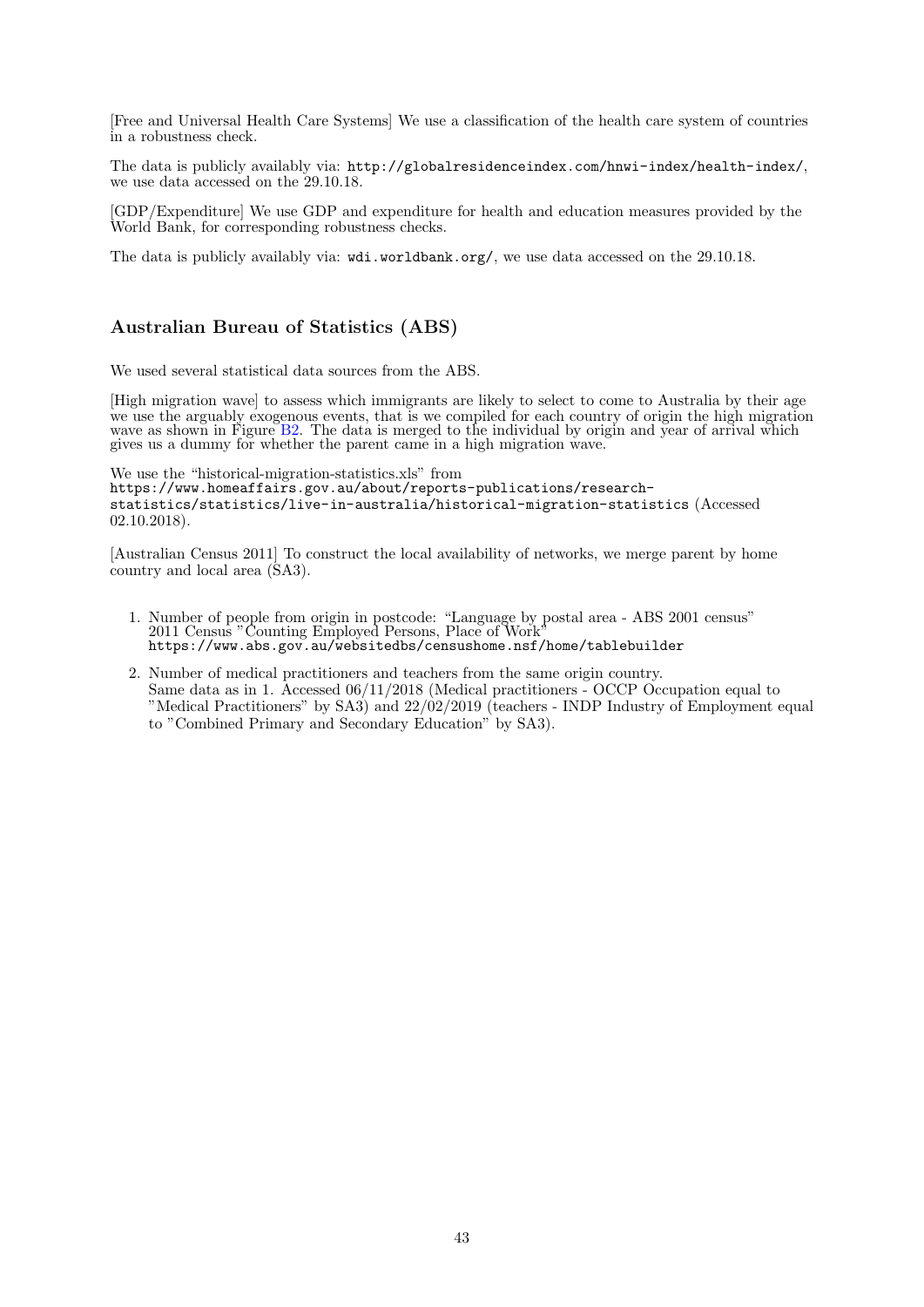| ١<br>ł<br>i<br>í<br>i |
|-----------------------|
|                       |
| ı                     |
|                       |

| Main variable<br>Variable                     | Range                            | Definition                                                                   | Source                                  |
|-----------------------------------------------|----------------------------------|------------------------------------------------------------------------------|-----------------------------------------|
| Limited English Proficiency<br>Child outcomes | 0/1                              | A parent has LEP if English language skills is "not well" or "not at all"    | LSAC - first wave                       |
| Health care costs                             | 0/28169                          | Mostly we use log transformation of MBS and PBS costs over 10 years +1       | Medicare - 10 years                     |
| Number of GP visits                           |                                  | Number of general practitioner visits over 10 years                          | Medicare - 10 years                     |
| Number of specialist visits                   |                                  | Number of specialist doctor visits over 10 years                             | Medicare - 10 years                     |
| Diagnostic testing & procedures               |                                  | Number of diagnostic procedures over 10 years                                | Medicare - 10 years                     |
| Pathology services                            |                                  | Number of pathology services over 10 years                                   | Medicare - 10 years                     |
| Number of other items                         |                                  | Number of other MBS items over 10 years                                      | Medicare - 10 years                     |
| Hospital stays                                |                                  | Number of years with at least one hospitalisation over 10 years              | LSAC - 5 waves, 10                      |
| Outpatient visits                             | 0/6                              | Number of years with at least one outpatient visit over 10 years             | $LSAC - 5$ waves, $10$<br>vears         |
|                                               |                                  |                                                                              | years                                   |
| Medical conditions                            | $\frac{6}{10}$                   | Number of years with at least one medical condition/disability over 10 years | LSAC - 5 waves, 10                      |
| Psychosocial score                            | 25/100                           | Average PEDsQL psychosocial score over 10 years                              | 5 waves, 10<br>LSAC-<br>vears           |
| Physical score                                | 15.62/100                        | Average PEDsQL physical score over 10 years                                  | 5 waves, 10<br>LSAC-<br>years           |
| BMI                                           | $-3.65/4.87$                     | Standardised average BMI over 10 years from measured height & weight         | $\approx$<br>5 waves,<br>LSAC-<br>years |
| Overweight                                    | 0/1                              | Child is overweight (average over 10 years)                                  | $5$ waves, $10$<br>LSAC-<br>vears       |
|                                               |                                  |                                                                              | years                                   |
| Low birthweight                               |                                  | Child had low birthweight $(12500g)$                                         | LSAC - first wave                       |
| Birthweight                                   | 382/5333                         | Child's birthweight (in kg)                                                  | LSAC - first wave                       |
| Basic covariates<br>Age of child              |                                  |                                                                              |                                         |
| Sex of child                                  |                                  | Age in months<br>Sex                                                         | LSAC - first wave                       |
| LSAC Cohort                                   | $\frac{3}{67}$<br>$\frac{1}{11}$ | Infant (sample age 0-1) or child (sampled age 4-5) cohort                    | LSAC - first wave                       |
| Age of parent                                 | 15/59                            | Age in years                                                                 |                                         |
| Gender of parent                              |                                  | Sex                                                                          | LSAC - first wave<br>LSAC - first wave  |
| Decade of arriva                              | 960/2000                         | 1960, 1970, 1980, 1990                                                       |                                         |
| Fixed effects                                 |                                  |                                                                              |                                         |
| Age at Arrival                                | 1955/2004                        | Indicators for age (in years) at arrival into Australia                      | LSAC - first wave                       |
| Country of Birth                              |                                  | Indicators for country of birth                                              | LSAC - first wave                       |
| Post codes                                    |                                  | Indicators for postcode of residence                                         | LSAC - first wave                       |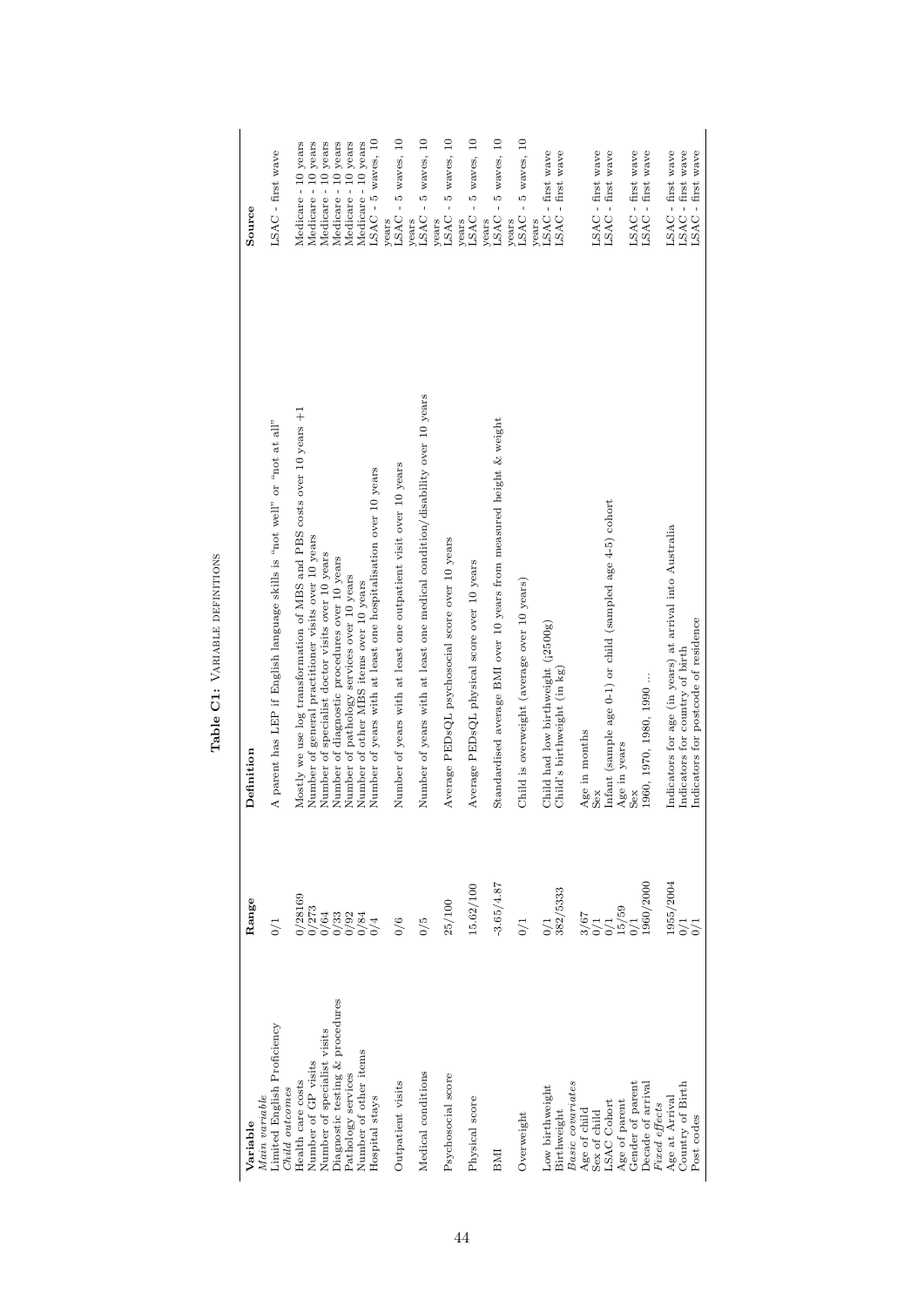<span id="page-44-0"></span>

| 5<br>5<br>inguistic distance: First language<br>$\emph{Extended set of covariates}$<br>English-speaking country<br>Linguistic distance: CoB<br>nstrumental variables<br>3elow median income<br>less than high school<br>Self assessed health<br>Not in labor force<br>Health care card<br>Jnemployed | ASJP distance from parent's CoB's main language to English. Standardised, 0-1.<br>ASJP distance from parents first language spoken to English. Standardised, 0-1.<br>Parent is from an English speaking country or learned English first<br>SEIFA score based on socio-economic indicators of the region (Std)<br>Survey question of self-rated health - single question (1 - 5 poor)<br>Household income is below 84,000 dollar per annum<br>Parent's highest education is less than high school<br>Parent's K6 Depression score (1 - 5 depressed)<br>Parent has a means-tested health care card<br>Overprotective score (1 - 5 overprotective)<br>Parent has any medical condition<br>Parent is not in the labor force<br>Lives in non-urban area<br>Parent is unemployed | SAC - first wave<br>SAC - first wave<br>LSAC - first wave<br>LSAC - first wave<br>LSAC - first wave<br>LSAC - first wave<br>wave<br>wave<br>LSAC - first wave<br>LSAC - first wave<br>$LSAC - first$<br>$LSAC - first$<br>Wikipedia<br>ASJP<br>ASJP |
|------------------------------------------------------------------------------------------------------------------------------------------------------------------------------------------------------------------------------------------------------------------------------------------------------|-----------------------------------------------------------------------------------------------------------------------------------------------------------------------------------------------------------------------------------------------------------------------------------------------------------------------------------------------------------------------------------------------------------------------------------------------------------------------------------------------------------------------------------------------------------------------------------------------------------------------------------------------------------------------------------------------------------------------------------------------------------------------------|-----------------------------------------------------------------------------------------------------------------------------------------------------------------------------------------------------------------------------------------------------|
|                                                                                                                                                                                                                                                                                                      |                                                                                                                                                                                                                                                                                                                                                                                                                                                                                                                                                                                                                                                                                                                                                                             |                                                                                                                                                                                                                                                     |
|                                                                                                                                                                                                                                                                                                      |                                                                                                                                                                                                                                                                                                                                                                                                                                                                                                                                                                                                                                                                                                                                                                             |                                                                                                                                                                                                                                                     |
|                                                                                                                                                                                                                                                                                                      |                                                                                                                                                                                                                                                                                                                                                                                                                                                                                                                                                                                                                                                                                                                                                                             |                                                                                                                                                                                                                                                     |
|                                                                                                                                                                                                                                                                                                      |                                                                                                                                                                                                                                                                                                                                                                                                                                                                                                                                                                                                                                                                                                                                                                             |                                                                                                                                                                                                                                                     |
|                                                                                                                                                                                                                                                                                                      |                                                                                                                                                                                                                                                                                                                                                                                                                                                                                                                                                                                                                                                                                                                                                                             |                                                                                                                                                                                                                                                     |
|                                                                                                                                                                                                                                                                                                      |                                                                                                                                                                                                                                                                                                                                                                                                                                                                                                                                                                                                                                                                                                                                                                             |                                                                                                                                                                                                                                                     |
|                                                                                                                                                                                                                                                                                                      |                                                                                                                                                                                                                                                                                                                                                                                                                                                                                                                                                                                                                                                                                                                                                                             |                                                                                                                                                                                                                                                     |
|                                                                                                                                                                                                                                                                                                      |                                                                                                                                                                                                                                                                                                                                                                                                                                                                                                                                                                                                                                                                                                                                                                             |                                                                                                                                                                                                                                                     |
|                                                                                                                                                                                                                                                                                                      |                                                                                                                                                                                                                                                                                                                                                                                                                                                                                                                                                                                                                                                                                                                                                                             |                                                                                                                                                                                                                                                     |
|                                                                                                                                                                                                                                                                                                      |                                                                                                                                                                                                                                                                                                                                                                                                                                                                                                                                                                                                                                                                                                                                                                             |                                                                                                                                                                                                                                                     |
|                                                                                                                                                                                                                                                                                                      |                                                                                                                                                                                                                                                                                                                                                                                                                                                                                                                                                                                                                                                                                                                                                                             |                                                                                                                                                                                                                                                     |
| <b>Depression</b> scale                                                                                                                                                                                                                                                                              |                                                                                                                                                                                                                                                                                                                                                                                                                                                                                                                                                                                                                                                                                                                                                                             |                                                                                                                                                                                                                                                     |
| Any medical condition                                                                                                                                                                                                                                                                                |                                                                                                                                                                                                                                                                                                                                                                                                                                                                                                                                                                                                                                                                                                                                                                             |                                                                                                                                                                                                                                                     |
| ives in non-urban area                                                                                                                                                                                                                                                                               |                                                                                                                                                                                                                                                                                                                                                                                                                                                                                                                                                                                                                                                                                                                                                                             |                                                                                                                                                                                                                                                     |
| $-3.39/3$<br>Oisadvantaged area score                                                                                                                                                                                                                                                                |                                                                                                                                                                                                                                                                                                                                                                                                                                                                                                                                                                                                                                                                                                                                                                             |                                                                                                                                                                                                                                                     |
| $\frac{5}{2}$<br>Overprotection score                                                                                                                                                                                                                                                                |                                                                                                                                                                                                                                                                                                                                                                                                                                                                                                                                                                                                                                                                                                                                                                             | LSAC - first wave                                                                                                                                                                                                                                   |
| Warm parenting score                                                                                                                                                                                                                                                                                 | Warm parenting score (1 - 5 warm                                                                                                                                                                                                                                                                                                                                                                                                                                                                                                                                                                                                                                                                                                                                            | LSAC - first wave                                                                                                                                                                                                                                   |
| Single parent household                                                                                                                                                                                                                                                                              | There is a second parent in the household                                                                                                                                                                                                                                                                                                                                                                                                                                                                                                                                                                                                                                                                                                                                   | LSAC - first wave                                                                                                                                                                                                                                   |
| Second parent's characteristics                                                                                                                                                                                                                                                                      |                                                                                                                                                                                                                                                                                                                                                                                                                                                                                                                                                                                                                                                                                                                                                                             |                                                                                                                                                                                                                                                     |
| imited English proficiency                                                                                                                                                                                                                                                                           | Second parent has LEP (rated by main carer)                                                                                                                                                                                                                                                                                                                                                                                                                                                                                                                                                                                                                                                                                                                                 | LSAC - first wave                                                                                                                                                                                                                                   |
| Jnemp / not in labor force                                                                                                                                                                                                                                                                           | Second parent is unemployed or not in the labor force                                                                                                                                                                                                                                                                                                                                                                                                                                                                                                                                                                                                                                                                                                                       | LSAC - first wave                                                                                                                                                                                                                                   |
| Heterogeneity / robustness                                                                                                                                                                                                                                                                           |                                                                                                                                                                                                                                                                                                                                                                                                                                                                                                                                                                                                                                                                                                                                                                             |                                                                                                                                                                                                                                                     |
| Own language GP, Teacher                                                                                                                                                                                                                                                                             | There is a doctor/teacher from the parent's COB working in the local SA3 area                                                                                                                                                                                                                                                                                                                                                                                                                                                                                                                                                                                                                                                                                               | ABS Census 2011                                                                                                                                                                                                                                     |
| arenting information                                                                                                                                                                                                                                                                                 | Get information from GP, Friends, Non-resident family, Other professions                                                                                                                                                                                                                                                                                                                                                                                                                                                                                                                                                                                                                                                                                                    | SAC - first wave                                                                                                                                                                                                                                    |
| Successful Medicare merge                                                                                                                                                                                                                                                                            | Medicare linkage to LSAC was successful                                                                                                                                                                                                                                                                                                                                                                                                                                                                                                                                                                                                                                                                                                                                     | LSAC - first wave                                                                                                                                                                                                                                   |
| High migration wave                                                                                                                                                                                                                                                                                  | Parent arrived in Australia during a high migration wave from their COB                                                                                                                                                                                                                                                                                                                                                                                                                                                                                                                                                                                                                                                                                                     | ABS - Migration                                                                                                                                                                                                                                     |
| Pree and Universal Health Care System                                                                                                                                                                                                                                                                | Parent's COB has a free and universal health care system                                                                                                                                                                                                                                                                                                                                                                                                                                                                                                                                                                                                                                                                                                                    | Global Residence                                                                                                                                                                                                                                    |
| Commonwealth Country                                                                                                                                                                                                                                                                                 | Parent's COB is a Commonwealth country                                                                                                                                                                                                                                                                                                                                                                                                                                                                                                                                                                                                                                                                                                                                      | Commonwealth                                                                                                                                                                                                                                        |
| GDP above average                                                                                                                                                                                                                                                                                    | Parent's COB has GDP above average (in-sample)                                                                                                                                                                                                                                                                                                                                                                                                                                                                                                                                                                                                                                                                                                                              | World Bank                                                                                                                                                                                                                                          |
| 618/81689<br>GDP                                                                                                                                                                                                                                                                                     | Parent's COB GDP - per-capita PPP-adjusted                                                                                                                                                                                                                                                                                                                                                                                                                                                                                                                                                                                                                                                                                                                                  | World Bank                                                                                                                                                                                                                                          |
| 1.8/12.5<br>Health expenditure                                                                                                                                                                                                                                                                       | Parent's COB's health expenditure as % of GDP                                                                                                                                                                                                                                                                                                                                                                                                                                                                                                                                                                                                                                                                                                                               | World Bank                                                                                                                                                                                                                                          |
| 0.7/10.1<br>Education expenditure                                                                                                                                                                                                                                                                    | Parent's COB education expenditure as % of GDP                                                                                                                                                                                                                                                                                                                                                                                                                                                                                                                                                                                                                                                                                                                              | World Bank                                                                                                                                                                                                                                          |
| 70.07<br>Genetic Distance                                                                                                                                                                                                                                                                            | Genetic distance (determined in the same way as linguistic distance: $COB$ )                                                                                                                                                                                                                                                                                                                                                                                                                                                                                                                                                                                                                                                                                                | Spolaore-Wacziarg                                                                                                                                                                                                                                   |

Table C2: VARIABLE DEFINITIONS, CONTINUED Table C2: Variable definitions, continued